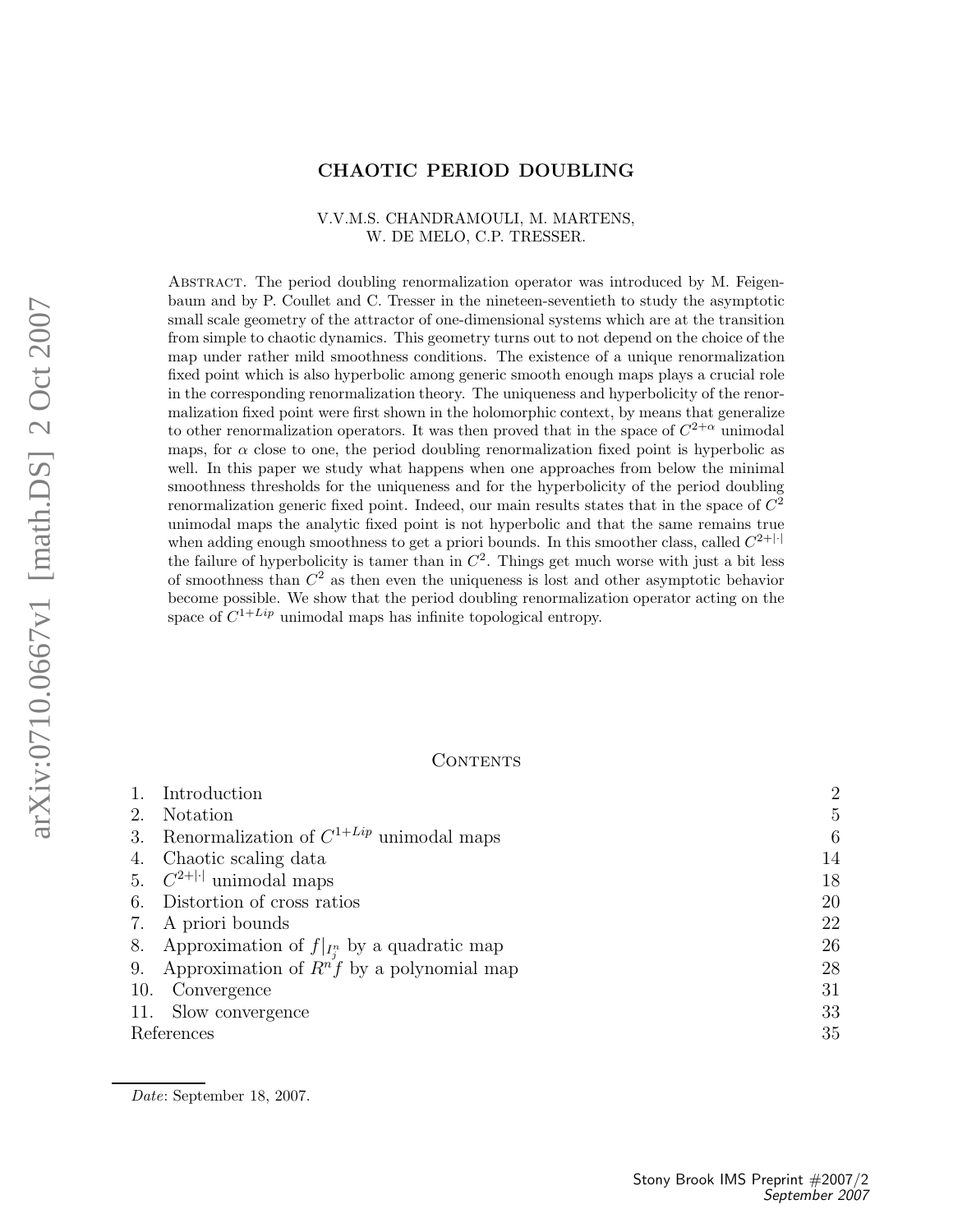### 1. INTRODUCTION

The period doubling renormalization operator was introduced by M. Feigenbaum [Fe], [Fe2] and by P. Coullet and C. Tresser [CT], [TC] to study the asymptotic small scale geometry of the attractor of one-dimensional systems which are at the transition from simple to chaotic dynamics. In 1978, they published certain rigidity properties of such systems, the small scale geometry of the invariant Cantor set of generic smooth maps at the boundary of chaos being independent of the particular map being considered. Coullet and Tresser treated this phenomenon as similar to *universality* that has been observed in critical phenomena for long and explained since the early seventieth by Kenneth Wilson (see,  $e, q, \text{[Ma]}$ ). In an attempt to explain universality at the transition to chaos, both groups formulated the following conjectures that are similar to what was conjectured in statistical mechanics.

Renormalization conjectures: In the proper class of maps, the period doubling renormalization operator has a unique fixed point that is hyperbolic with a one-dimensional unstable manifold and a codimension one stable manifold consisting of the systems at the transition to chaos.

These conjectures were extended to other types of dynamics on the interval and on other manifolds but we will not be concerned here with such generalizations. During the last 30 years many authors have contributed to the development of a rigorous theory proving the renormalization conjectures and explaining the phenomenology. The ultimate goal may still be far since the universality class of smooth maps at the boundary of chaos contains many sorts of dynamical systems, including useful differential models of natural phenomena and there even are predictions about natural phenomena in [CT], which turned out to be experimentally corroborated. A historical review of the mathematics that have been developed can be found in [FMP] so that we recall here only a few milestones that will serve to better understand the contribution to the overall picture brought by the present paper.

The type of differentiability of the systems under consideration has a crucial influence on the actual small scale geometrical behavior (like it is the case in the related problem of smooth conjugacy of circle diffeomorphisms to rotations: compare [He] to [KO] and [KS]). The first result dealt with holomorphic systems and were first local [La], and later global [Su], [McM], [Ly] (a progression similar to what had been seen in the problem of smooth conjugacy to rotations: compare [Ar] to [He] and [Yo]). With global methods came also means to consider other renormalizations. Indeed, the hyperbolicity of the unique renormalization fixed point has been shown in [La] for period doubling, and later in [Ly] by means that generalize to other sorts of dynamics. Then it was showed in [Da] that the renormalization fixed point is also hyperbolic in the space of  $C^{2+\alpha}$  unimodal maps with  $\alpha$  close to one (using [La]), these results being later extended in [FMP] to more general types of renormalization (using [Ly]). As far as existence of fixed points is concerned, a satisfactory theory could be obtained some time ago, first for period doubling only and then for maps with bounded combinatorics after several subclasses of dynamics had been solved, see [M] for the most general results, assuming the lowest degree of smoothness and references to the prior literature.

We are interested in exploring from below the limit of smoothness that permits hyperbolicity of the fixed point of renormalization. Our main result concern a new smoothness class,  $C^{2+|\cdot|}$ , which is bigger than  $C^{2+\alpha}$  for any positive  $\alpha \leq 1$ , and is in fact wider than  $C^2$ in ways that are rather technical as we shall describe later (this is the bigger class where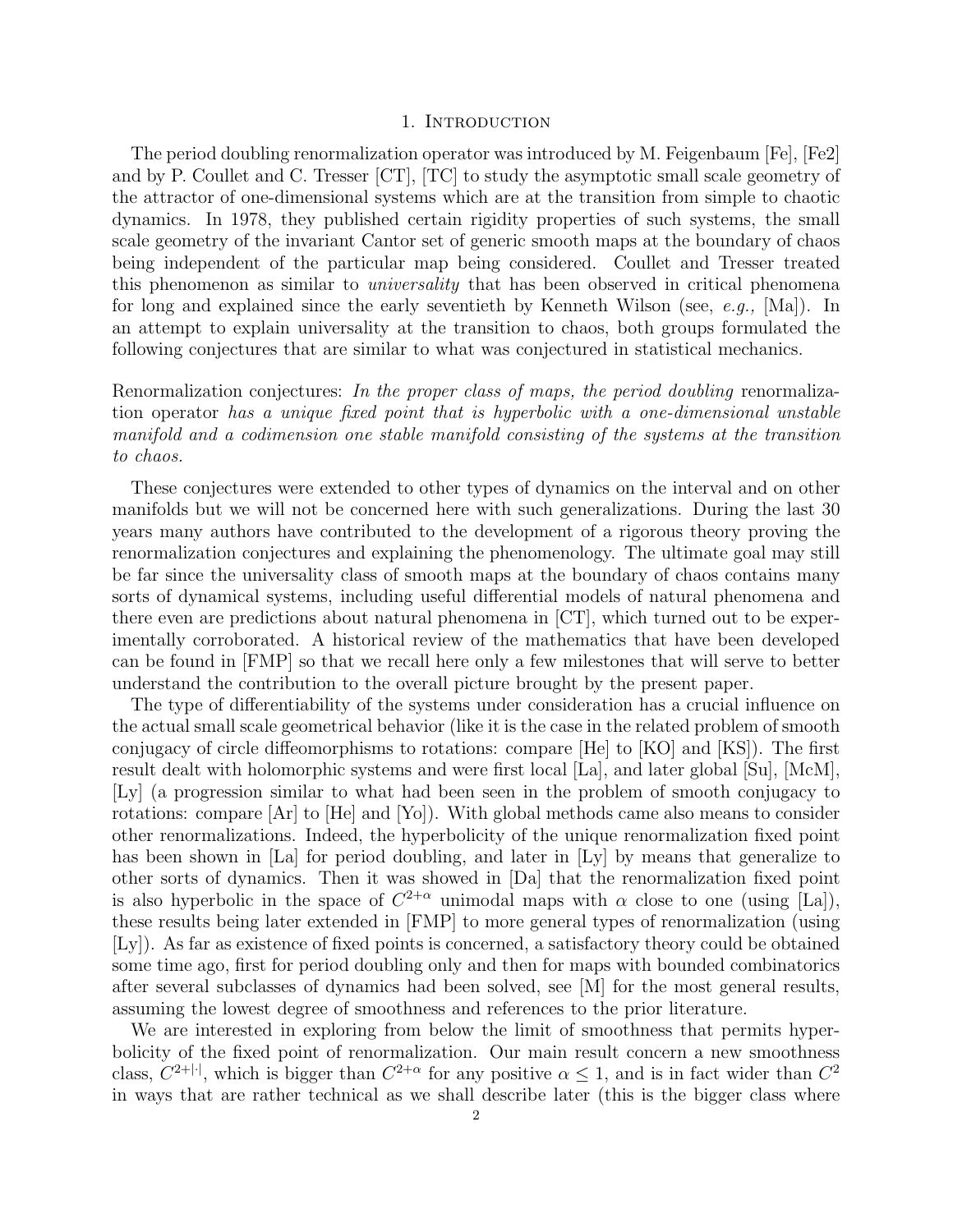the usual method to get a priori bounds for the geometry of the Cantor set work). We are interested here in the part of hyperbolicity that consists in the attraction in the stable manifold made of infinitely renomalizable maps. We show that in the space of  $C^{2+|\cdot|}$  unimodal maps the analytic fixed point is not hyperbolic for the action of the period doubling renormalization operator. We also show that nevertheless, the renormalization converges to the analytic generic fixed point (here generic means that the second derivative at the critical point is not zero), proving it to be globally unique, a uniqueness that was formerly known in classes smaller than  $C^{2+|\cdot|}$  (hence assuming more smoothness). The convergence might only be polynomial as a concrete sign of non-hyperbolicity. The failure of hyperbolicity happens in a more serious way in the space of  $C<sup>2</sup>$  unimodal maps since there the convergence can be arbitrarily slow. The uniqueness of the fixed point in this case, remains an open question. The uniqueness was known to be wrong in a serious way among  $C^{1+Lip}$  unimodal maps since a continuum of fixed points of renormalization could be produced [Tr]. Here we show that the period doubling renormalization operator acting on the space of  $C^{1+Lip}$  unimodal maps has infinite topological entropy.

After this informal discussion of what will be done here and how it relates to universality theory, we now give some definitions, which allows us next to turn to the precise formulation of our main results.

- A unimodal map  $f : [0, 1] \to [0, 1]$  is a  $C<sup>1</sup>$  mapping with the following properties.
	- $f(1) = 0$ ,
	- there is a unique point  $c \in (0, 1)$ , the *critical point*, where  $Df(c) = 0$ ,
	- $f(c) = 1$ .

A map is a  $C<sup>r</sup>$  unimodal maps if f is  $C<sup>r</sup>$ . We will concentrate on unimodal maps of the type  $C^{1+Lip}$ ,  $C^2$ , and  $C^{2+|\cdot|}$ . This last type of differentiability will be introduced in § 5.

The critical point c of a  $C^2$  unimodal map f is called non-flat if  $D^2f(c) \neq 0$ . A critical point c of a unimodal map f is a quadratic tip if there exists a sequence of points  $x_n \to c$ and constant  $A > 0$  such that

$$
\lim_{n \to \infty} \frac{f(x_n) - f(c)}{(x_n - c)^2} = -A.
$$

The set of  $C^r$  unimodal maps with a quadratic tip is denoted by  $\mathcal{U}^r$ . We will consider different metrics on this set denoted by  $dist_k$  with  $k = 0, 1, 2$  (in fact the usual  $C^k$  metrics).

A unimodal map  $f : [0, 1] \rightarrow [0, 1]$  with quadratic tip c is renormalizable if

•  $c \in [f^2(c), f^4(c)] \equiv I_0^1$ , •  $f(I_0^1) = [f^3(c), f(c)] \equiv I_1^1$ , •  $I_0^1 \cap I_1^1 = \emptyset$ .

The set of renormalizable  $C^r$  unimodal maps is denoted by  $\mathcal{U}_0^r \subset \mathcal{U}^r$ . Let  $f \in \mathcal{U}_0^r$  be a renormalizable map. The renormalization of  $f$  is defined by

$$
Rf(x) = h^{-1} \circ f^2 \circ h(x),
$$

where  $h : [0,1] \to I_0^1$  is the orientation reversing affine homeomorphism. This map Rf is again a unimodal map. The nonlinear operator  $R: \mathcal{U}_0^r \to \mathcal{U}^r$  defined by

$$
R: f \mapsto Rf
$$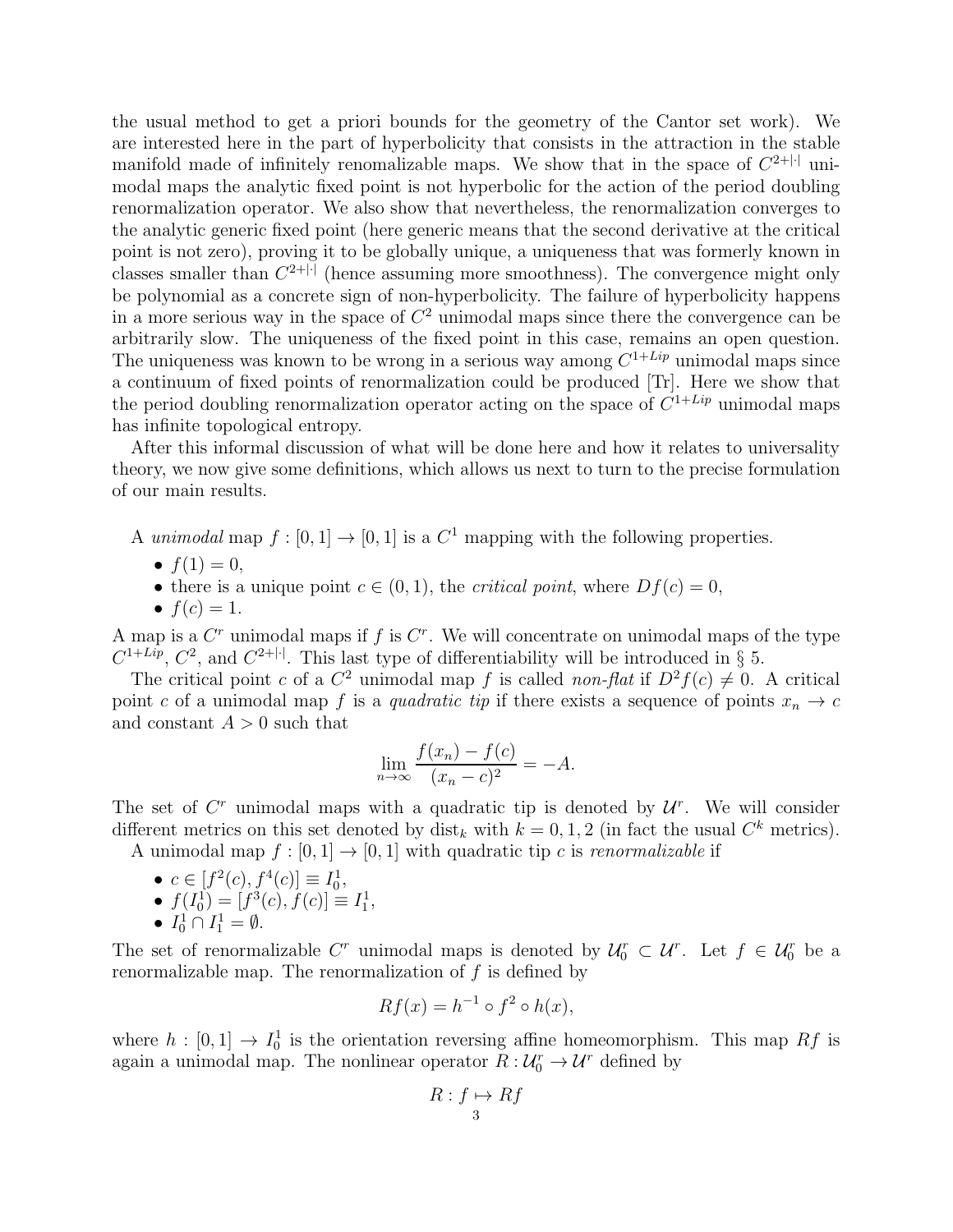is called the renormalization operator. The set of infinitely renormalizable maps is denoted by

$$
W^r = \bigcap_{n\geq 1} R^{-n}(\mathcal{U}_0^r).
$$

There are many fundamental steps needed to reach the following result by Davie, see [Da]. For a brief history see [FMP] and references therein.

**Theorem 1.1.** (Davie) Let  $\alpha < 1$  close enough to one. There exists a unique renormalization fixed point  $f_*^{\omega} \in \mathcal{U}^{2+\alpha}$ . It has the following properties.

- $f_*^{\omega}$  is analytic,
- $f_*^{\omega}$  is a hyperbolic fixed point of  $R: \mathcal{U}_0^{2+\alpha} \to \mathcal{U}^{2+\alpha}$ ,
- the codimension one stable manifold of  $f_*^{\omega}$  coincides with  $W^{2+\alpha}$ .
- $f_*^{\omega}$  has a one dimensional unstable manifold which consists of analytic maps.

In our discussion we only deal with period doubling renormalization. However, there are other renormalization schemes. The hyperbolicity for the corresponding generalized renormalization operator has been established in [FMP].

Our main results deal with  $R: \mathcal{U}_0^r \to \mathcal{U}^r$  where  $r \in \{1 + Lip, 2, 2 + |\cdot|\}.$ 

**Theorem 1.2.** Let  $d_n > 0$  be any sequence with  $d_n \to 0$ . There exists an infinitely renormalizable  $C^2$  unimodal map f with quadratic tip such that

$$
dist_0(R^n f, f_*^{\omega}) \ge d_n.
$$

**Corollary 1.3.** The analytic unimodal map  $f_*^{\omega}$  is not a hyperbolic fixed point of  $R : U_0^2 \to U^2$ .

In § 5 we will introduce a type of differentiability of a unimodal map, called  $C^{2+|\cdot|}$ , which is the minimal needed to be able to apply the classical proofs of a priori bounds for the invariant Cantor sets of infinitely renormalizable maps, see for example [M2],[MMSS],[MS]. This type of differentiability will allow us to represent any  $C^{2+|\cdot|}$  unimodal map as

$$
f = \phi \circ q,
$$

where q is a quadratic polynomial and  $\phi$  has still enough differentiability to control crossratio distortion. The precise description of this decomposition is given in Proposition 5.6. For completeness we include the proof of the a priori bounds in § 7.

**Theorem 1.4.** If f is an infinitely renormalizable  $C^{2+|\cdot|}$  unimodal map then

$$
\lim_{n \to \infty} dist_0(R^n f, f_*^{\omega}) = 0.
$$

A construction similar to the one provided for  $C<sup>2</sup>$  unimodal maps leads to the following result:

**Theorem 1.5.** Let  $d_n > 0$  be any sequence with  $\sum_{n\geq 1} d_n < \infty$ . There exists an infinitely renormalizable  $C^{2+|\cdot|}$  unimodal map f with a quadratic tip such that

$$
dist_0(R^n f, f_*^{\omega}) \ge d_n.
$$

The analytic unimodal map  $f_*^{\omega}$  is not a hyperbolic fixed point of  $R : U_0^{2+|\cdot|} \to U^{2+|\cdot|}$ .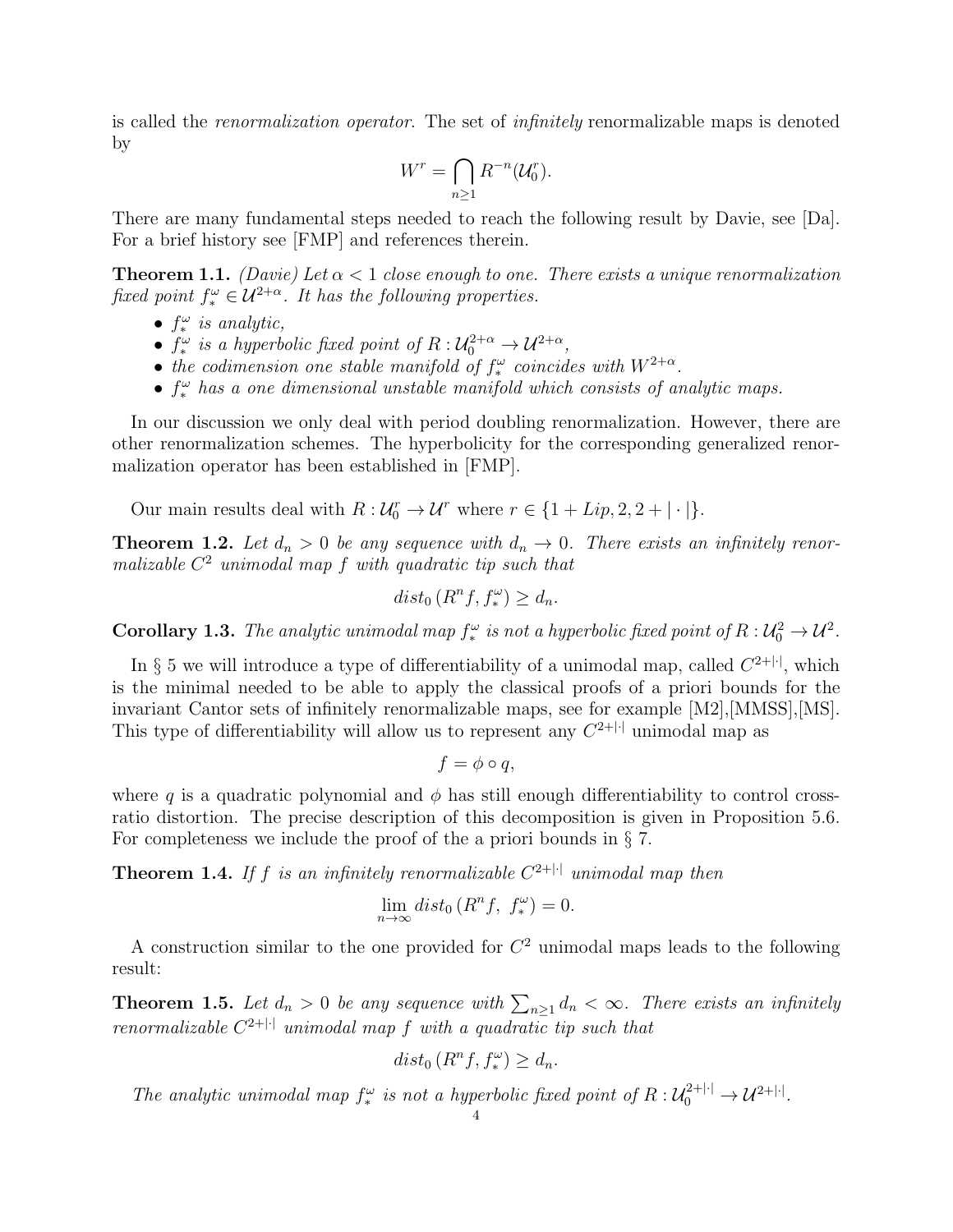Our second set of theorems deals with renormalization of  $C^{1+Lip}$  unimodal maps with a quadratic tip.

**Theorem 1.6.** There exists an infinitely renormalizable  $C^{1+Lip}$  unimodal map f with a quadratic tip which is not  $C^2$  but

$$
Rf=f.
$$

The topological entropy of a system defined on a noncompact space is defined to be the supremum of the topological entropies contained in compact invariant subsets: we will always mean topological entropy when the type of entropy is not specified. As a consequence of Theorem 1.1 we get that renormalization on  $\mathcal{U}_0^{2+\alpha}$  has entropy zero.

**Theorem 1.7.** The renormalization operator acting on the space of  $C^{1+Lip}$  unimodal maps with quadratic tip has infinite entropy.

The last theorem illustrates a specific aspect of the chaotic behavior of the renormalization operator on  $\mathcal{U}_0^{1+Lip}$  $0^{1+Lip}$ :

**Theorem 1.8.** There exists an infinitely renormalizable  $C^{1+Lip}$  unimodal map f with quadratic tip such that  ${c_n}_{n\geq 0}$  is dense in a Cantor set. Here  $c_n$  is the critical point of  $R^n f$ .

Acknowledgement W.de Melo was partially supported by CNPq-304912/2003-4 and FAPERJ E-26/152.189/2002.

### 2. NOTATION

Let  $I, J \subset \mathbb{R}^n$ , with  $n \geq 1$ . We will use the following notation.

- $cl(I)$ ,  $int(J)$ ,  $\partial I$ , stands for resp. the closure, the interior, and the boundary of I.
- $|I|$  stands for the Lebesgue measure of I.
- If  $n = 1$  then  $[I, J]$  is smallest interval which contains I and J.
- dist  $(x, y)$  is the Euclidean distance between x and y, and

$$
dist (I, J) = \inf_{x \in I, y \in J} dist (x, y).
$$

- If F is a map between two sets then  $\text{image}(F)$  stand for the image of F.
- Define Diff<sup>k</sup> ([0, 1]),  $k \geq 1$ , is the set of orientation preserving  $C^k$ -diffeomorphisms.
- | $\lfloor k, k \geq 0$ , stands for the  $C^k$  norm of the functions under consideration.
- dist<sub>k</sub>,  $k \geq 0$ , stands for the  $C<sup>k</sup>$  distance in the function spaces under consideration.
- There is a constant  $K > 0$ , held fixed throughout the paper, which lets us write  $Q_1 \approx Q_2$  if and only if

$$
\frac{1}{K} \le \frac{Q_1}{Q_2} \le K.
$$

There are two rather independent discussions. One on  $C^{1+Lip}$  maps and the other on  $C^2$ maps. There is a slight conflict in the notation used for these two discussions. In particular, the notation  $I_1^n$  stands for different intervals in the two parts, but the context will make the meaning of the symbols unambiguous.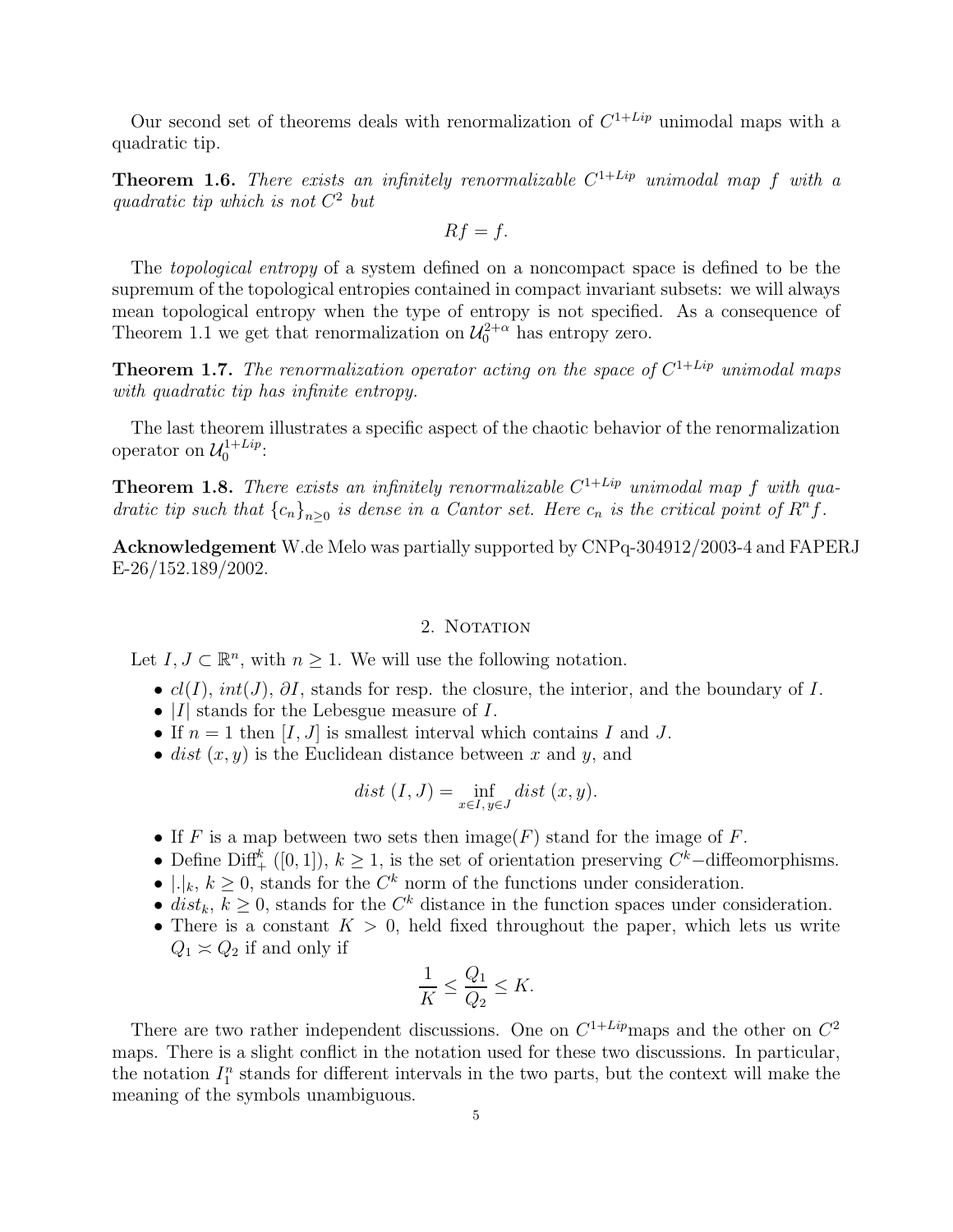## 3. RENORMALIZATION OF  $C^{1+Lip}$  unimodal maps

3.1. Piece-wise affine infinitely renormalizable maps. Consider the open triangle  $\Delta =$  $\{(x,y) : x,y > 0 \text{ and } x+y < 1\}.$  A point  $(\sigma_0, \sigma_1) \in \Delta$  is called a scaling bi-factor. A scaling bi-factor induces a pair of affine maps

$$
\tilde{\sigma}_0 : [0, 1] \to [0, 1], \n\tilde{\sigma}_1 : [0, 1] \to [0, 1],
$$

defined by

$$
\begin{array}{rcl}\n\tilde{\sigma}_0(t) & = & -\sigma_0 t + \sigma_0 = \sigma_0 (1 - t) \\
\tilde{\sigma}_1(t) & = & \sigma_1 t + 1 - \sigma_1 = 1 - \sigma_1 (1 - t).\n\end{array}
$$

A function  $\sigma : \mathbb{N} \to \Delta$  is called a *scaling data*. For each  $n \in \mathbb{N}$  we set  $\sigma(n) = (\sigma_0(n), \sigma_1(n)),$ so that the point  $(\sigma_0(n), \sigma_1(n) \in \Delta$  induces a pair of maps  $(\tilde{\sigma}_0(n), \tilde{\sigma}_1(n)$  as we have just described. For each  $n \in \mathbb{N}$  we can now define the pair of intervals:

$$
I_0^n = \tilde{\sigma}_0(1) \circ \tilde{\sigma}_0(2) \circ \cdots \circ \tilde{\sigma}_0(n) ([0, 1]),
$$
  

$$
I_1^n = \tilde{\sigma}_0(1) \circ \tilde{\sigma}_0(2) \circ \cdots \circ \tilde{\sigma}_0(n-1) \circ \tilde{\sigma}_1(n) ([0, 1]).
$$



FIGURE 1.

A scaling data with the property

$$
dist\left(\sigma(n),\partial\Delta\right)\geq\epsilon>0
$$

is called  $\epsilon$ −proper, and proper if it is  $\epsilon$ −proper for some  $\epsilon > 0$ . For  $\epsilon$ −proper scaling data we have

$$
|I_j^n| \le (1 - \epsilon)^n
$$

with  $n \geq 1$  and  $j = 0, 1$ . Given proper scaling data define

$$
\{c\} = \cap_{n \ge 1} I_0^n.
$$

The point c, called the *critical* point, is shown in Figure 1. Consider the quadratic map  $q_c : [0, 1] \rightarrow [0, 1]$  defined as:

$$
q_c(x) = 1 - \left(\frac{x-c}{1-c}\right)^2.
$$

Given a proper scaling data  $\sigma : \mathbb{N} \to \Delta$  and the set  $D_{\sigma} = \cup_{n \geq 1} I_1^n$  induced by  $\sigma$ , we define a map

$$
f_{\sigma}: D_{\sigma} \to [0,1]
$$

by letting  $f_{\sigma}|_{I_1^n}$  be the affine extension of  $q_c|_{\partial I_1^n}$ . The graph of  $f_{\sigma}$  is shown in Figure 2.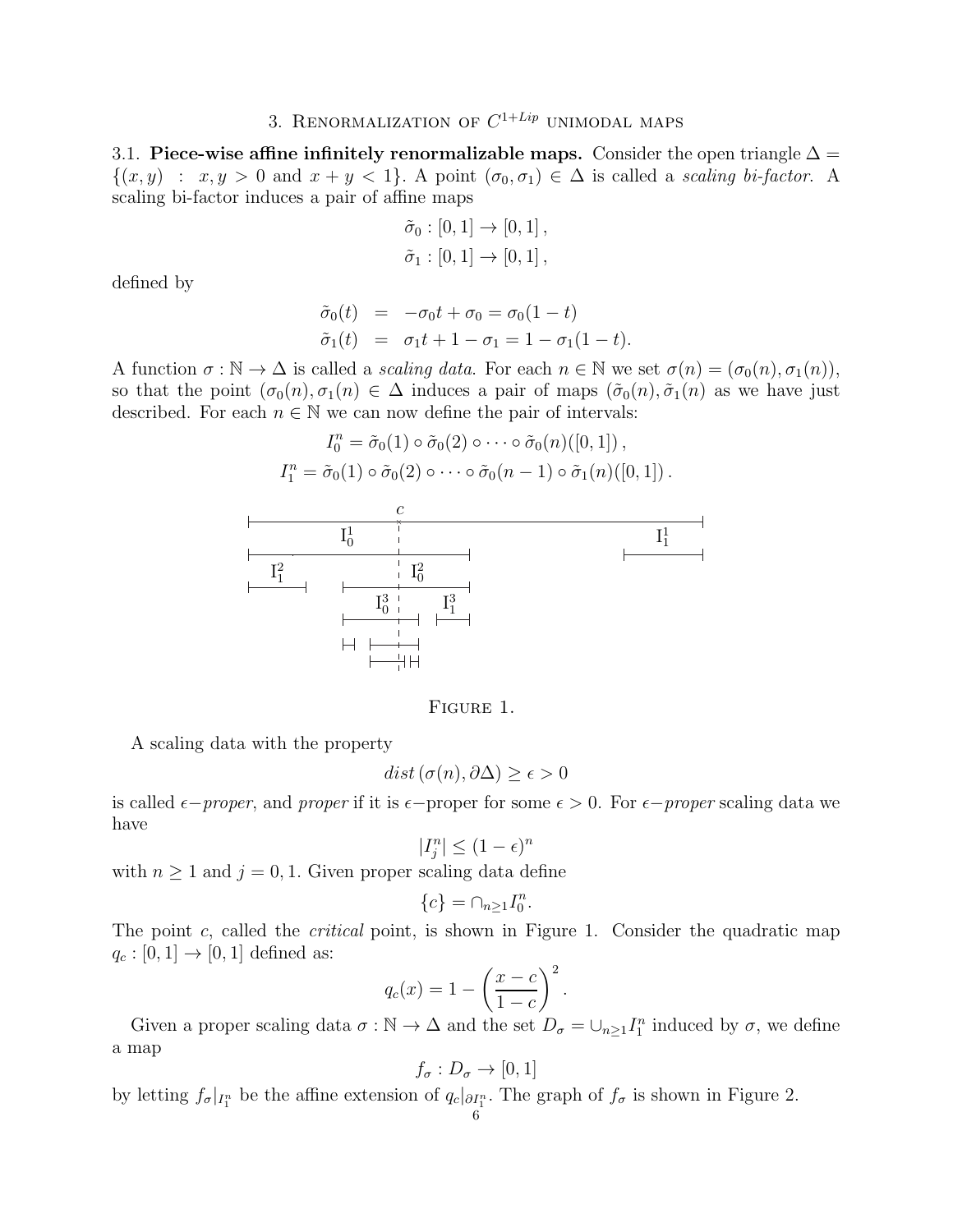





FIGURE 3.

Define  $x_0 = 0, x_{-1} = 1$  and for  $n \ge 1$ 

$$
x_n = \partial I_0^n \setminus \partial I_0^{n-1},
$$
  

$$
y_n = \partial I_1^n \setminus \partial I_0^{n-1}.
$$

These points are illustrated in Figure 3.

**Definition** 1. A map  $f_{\sigma}$  corresponding to proper scaling data  $\sigma : \mathbb{N} \to \Delta$  is called infinitely renormalizable if for  $n \geq 1$ 

(i)  $[f_{\sigma}(x_{n-1}),1]$  is the maximal domain containing 1 on which  $f_{\sigma}^{2^{n}-1}$  is defined affinely. (*ii*)  $f_{\sigma}^{2^{n}-1}([f_{\sigma}(x_{n-1}), 1]) = I_{0}^{n}$ .

Define  $W = \{f_{\sigma} : f_{\sigma}$  is infinitely renormalizable}. Let  $f \in W$  be given by the proper scaling data  $\sigma : \mathbb{N} \to \Delta$  and define

$$
\hat{I}_0^n = [q_c(x_{n-1}), 1] = [f(x_{n-1}), 1].
$$

Let

$$
h_{\sigma,\;n}:[0,1]\to[0,1]
$$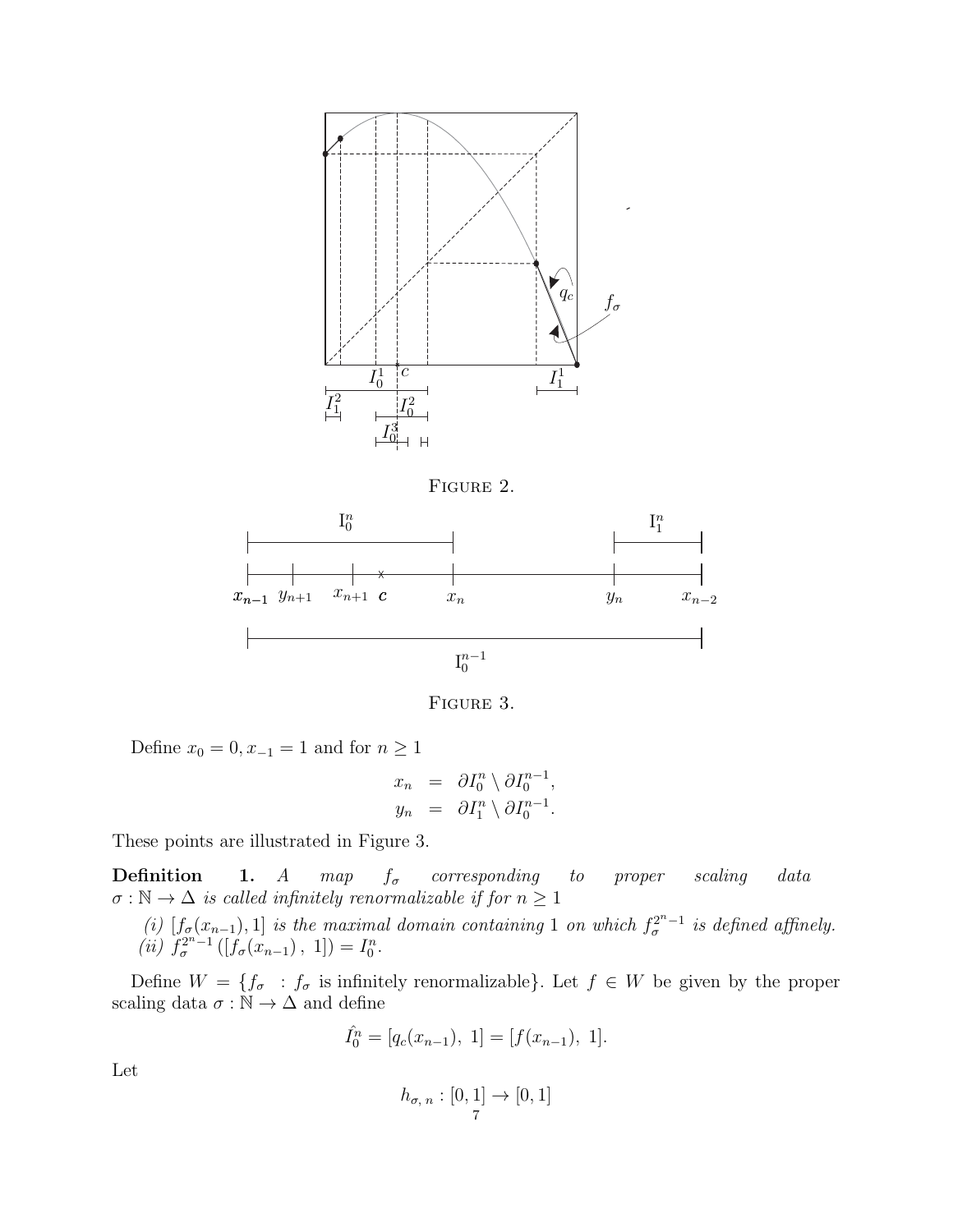be defined by

$$
h_{\sigma, n} = \sigma_0(1) \circ \sigma_0(2) \circ \cdots \circ \sigma_0(n).
$$

Furthermore let

 $\hat{h}_{\sigma,\;n}:[0,1]\to\hat{I_0^n}$ 

be the affine orientation preserving homeomorphism. Then define

$$
\mathcal{R}_n f_\sigma : h_{\sigma,n}^{-1}(D_\sigma) \to [0, 1]
$$

by

$$
R_nf_{\sigma} = \hat{h}_{\sigma,n}^{-1} \circ f_{\sigma} \circ h_{\sigma,n}.
$$



FIGURE 4.

It is shown in Figure 4. Let  $s : \Delta^{\mathbb{N}} \to \Delta^{\mathbb{N}}$  be the shift

$$
s(\sigma)(k) = \sigma(k+1).
$$

The construction implies the following result:

**Lemma 3.1.** Let  $\sigma : \mathbb{N} \to \Delta$  be proper scaling data such that  $f_{\sigma}$  is infinitely renormalizable. Then

$$
\mathrm{R}_n f_\sigma = f_{s^n(\sigma)}.
$$

Let next  $f_{\sigma}$  be infinitely renormalizable, then for  $n \geq 0$  we have

$$
f_{\sigma}^{2^n}: \mathcal{D}_{\sigma} \cap I_0^n \to I_0^n
$$

is well defined. Define the renormalization  $R: W \to W$  by

$$
Rf_{\sigma} = h_{\sigma, 1}^{-1} \circ f_{\sigma}^{2} \circ h_{\sigma, 1}.
$$

The map  $f_{\sigma}^{2^{n}-1}$  :  $\hat{I}_{0}^{n} \rightarrow I_{0}^{n}$  is an affine homeomorphism whenever  $f_{\sigma} \in W$ . This implies immediately the following Lemma.

**Lemma 3.2.**  $\mathrm{R}^n f_{\sigma} : \mathrm{D}_{s^n(\sigma)} \to [0,1]$  and  $\mathrm{R}^n f_{\sigma} = \mathrm{R}_n f_{\sigma}$ .

**Proposition 3.3.**  $W = \{f_{\sigma^*}\}\$  where  $\sigma^*$  is characterized by  $Rf_{\sigma^*} = f_{\sigma^*}$ 

*Proof.* Let  $\sigma : \mathbb{N} \to \Delta$  be proper scaling data such that  $f_{\sigma}$  is infinitely renormalizable. Let  $c_n$  be the critical point of  $f_{s^n(\sigma)}$ . Then

(1)  $q_{c_n}(0) = 1 - \sigma_1(n)$ 

(2) 
$$
q_{c_n}(1 - \sigma_1(n)) = \sigma_0(n)
$$

(3) 
$$
c_{n+1} = \frac{\sigma_0(n) - c_n}{\sigma_0(n)}.
$$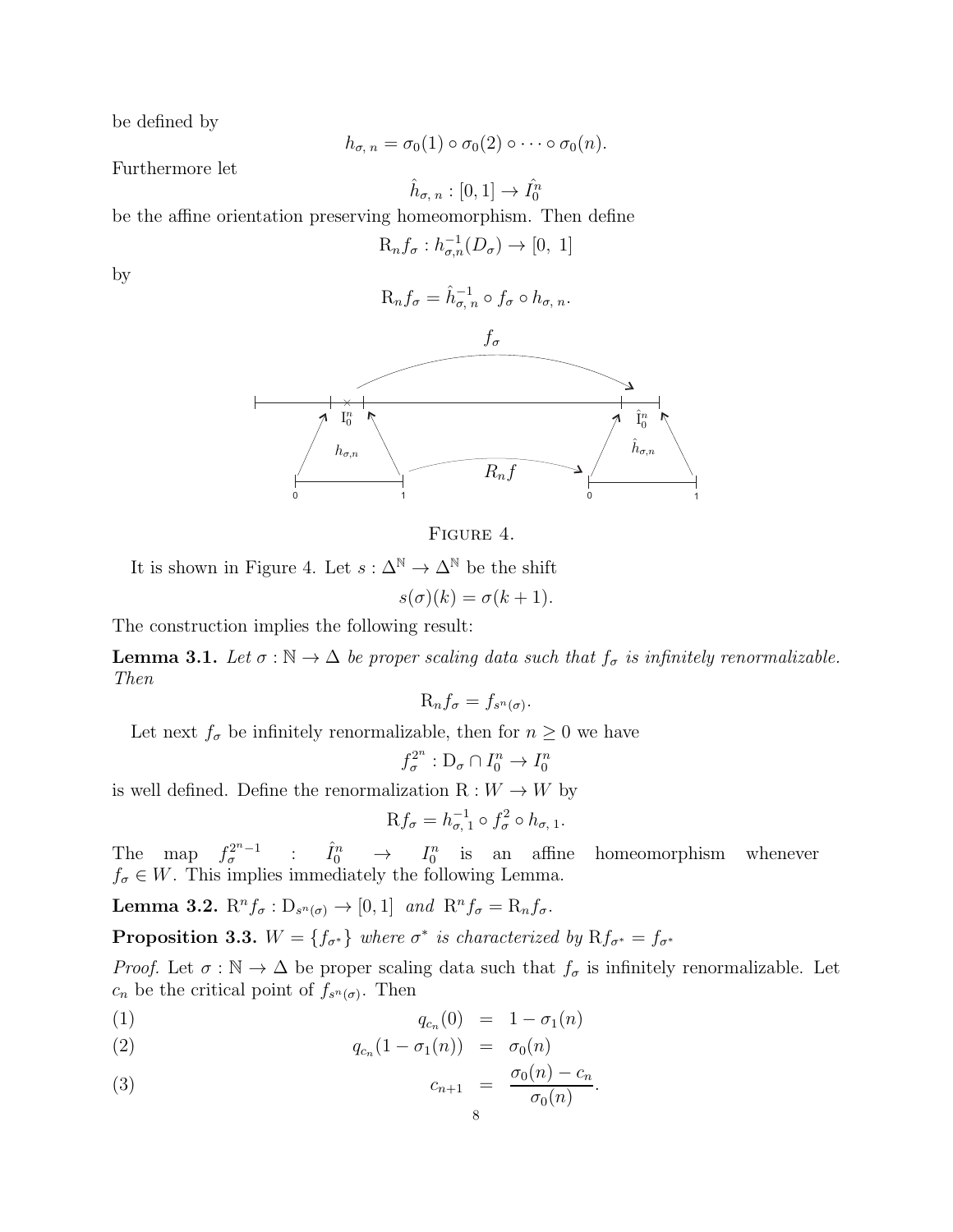We also have the conditions

$$
\sigma_0(n), \sigma_1(n) > 0
$$

$$
\sigma_0(n) + \sigma_1(n) < 1
$$

$$
(6) \t\t\t 0 < c_n < \frac{1}{2}
$$

From conditions  $(1), (2)$  and  $(3)$  we get

(7) 
$$
\sigma_0(n) = \frac{2c_n^2 - 6c_n^3 + 5c_n^4 - 2c_n^5}{(c_n - 1)^6} \equiv A_0(c_n)
$$

(8) 
$$
\sigma_1(n) = \frac{c_n^2}{(c_n - 1)^2} \equiv A_1(c_n)
$$

(9) 
$$
c_{n+1} = \frac{c_n^6 - 6c_n^5 + 17c_n^4 - 25c_n^3 + 21c_n^2 - 8c_n + 1}{2c_n^4 - 5c_n^3 + 6c_n^2 - 2c_n} \equiv R(c_n)
$$



FIGURE 5. The graphs of  $A_0$ ,  $A_1$  and  $A_0 + A_1$ 

The conditions  $(4)$ ,  $(5)$  and  $(6)$  reduces to  $c \in (0, 1/2)$  and  $A_0(c) + A_1(c) < 1$ . In particular this lets the feasible domain be:

$$
C = \left\{ c \in (0, 1/2) : 0 \le \frac{c^2(3 - 10c + 11c^2 - 6c^3 + c^4)}{(c - 1)^6} < 1 \right\}
$$
  
= [0, 0.35...]

Notice that the map  $R: C \to \mathbb{R}$  is expanding. It follows readily that only the fixed point  $c^* \in C$  and  $R(c^*) = c^*$  corresponds to an infinitely renormalizable  $f_{\sigma^*}$ . Otherwise speaking, consider the scaling data  $\sigma^* : \mathbb{N} \to \Delta$  with

$$
\sigma^*(n) = (q_{c^*}^2(0), \ 1 - q_{c^*}(0)), \ n \ge 1.
$$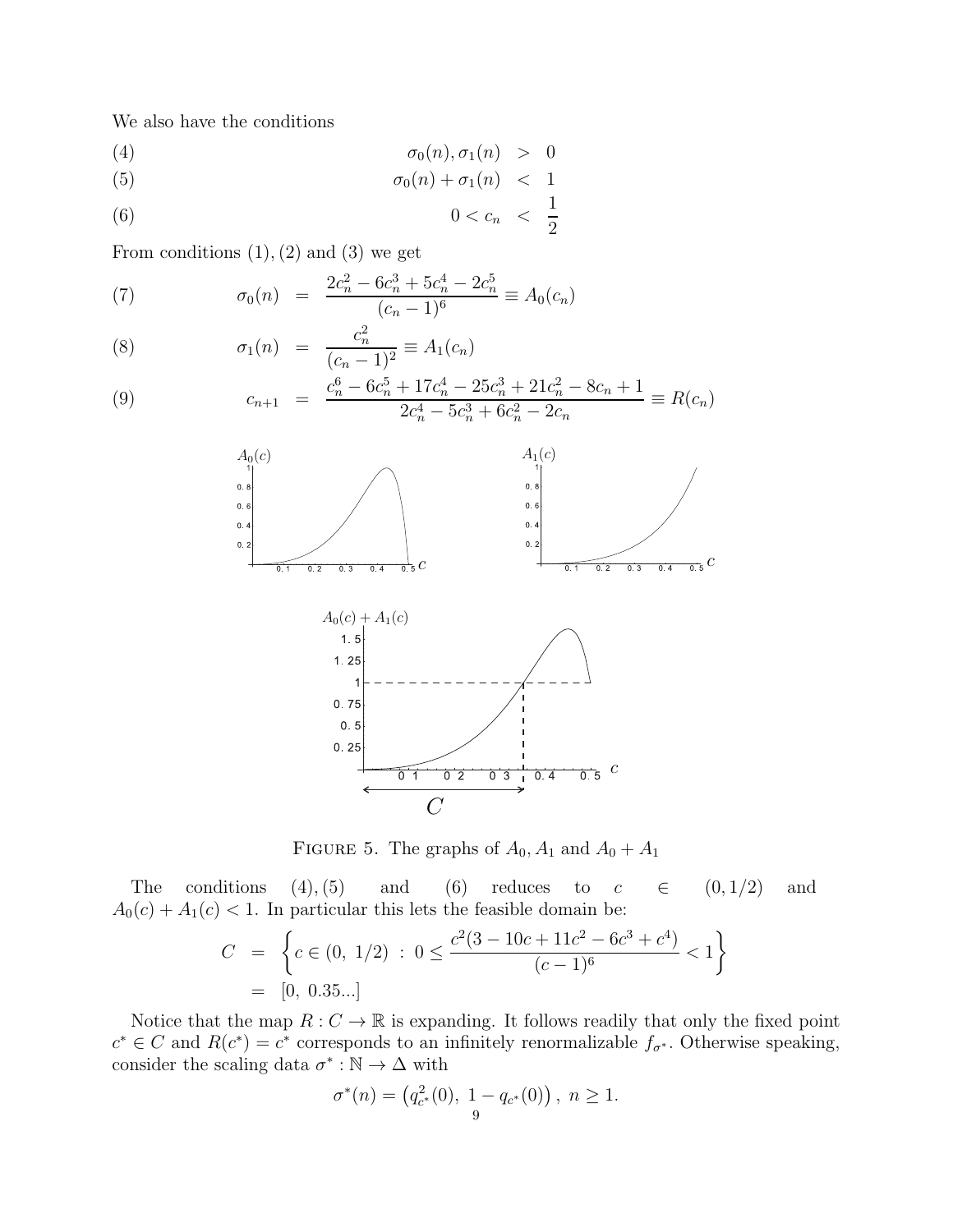

FIGURE 6.  $R: C \to \mathbb{R}$ 

Then  $s(\sigma^*) = \sigma^*$  and Lemma 3.1 implies

$$
Rf_{\sigma^*}=f_{\sigma^*}.
$$

**Remark 3.4.** Let  $I_0^n = [x_{n-1}, x_n]$  be the interval corresponding to  $\sigma^*$  then

$$
f_{\sigma^*}(x_{n-1}) = q_{c^*}(x_{n-1}).
$$

Hence  $f_{\sigma^*}$  has a quadratic tip.

**Remark 3.5.** The invariant Cantor set of the map  $f_{\sigma^*}$  is next in complexity to the well known middle third Cantor set in the following sense:

- like in the middle third Cantor set, on each scale and everywhere the same scaling ratios are used,

- but unlike in the middle third Cantor set, there are now two ratios (a small one and a bigger one) at each scale .

This situation of rather extreme tameness of the scaling data is very different from the geometry of the Cantor attractor of the analytic renormalization fixed point in which there are no two places where the same scaling ratios are used at all scales, and where the closure of the set of ratios is itself a Cantor set [BMT].

**Lemma 3.6.** Let  $f_* = f_{\sigma^*}$  where  $\sigma^* : \mathbb{N} \to \Delta$  is the scaling data with  $\sigma^*(n)(\sigma_0^*, \sigma_1^*)$ . Then

$$
(\sigma_0^*)^2 = \sigma_1^*.
$$

*Proof.* Let  $\hat{I}_0^n = f_*(I_0^n) = [f_*(x_{n-1}), 1]$  and  $\hat{I}_1^{n+1} = f_*(I_1^{n+1})$ . Then  $f_*^{2^{n}-1} : \hat{I}_0^n \to I_0^n$  is affine, monotone and onto. Further, by construction

$$
f^{2^{n}-1}(\hat{I}_0^{n+1}) = I_1^{n+1}.
$$

 $\Box$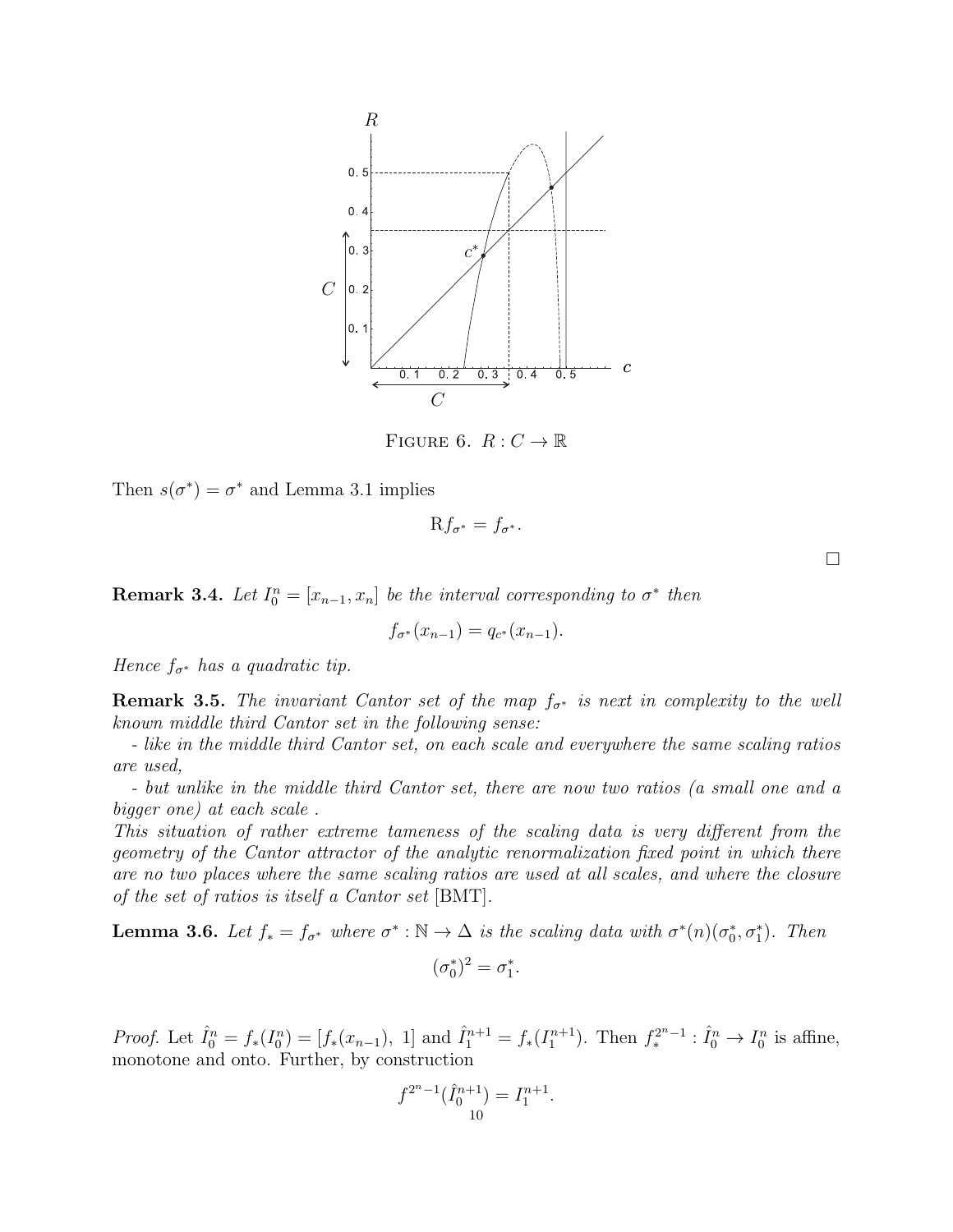Hence,

$$
\frac{|\hat{I}_0^{n+1}|}{|\hat{I}_0^n|} = \sigma_1^*
$$

So  $|I_0^n| = (\sigma_0^*)^n$  and  $|\hat{I}_0^n| = (\sigma_1^*)^n$ . Now  $f_{\sigma^*}$  has a quadratic tip with

$$
f_{\sigma^*}(x_n) = q_{c_*}(x_n).
$$

Hence,

$$
\sigma_1^* = \frac{|\hat{I}_0^{n+1}|}{|\hat{I}_0^n|} = \left(\frac{x_n - c}{x_{n-1} - c}\right)^2 = \left(\frac{|I_0^{n+1}|}{|I_0^n|}\right)^2 = (\sigma_0^*)^2.
$$
\nThis completes the proof.

.

3.2.  $C^{1+Lip}$  extension. In this sub-section we will extend the piece-wise affine map  $f_*$  to a  $C^{1+Lip}$  unimodal map. Let  $S: [0,1]^2 \to [0,1]^2$  be the scaling function defined by

$$
S\left(\begin{array}{c} x \\ y \end{array}\right) = \left(\begin{array}{c} -\sigma_0^* x + \sigma_0^* \\ \sigma_1^* y + 1 - \sigma_1^* \end{array}\right) \equiv \left(\begin{array}{c} S_1(x) \\ S_2(y) \end{array}\right)
$$

and let F be the graph of  $f_* = f_{\sigma^*}$ , where  $f_{\sigma^*} : D_{\sigma^*} \to [0,1],$  $D_{\sigma^*} = \bigcup_{n\geq 1} I_1^n$ . Then the idea of how to construct an extension g of  $f_*$  is contained in the following lemma:

Lemma 3.7.  $F \cap image(S) = S(F)$ .

*Proof.* Let  $\hat{h} = \hat{h}_{\sigma^*,1}$  and  $h = h_{\sigma^*,1}$ . Let  $(x, y) \in graph(f_*) \cap image(S)$ . Say  $(x, y) =$  $(S_1(x'), S_2(y'))$  with  $S_2(y') = f_*(S_1(x'))$ . Since  $S_1(x') = h(x')$  and  $S_2(y') = \hat{h}(y')$ , we can write  $y' = \hat{h}^{-1} \circ f_* \circ h(x')$ . By Lemma 3.1

$$
y' = R_1 f_*(x') = f_*(x'),
$$

which gives  $(x', y') \in graph(f_*)$ . This in turn implies  $(x, y) \in S(graph f_*)$ . By reading the previous argument backward we prove  $S(\text{graph } f_*) \subset F \cap image(S)$ .

Lemma 3.8.  $S(graph\ q_{c^*}) \subset graph(q_{c^*}).$ 

*Proof.* Let  $S(graph(q_{c^*}))$  be the graph of the function q. Since S is linear and  $q_c$  is quadratic we get that q is also a quadratic function. Then both  $q_{c^*}(c^*) = 1$  and  $q(c^*) = 1$ , because of  $S(c^*, 1) = (c^*, 1)$ . Furthermore, by construction

$$
S(1,0) = (0, q_{c^*}(0)) = (0, q(0)).
$$

Hence  $q_{c^*}(0) = q(0)$ . Differentiate twice  $S_2(y) = q(S_1(x))$  and use  $(\sigma_0^*)^2 = \sigma_1^*$  from Lemma 3.6, which proves  $q''(c^*) = q''_c$  $C_{c^*}(c^*)$ . Now we conclude that the quadratic maps q and  $q_{c^*}$  are equal.  $\square$ 

Let  $F_0$  be the graph of  $f_*|_{I_1^1}$ . Then by Lemma 3.7,  $F = \bigcup_{k \geq 0} S^k(F_0)$ . Let g be a  $C^{1+Lip}$ extension of  $f_*$  on  $D_{\sigma_*} \cup [x_1, 1]$  and  $G_0 = graph (g|_{[x_1, 1]})$ . Then  $G = \bigcup_{k \geq 0} S^k(G_0)$  is the graph of an extension of  $f_*$ . We prove that g is  $C^{1+Lip}$  and also has a quadratic tip. Let  $B^k = S^k([0, 1]^2)$ , where

$$
B^{k} = [x_{k-1}, x_{k}] \times [\hat{x}_{k-1}, 1] \quad \text{for } k = 1, 3, 5, ...
$$

$$
B^{k} = [x_{k}, x_{k-1}] \times [\hat{x}_{k-1}, 1] \quad \text{for } k = 2, 4, ...
$$

$$
\text{where } \hat{x}_{k-1} = q_{c}(x_{k-1}) = 1 - (\sigma_{1}^{*})^{k}. \text{ Let } b_{n} = (x_{n-1}, \hat{x}_{n-1}) = S^{n}(1, 0).
$$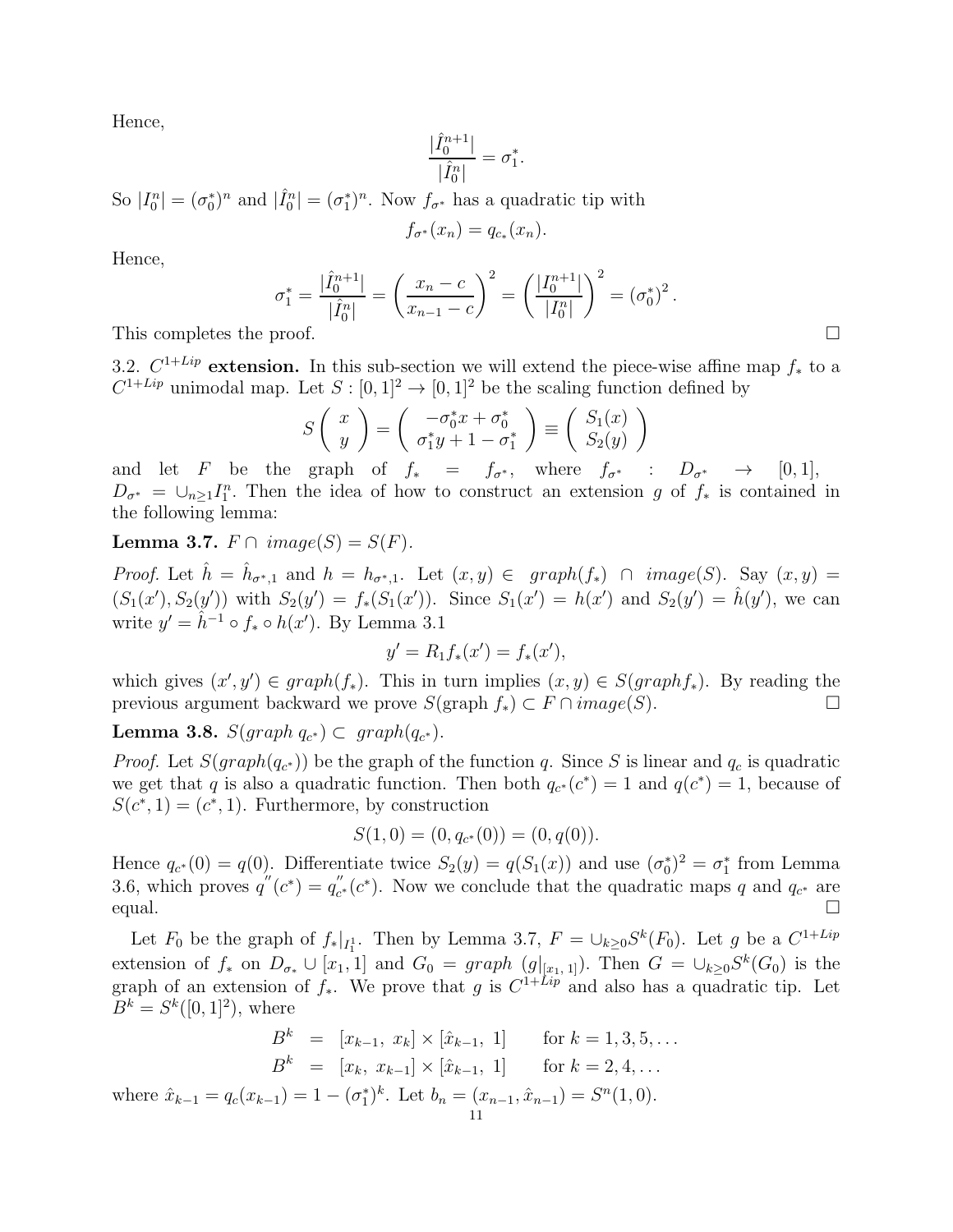**Remark 3.9.** Notice that the points  $b_n$  lie on the graph of  $q_{c^*}$ . This follows from Lemma 3.8.



FIGURE 7. extension of  $f_{\sigma_*}$ 

## **Lemma 3.10.** G is the graph of a  $C^1$  extension of  $f_*$ .

*Proof.* Note that  $G_k = S^k(G_0)$  is the graph of a  $C^1$  function on  $[x_{k-1}, x_{k+1}]$  for k odd and on  $[x_{k+1}, x_{k-1}]$  for k is even. To prove the Lemma we need to show continuous differentiability at the points  $b_n$ , where these graphs intersect. By construction  $G_0$  is  $C^1$  at  $b_2$ . Namely, consider a small interval  $(x_1 - \delta, x_1 + \delta)$ . Then on the interval  $(x_1 - \delta, x_1)$ , the slope is given by an affine piece of  $f_*$  and on  $(x_1, x_1 + \delta)$  the slope is given by the chosen  $C^{1+Lip}$  extension. Let  $\Gamma \subset G$  be the graph over this interval  $(x_1 - \delta, x_1 + \delta)$ . Then locally around  $b_n$  the graph G equals  $S^{n-1}(\Gamma)$ . Hence G is  $C^1$  on  $[0,1] \setminus \{c^*\}$ . From Lemma 3.6, notice that the vertical contraction of S is stronger than the horizontal contraction. This implies that the slope of  $G_n$  tends to zero. Indeed, G is the graph of a  $C^1$  function on [0, 1].

**Proposition 3.11.** Let g be the function whose graph is G then g is  $C^{1+Lip}$  with a quadratic tip.

*Proof.* Since  $f_*|_{D_{\sigma}}$  has a quadratic tip, the extension g has a quadratic tip. Because g is  $C^1$ we only need to show that  $G_n$  is the graph of a  $C^{1+Lip}$  function

$$
g_n : [x_{n-1}, x_{n+1}] \to [0, 1]
$$

with an uniform Lipschitz bound. That is, for  $n \geq 1$ 

$$
Lip(g'_{n+1}) \leq Lip(g'_n).
$$

Assume that  $g_n$  is  $C^{1+Lip}$  with Lipschitz constant  $Lip_n$  for its derivative. We prove that  $Lip_{n+1} \leq Lip_n$ , and in particular  $Lip_n \leq Lip_0$ . For, given  $(x, y)$  on the graph of  $g_n$  there is  $(x', y') = S(x, y)$ , on the graph of  $g_{n+1}$ . Therefore, we can write

$$
g_{n+1}(x') = \sigma_1^* g_n(x) + 1 - \sigma_1^*.
$$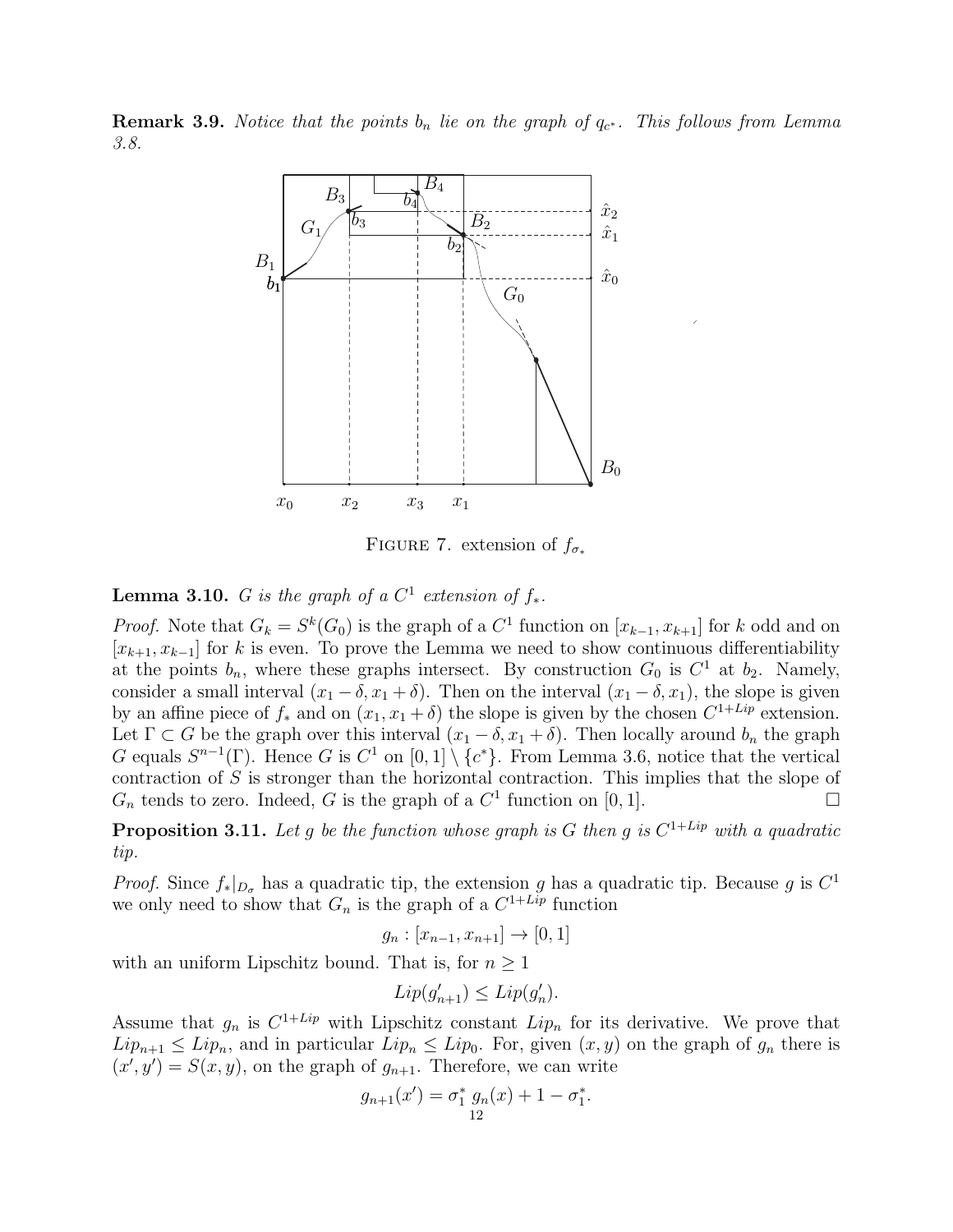Since  $x = 1 - \frac{x^{\prime}}{x}$  $\sigma_0^*$ , we have

$$
g_{n+1}(x') = \sigma_1^* g_n \left( 1 - \frac{x'}{\sigma_0^*} \right) + 1 - \sigma_1^*.
$$

Differentiate,

$$
g'_{n+1}(x') = \frac{-\sigma_1^*}{\sigma_0^*} g'_n \left(1 - \frac{x'}{\sigma_0^*}\right).
$$

Therefore,

$$
\begin{array}{rcl} \left| g_{n+1}'(x_1') - g_{n+1}'(x_2') \right| & = & \left| \frac{-\sigma_1^*}{\sigma_0^*} \right| \cdot \left| g_n' \left( 1 - \frac{x_1'}{\sigma_0^*} \right) - g_n' \left( 1 - \frac{x_2'}{\sigma_0^*} \right) \right| \\ & \leq & \frac{\sigma_1^*}{(\sigma_0^*)^2} \operatorname{Lip}(g_n') \left| x_1' - x_2' \right| \end{array}
$$

From Lemma 3.6 we have  $\frac{\sigma_1^*}{(\sigma_0^*)^2} = 1$ . Hence

$$
Lip(g'_{n+1}) \leq Lip(g'_{n}) \leq Lip(g'_{1}).
$$

which completes the proof.  $\Box$ 

**Remark 3.12.** Notice that if  $f_{\sigma}$  is infinitely renormalizable then every extension g is renormalizable in the classical sense.

**Theorem 3.13.** There exists an infinitely renormalizable  $C^{1+Lip}$  unimodal map f with a quadratic tip which is not  $C^2$  but

$$
Rf = f.
$$

3.3. **Entropy of renormalization.** For all  $\phi \in C^{1+Lip}$ ,  $\phi : [x_1, 1] \to [0, 1]$ , which extends  $f_*$  we constructed  $f_{\phi} \in C^{1+Lip}$  in such a way that

(i) R $f_{\phi} = f_{\phi}$ 

(ii)  $f_{\phi}$  has a quadratic tip.

Now choose two  $C^{1+Lip}$  functions which extend  $f_*$ , say  $\phi_0 : [x_1, 1] \to [0, 1]$  and  $\phi_1 : [x_1, 1] \to$ [0, 1]. For  $\omega = (\omega_k)_{k \geq 1} \in \{0, 1\}^{\mathbb{N}},$  define

$$
F_n(\omega) = S^n \left( graph \phi_{\omega_n} \right)
$$

and

$$
F(\omega) = \cup_{k \geq 1} F_k(\omega).
$$

Then  $F(\omega)$  is the graph of  $C^{1+Lip}$  with a quadratic tip  $f_{\omega}$ , by an argument similar to what is given above. Let now

$$
\tau: \{0,1\}^{\mathbb{N}} \to \{0,1\}^{\mathbb{N}}
$$

be the shift map defined by

$$
\tau(\omega)_n = \omega_{n+1},
$$

(so that the map  $\tau$  acting on the set  $\{0,1\}^{\mathbb{N}}$  is the full 2-shift).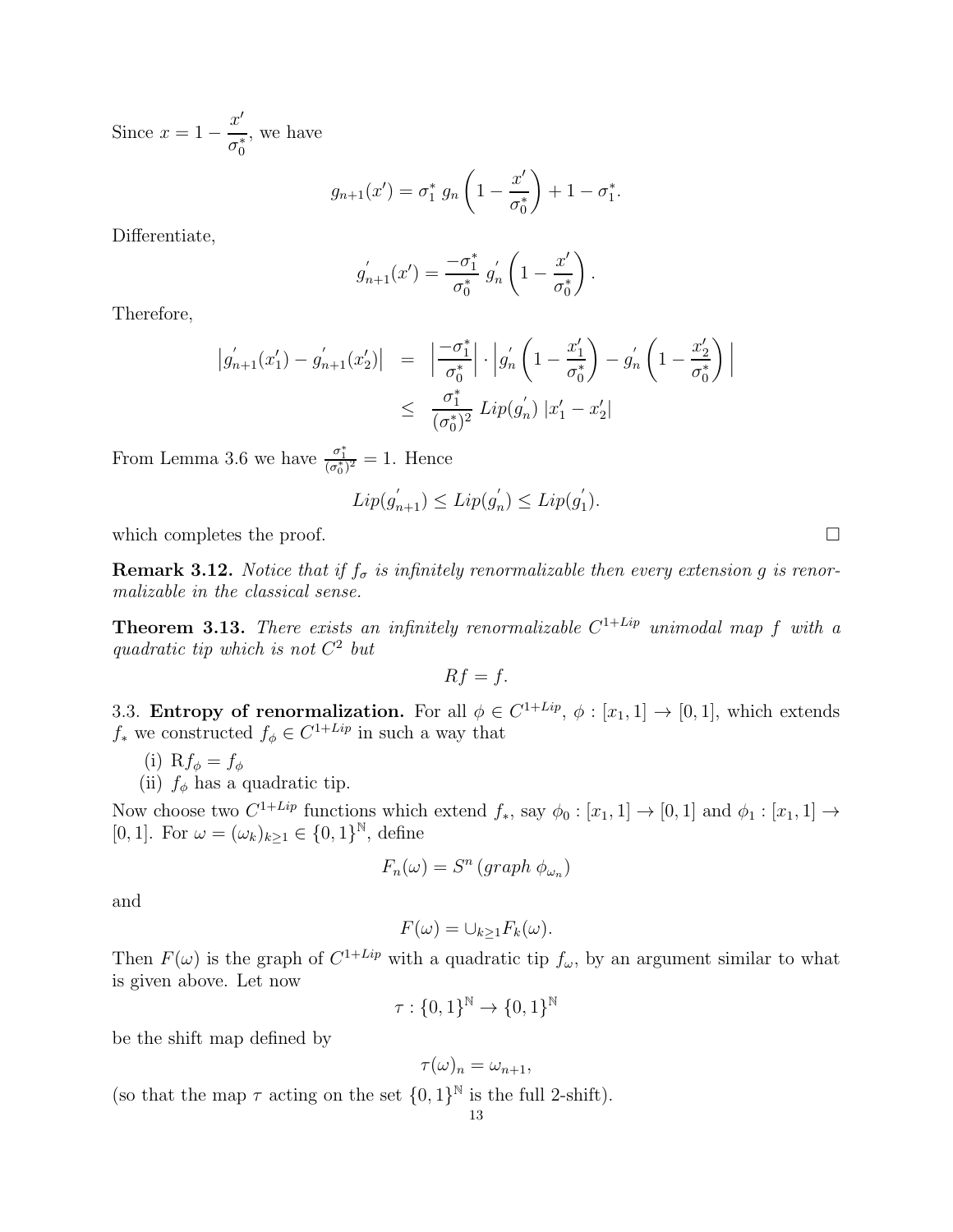Proposition 3.14. For all  $\omega \in \{0,1\}^{\mathbb{N}}$ 

$$
f_{\omega}^2:[0,x_1]\to [0,x_1]
$$

is a unimodal map. In particular  $f_{\omega}$  is renormalizable and

$$
Rf_{\omega} = f_{\tau(\omega)}.
$$

*Proof.* Note that  $f_{\omega} : [0, x_1] \to I_1^1$  is unimodal and onto. Furthermore,  $f_{\omega} : I_1^1 \to [0, x_1]$  is affine and onto. Hence  $f_{\omega}$  is renormalizable. The construction also gives

$$
Rf_{\omega}=f_{\tau(\omega)}.
$$

 $\Box$ 

**Theorem 3.15.** Renormalization acting on the space of  $C^{1+Lip}$  unimodal maps has positive entropy.

*Proof.* Note that  $\omega \to f_{\omega} \in C^{1+Lip}$  is injective. Hence the domain of R contains a copy of the full 2-shift (i.e., contains a subset on which the restriction of  $R$  is topologically conjugate to the full 2-shift).  $\Box$ 

**Remark 3.16.** We can also embedded a full k-shift in the domain of R by choosing  $\phi_0, \phi_1, \ldots, \phi_{k-1}$ and repeat the construction. The entropy of R on  $C^{1+Lip}$  is actually unbounded.

### 4. CHAOTIC SCALING DATA

In this section we will use a variation on the construction of scaling data as presented in § 3 to obtain the following

**Theorem 4.1.** There exists an infinitely renormalizable  $C^{1+Lip}$  unimodal map g with quadratic tip such that  ${c_n}_{n\geq 0}$ , where  $c_n$  is the critical point of  $R^ng$ , is dense in a Cantor set.

The proof needs some preparation. For  $\epsilon > 0$  we will modify the construction as described in § 3. This modification is illustrated in Figure 8. For  $c \in (0, \frac{1}{2})$  $(\frac{1}{2})$  let

$$
\sigma_1(c,\epsilon) = 1 - q_c(0),
$$
  
\n
$$
\sigma_0(c,\epsilon) = \epsilon q_c^2(0),
$$

where  $\epsilon > 0$  and close to 1. Also let

$$
R(c,\epsilon) = \frac{\sigma_0(c,\epsilon) - c}{\sigma_0(c,\epsilon)} = 1 - \frac{c}{q_c^2(0)} \cdot \frac{1}{\epsilon}.
$$

In § 3 we observed that  $R(c, 1)$  has a unique fixed point  $c^* \in (0, \frac{1}{2})$  $(\frac{1}{2})$  with feasible  $\sigma_0(c^*, 1)$ and  $\sigma_1(c^*, 1)$ . This fixed point is expanding. Although we will not use this, a numerical computation gives

$$
\frac{\partial R}{\partial c}(c^*, 1) > 2.
$$

Now choose  $\epsilon_0 > \epsilon_1$  close to 1. Then  $R(\cdot, \epsilon_0)$  will have an expanding fixed point  $c_0^*$  and  $R(\cdot, \epsilon_1)$  a fixed point  $c_1^*$ . In particular, by choosing  $\epsilon_0 > \epsilon_1$  close enough to 1 we will get the following horseshoe as shown in Figure 9; more precisely there exists an interval  $A_0 = [c_0^*, a_0]$ and  $A_1 = [a_1, c_1^*]$  such that

$$
R_0: A_0 \to [c_0^*, c_1^*] \supset A_0
$$
  
14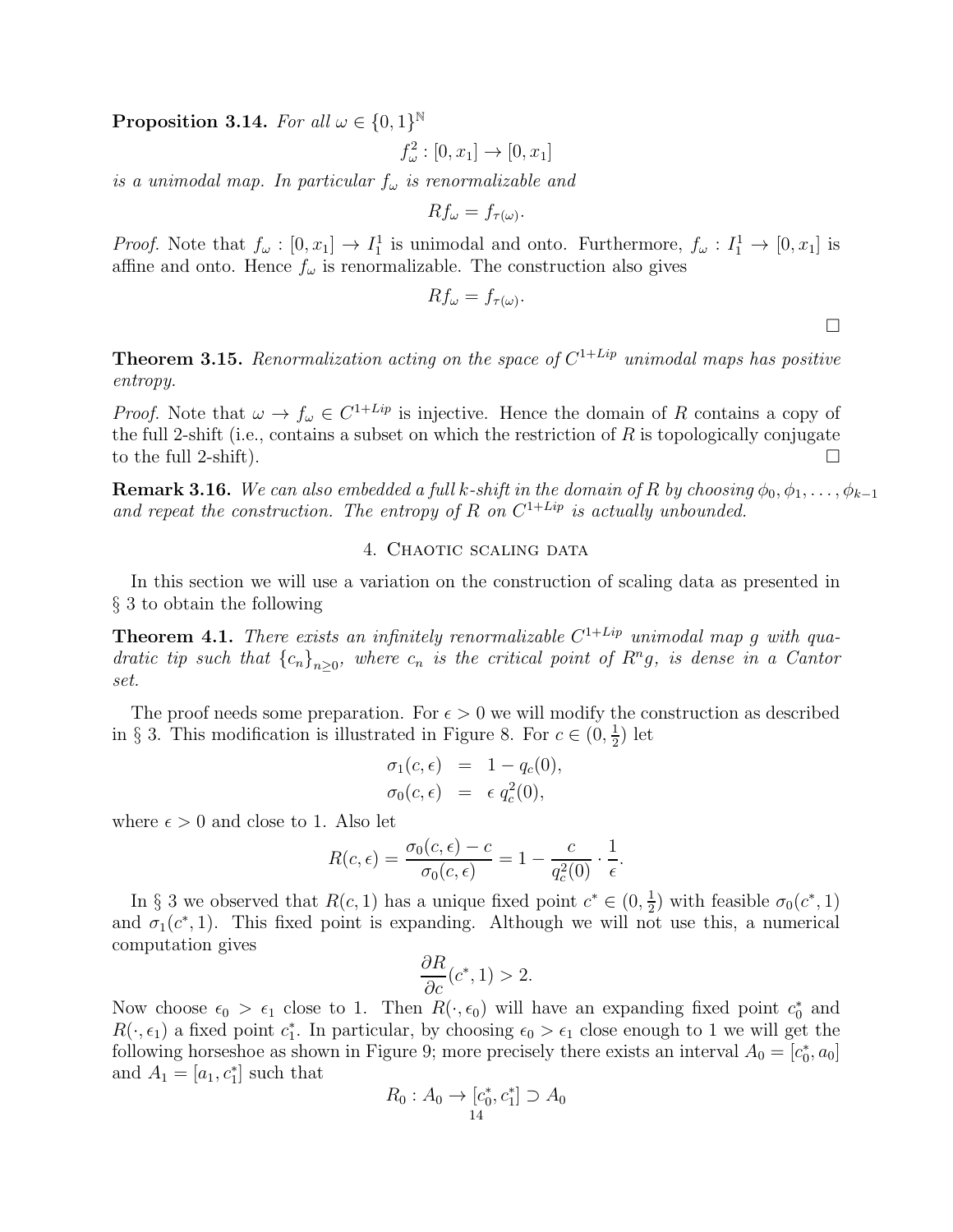

FIGURE 8.

and

$$
R_1: A_1 \to [c_0^*, c_1^*] \supset A_1
$$

are expanding diffeomorphisms (with derivative larger than 2, but larger than one would suffice to get a horseshoe). Here  $R_0(c) = R(c, \epsilon_0)$ 

and

$$
R_1(c) = R(c, \epsilon_1).
$$



Figure 9.

Use the following coding for the invariant Cantor set of the horseshoe map

$$
c: \{0,1\}^{\mathbb{N}} \to [c_0^*, c_1^*]
$$

with

$$
c(\tau\omega) = R(c(\omega), \epsilon_{\omega_0})
$$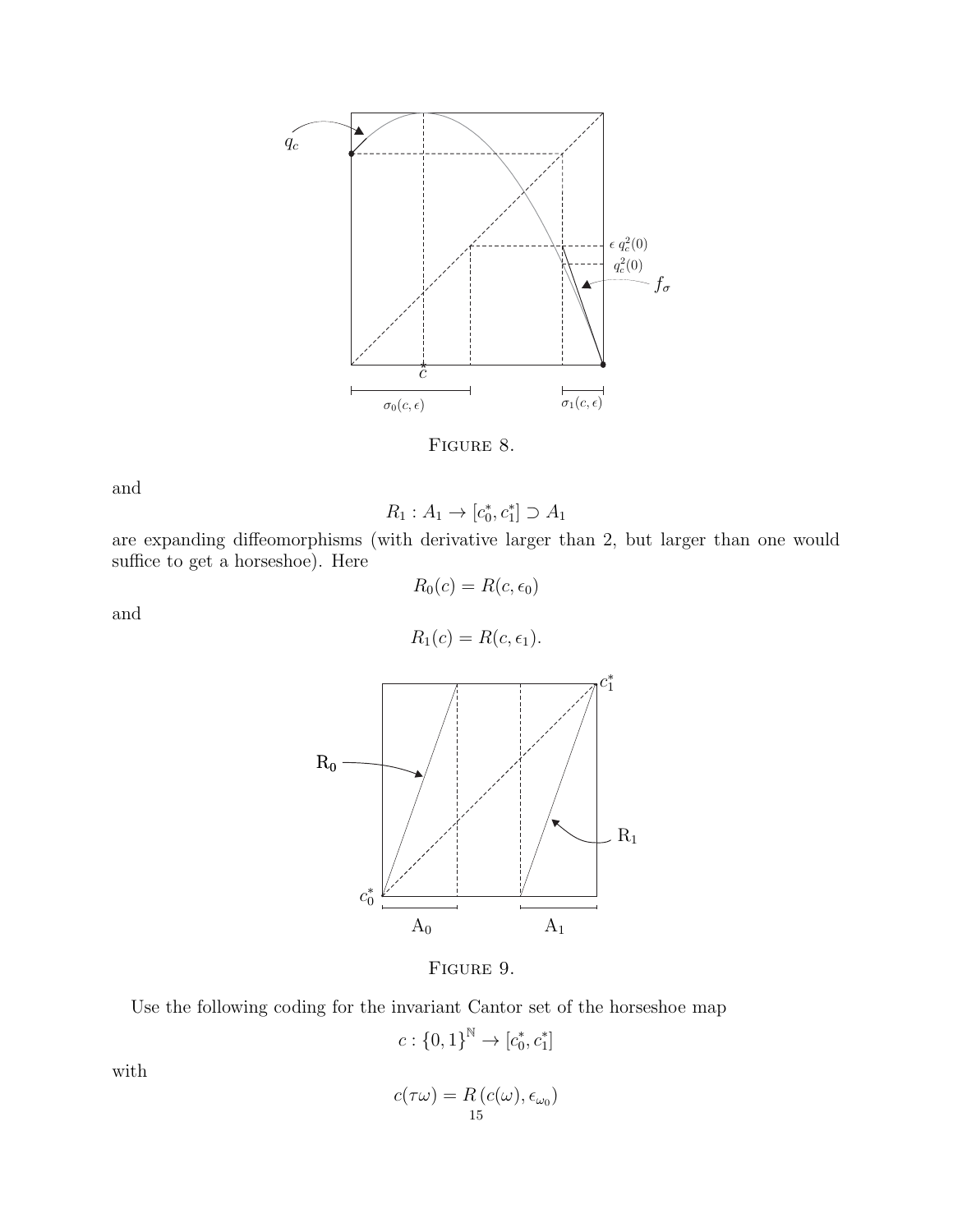where  $\tau: \{0,1\}^{\mathbb{N}} \to \{0,1\}^{\mathbb{N}}$  is the shift. Given  $\omega \in \{0,1\}^{\mathbb{N}}$  define the following scaling data  $\sigma : \mathbb{N} \to \Delta$ .

$$
\sigma(n) = (\sigma_0(c(\tau^n\omega), \epsilon_{\omega_n}), \sigma_1(c(\tau^n\omega), \epsilon_{\omega_n})).
$$

Again, by taking  $\epsilon_0, \epsilon_1$ , close enough to 1, we can assume that  $\sigma(n)$  is proper scaling data for any chosen  $\omega \in \{0,1\}^{\mathbb{N}}$ . As in § 3 we will define a piece wise affine map

$$
f_{\omega}: D_{\omega} = \cup_{n \geq 1} I_1^n \to [0, 1].
$$

The precise definition needs some preparation. Use the notation as illustrated in Figure 10. For  $n \geq 0$  let

$$
I_0^n = [x_n, \ x_{n-1}]
$$

where  $x_n = \partial I_0^n \setminus \partial I_0^{n-1}$ ,  $n \ge 1$  and

$$
I_1^n = [y_n, \ x_{n-2}]
$$

where  $y_n = \partial I_1^n \setminus \partial I_0^{n-1}, \ \ n \ge 1.$ 



Figure 10.

Let

 $\hat{I}_0^n = q_c([x_{n-1}, 1]) = q_c(I_0^n)$  $\binom{n}{0} = [\hat{x}_{n-1}, 1]$ where  $\hat{x}_{n-1} = q_c(x_{n-1})$ . Finally, let  $\hat{I}_1^{n+1} = [\hat{x}_{n-1}, \hat{y}_{n+1}] \subset \hat{I}_0^n$  such that  $|\hat{I}_1^{n+1}| = \sigma_0(n) \cdot |\hat{I}_0^n|$  $\binom{n}{0}$ .

Now define  $f_{\omega}: I_1^{n+1} \to \hat{I}_1^{n+1}$  to be the affine homeomorphism such that

$$
f_{\omega}(x_{n-1}) = q_c(x_{n-1}) = \hat{x}_{n-1}.
$$

**Lemma 4.2.** There exists  $K > 0$  such that

$$
\frac{1}{K}\leq \frac{|\hat{I}_0^n|}{|I_0^n|^2}\leq K.
$$

*Proof.* Observe,  $c(n) = c(\tau^n \omega) \in [c_0^*, c_1^*]$  which is a small interval around  $c^*$ . This implies that for some  $K > 0$ 

$$
\frac{1}{K} \le \frac{|c - x_{n-1}|}{|I_0^n|} \le K.
$$

Then

$$
\frac{|\hat{I}_0^n|}{|I_0^n|^2} = \frac{|q_c([c, x_{n-1}])|}{|I_0^n|^2} = \frac{(c - x_{n-1})^2}{(1 - c)^2} \cdot \frac{1}{(I_0^n)^2}
$$

which implies the bound.  $\square$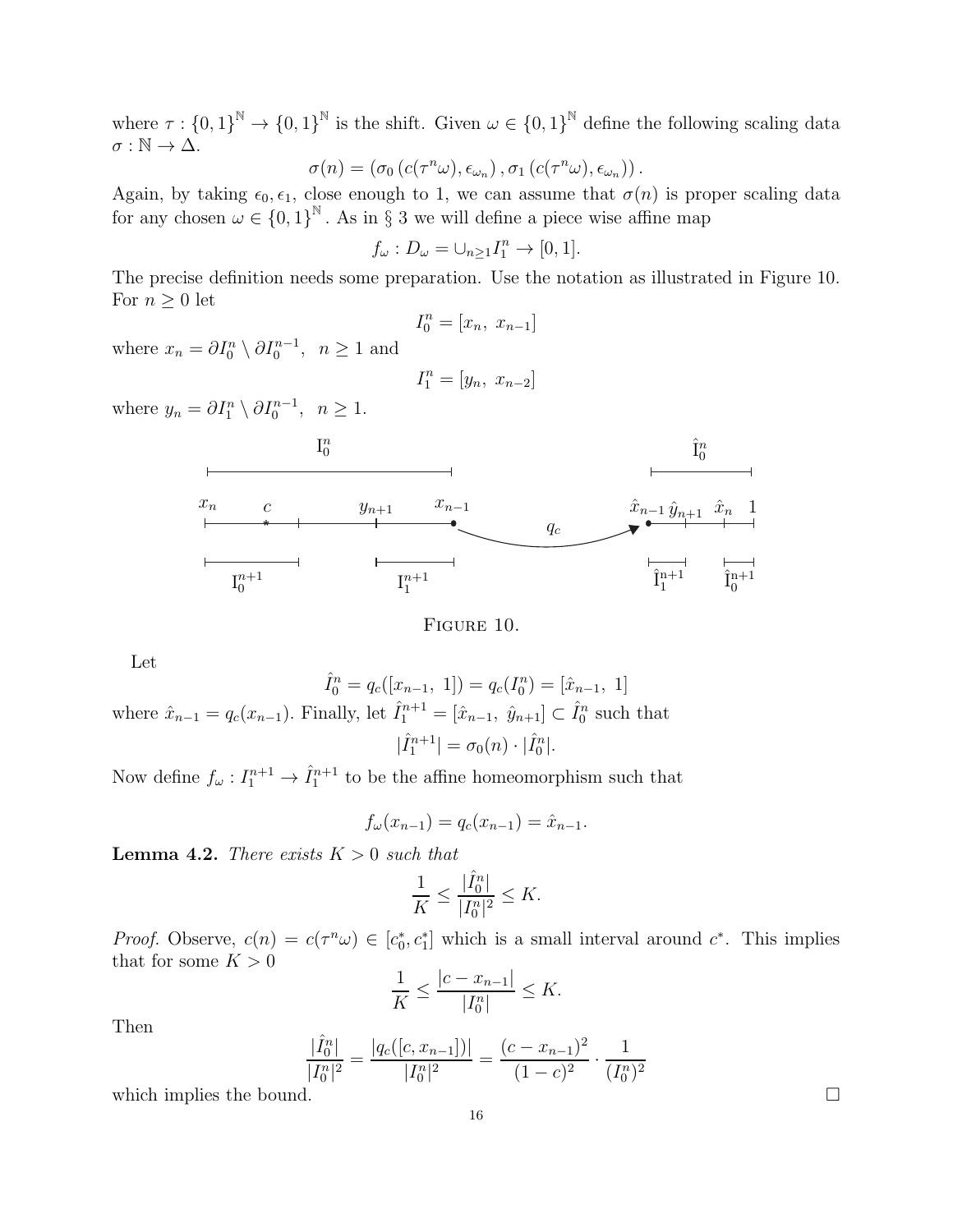Let  $S_2^n : [0,1] \to \hat{I}_0^n$  be the affine orientation preserving homeomorphism and  $S_1^n : [0,1] \to$  $I_0^n$  be the affine homeomorphism with  $S_1^n(1) = x_{n-1}$ . Define

$$
S^n : [0,1]^2 \to [0,1]^2
$$

by

$$
S^{n}\left(\begin{array}{c} x \\ y \end{array}\right) = \left(\begin{array}{c} S_{1}^{n}(x) \\ S_{2}^{n}(y) \end{array}\right).
$$

The image of  $S^n$  is  $B_n$ .



FIGURE 11.

Let  $F_n = (S^n)^{-1}(graph f_\omega)$ . This is the graph of a function  $f_n$ . We will extend this function (and its graph) on the gap  $[\sigma_0(n), 1-\sigma_1(n)]$ . Notice, that  $\sigma_0(n), 1-\sigma_1(n), Df_n(\sigma_0(n))$ , and  $Df_n(1-\sigma_0(n))$  $\sigma_1(n)$ ) vary within a compact family. This allows us to choose from a compact family of  $C^{1+Lip}$  diffeomorphisms an extension

$$
g_n : [\sigma_0(n), 1] \to [0, f_n(\sigma_0(n))]
$$

of the map  $f_n$ . The Lipschitz constant of  $Dg_n$  is bounded by  $K_0 > 0$ . Let  $G_n$  be the graph of  $g_n$  and

$$
G=\cup_{n\geq 0} S^n(G_n).
$$

Then G is the graph of a unimodal map

$$
g:[0,1] \to [0,1]
$$

which extends  $f_{\omega}$ . Notice, g is  $C^1$ . It has a quadratic tip because  $f_{\omega}$  has a quadratic tip. Also notice that  $S<sup>n</sup>(G<sub>n</sub>)$  is the graph of a  $C<sup>1+Lip</sup>$  diffeomorphism. The Lipschitz bound  $L<sub>n</sub>$ of its derivative satisfies, for a similar reason as in § 3,

$$
L_n \le \frac{|\hat{I}_0^n|}{|(I_0^n)|^2} \cdot K_0.
$$

This is bounded by Lemma 4.2. Thus  $g_{\omega}$  is a  $C^{1+Lip}$  unimodal map with quadratic tip. The construction implies that  $g$  is infinitely renormalizable and

$$
graph (R^n g_\omega) \supset F_n.
$$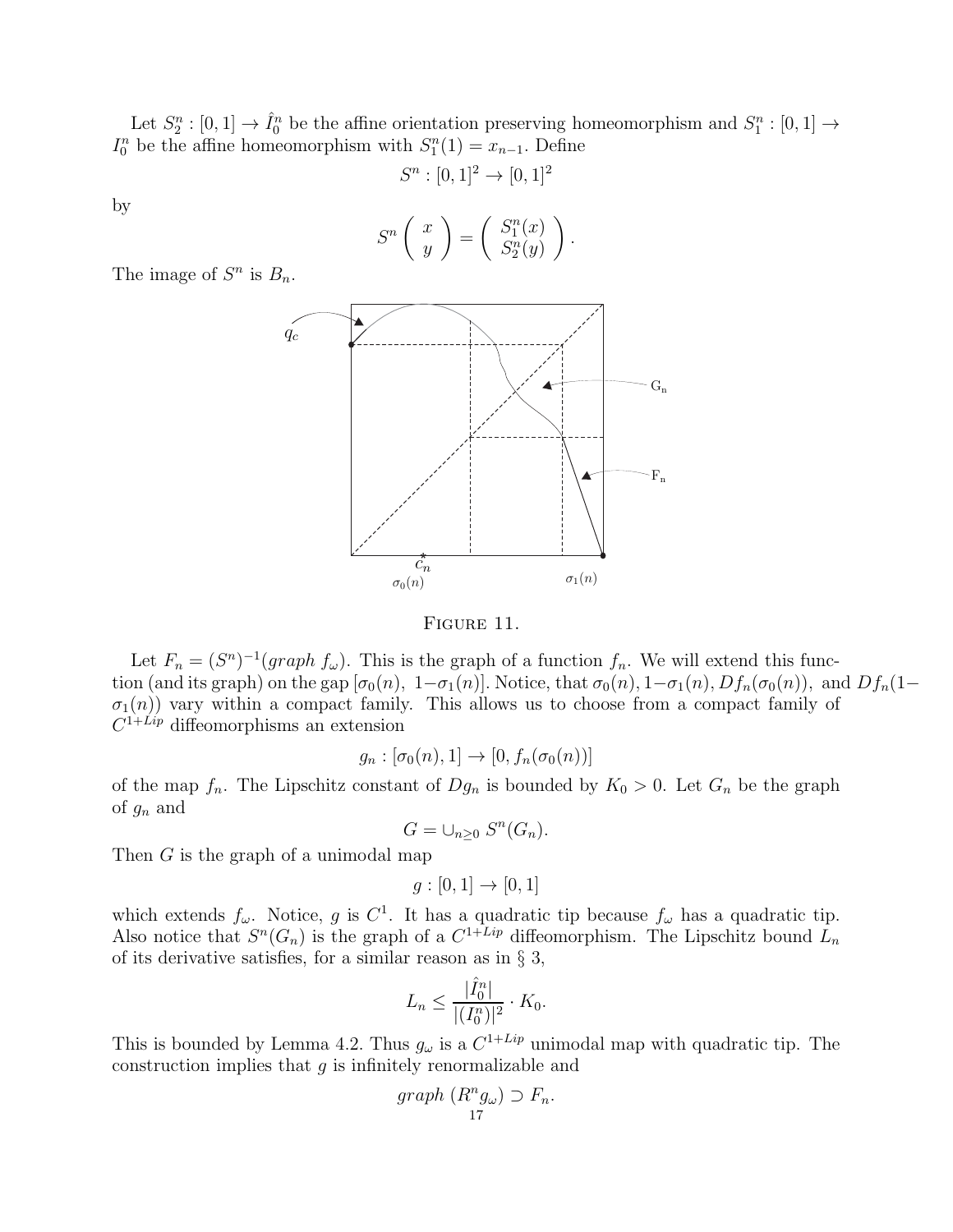One can prove Theorem 4.1 by choosing  $\omega \in \{0,1\}^{\mathbb{N}}$  such that the orbit under the shift  $\tau$  is dense in the invariant Cantor set of the horseshoe map.

**Remark 4.3.** Let  $\omega = \{0, 0, \dots\}$ , then we will get another renormalization fixed point which is a modification of the one constructed in  $\S$  3.

### 5.  $C^{2+|\cdot|}$  UNIMODAL MAPS

Let  $f : [0,1] \to [0,1]$  be a  $C^2$  unimodal map with critical point  $c \in (0,1)$ . Say,  $D^2 f(x) =$  $E(1+\varepsilon(x))$ , where

$$
\varepsilon:[0,1]\to\mathbb{R}
$$

is continuous with  $\varepsilon(c) = 0$  and  $E = D^2 f(c) \neq 0$ . Let then

 $\bar{\varepsilon}:[0,1]\to\mathbb{R}$ 

be defined by

$$
\bar{\varepsilon}(x) = \frac{1}{x - c} \int_c^x \varepsilon(t) dt.
$$

Notice,  $\bar{\varepsilon}$  is continuous with  $\bar{\varepsilon}(c) = 0$ . Furthermore,  $1 + \bar{\varepsilon}(x) \neq 0$  for all  $x \in [0, 1]$ . Since

$$
Df(x) = E(x - c)(1 + \bar{\varepsilon}(x))
$$

and  $Df(x)$  equals zero only when  $x = c$ . Let the map

 $\delta : [0,1] \to \mathbb{R}$ 

defined by

$$
\delta(x) = \varepsilon(x) - \bar{\varepsilon}(x).
$$

Notice that  $\delta$  is continuous and  $\delta(c) = 0$ . Finally, define

$$
\beta:[0,1]\to\mathbb{R}
$$

by

$$
\beta(x) = \int_c^x \frac{1}{t - c} \,\delta(t) \, dt.
$$

## **Lemma 5.1.** The function  $\beta$  is continuous and  $\varepsilon = \delta + \beta$ .

*Proof.* The definition of  $\delta$  gives  $\bar{\varepsilon} = \varepsilon - \delta$ , which is differentiable on  $[0, 1] \setminus \{c\}$ , and

$$
\varepsilon(x) = ((x - c)(\varepsilon - \delta)(x))'
$$
  
=  $\varepsilon(x) - \delta(x) + (x - c)(\varepsilon - \delta)'(x).$ 

Hence,

$$
\delta(x) = (x - c)(\varepsilon - \delta)'(x).
$$

This implies

$$
\varepsilon(x) = \delta(x) + \int_c^x \frac{1}{t - c} \, \delta(t) dt = \delta(x) + \beta(x).
$$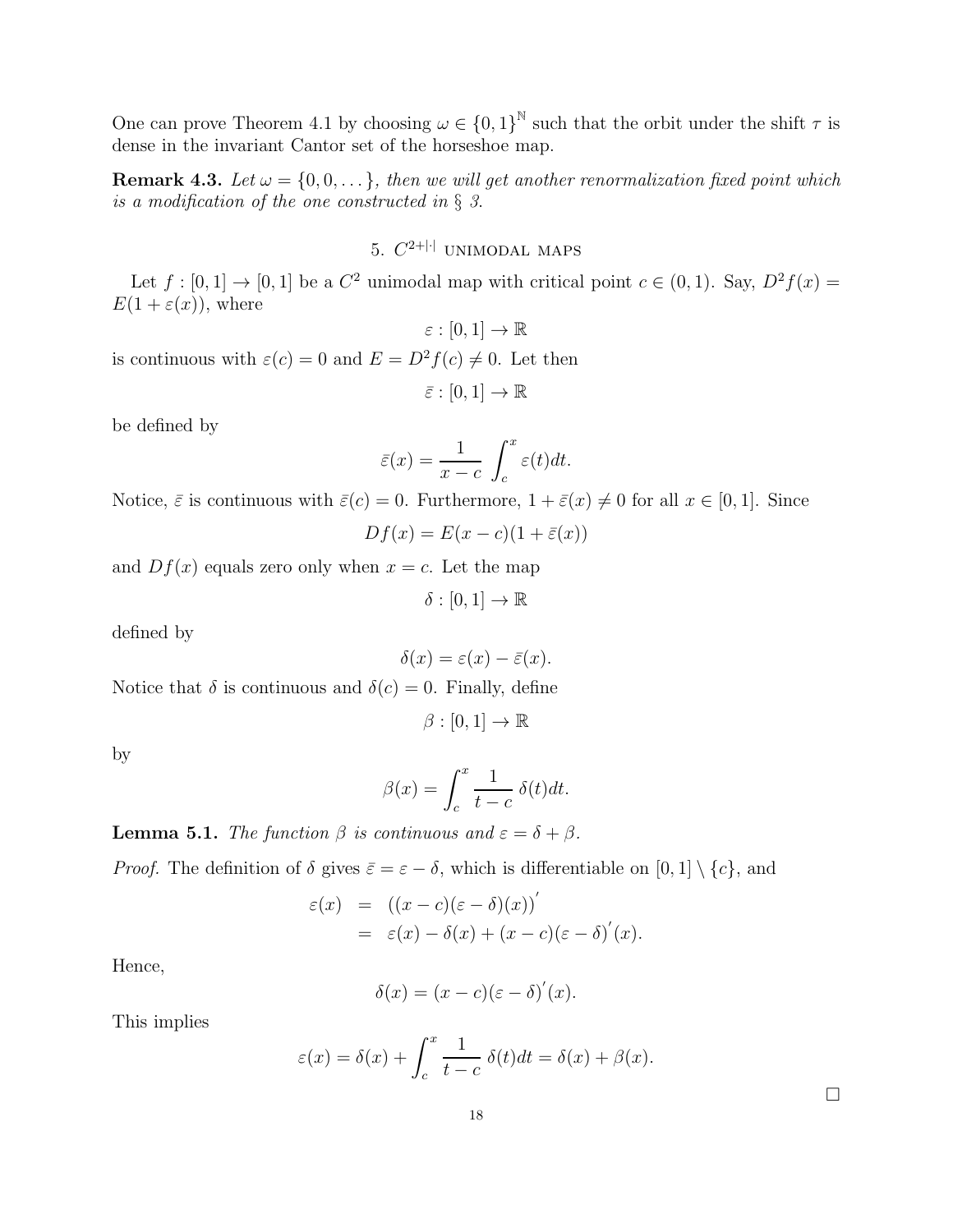**Definition 2.** Let  $f : [0, 1] \rightarrow [0, 1]$  be unimodal map with critical point  $c \in (0, 1)$ . We say f is  $C^{2+|\cdot|}$  if and only if

$$
\hat{\beta}: x \longmapsto \int_c^x \frac{1}{|t-c|} |\delta(t)| dt
$$

is continuous.

**Remark 5.2.** Every  $C^{2+\alpha}$  Hölder unimodal map,  $\alpha > 0$ , is  $C^{2+|\cdot|}$ .

**Remark 5.3.** The very weak condition of local monotonicity of  $D^2f$  is sufficient for f to be  $C^{2+|\cdot|}.$ 

**Remark 5.4.**  $C^{2+|\cdot|}$  unimodal maps are dense in  $C^2$ .

**Remark 5.5.** There exists  $C^2$  unimodal maps which are not  $C^{2+|\cdot|}$ . See also remark 11.2.

The non-linearity  $\eta_{\phi}$  : [0, 1]  $\rightarrow$  R of a  $C^1$ diffeomorphism  $\phi : [0, 1] \rightarrow [0, 1]$  is given by

$$
\eta_{\phi}(x) = D \ln D\phi(x),
$$

wherever it is defined.

**Proposition 5.6.** Let f be a  $C^{2+|\cdot|}$  unimodal map with critical point  $c \in (0,1)$ . There exist diffeomorphisms  $\phi_+ : [0,1] \to [0,1]$ 

$$
such\ that
$$

$$
f(x) = \begin{cases} \phi_+(q_c(x)) & x \in [c, 1] \\ \phi_-(q_c(x)) & x \in [0, c] \end{cases}
$$

with

$$
\eta_{\phi_{\pm}} \in L^1([0,1]).
$$

*Proof.* It is plain that there exists a  $C<sup>1</sup>$  diffeomorphism

$$
\phi_+ : [0, 1] \to [0, 1]
$$

such that for  $x \in [c, 1]$ 

$$
f(x) = \phi_+(q_c(x)).
$$

We will analyze the nonlinearity of  $\phi_{+}$ . Observe that:

$$
Df(x) = -2 \frac{(x-c)}{(1-c)^2} \cdot D\phi_+(q_c(x))
$$

and

(10) 
$$
D^{2} f(x) = 4 \frac{(x - c)^{2}}{(1 - c)^{4}} \cdot D^{2} \phi_{+} (q_{c}(x)) - 2 \frac{1}{(1 - c)^{2}} \cdot D \phi_{+} (q_{c}(x))
$$

$$
= E (1 + \varepsilon(x)).
$$

As we have seen before, we also have

$$
Df(x) = E(x - c) \cdot (1 + \bar{\varepsilon}(x)).
$$

This implies that

(11) 
$$
\eta_{\phi_+}(q_c(x)) = \frac{-(1-c)^2}{2} \cdot \frac{\varepsilon(x) - \bar{\varepsilon}(x)}{1 + \bar{\varepsilon}(x)} \cdot \frac{1}{(x-c)^2}.
$$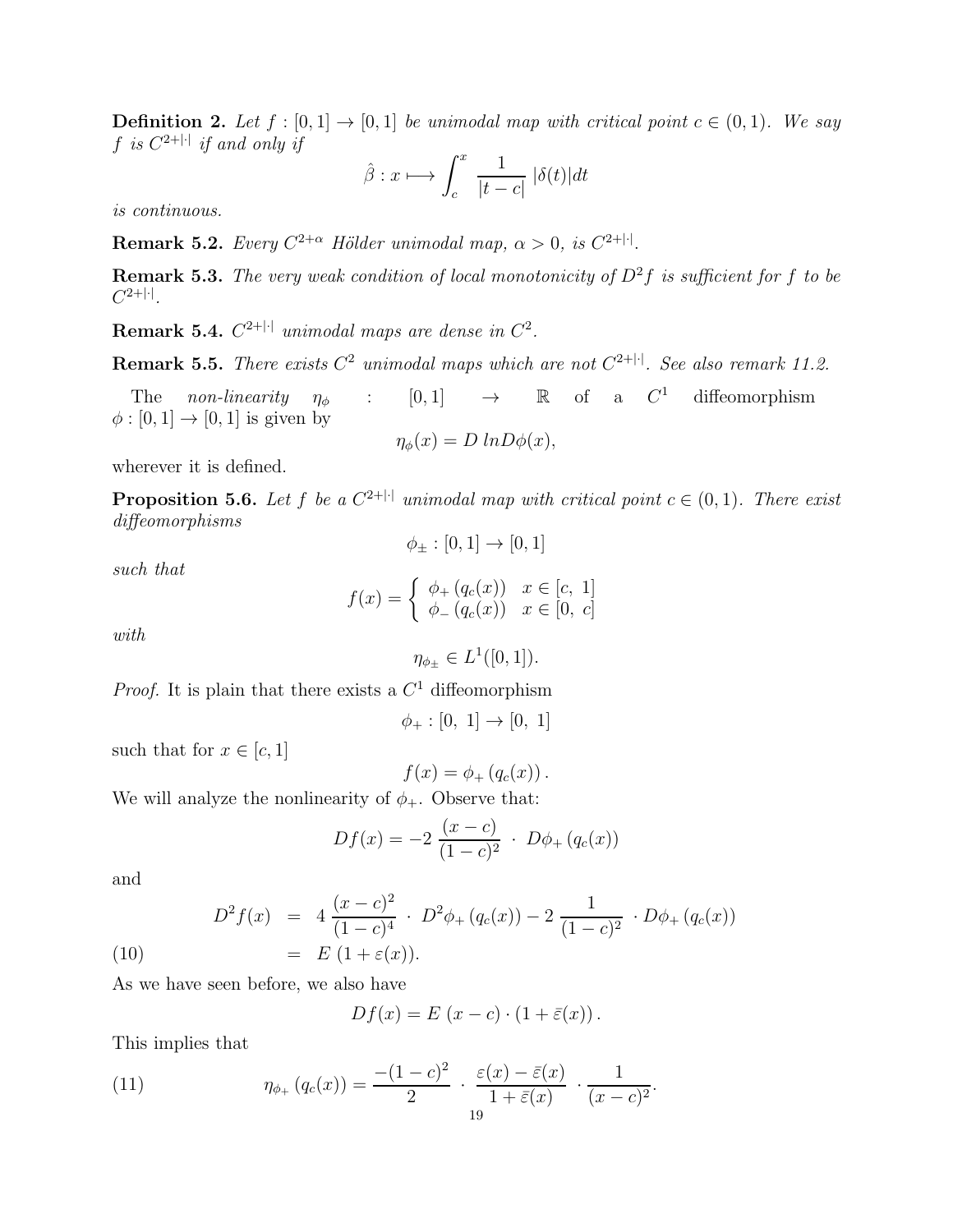Therefore, by performing the substitution  $u = q_c(x)$ , we get:

(12) 
$$
\int_0^1 |\eta_{\phi}(u)| du = \int_1^c -2 |\eta_{\phi_+}(q_c(x))| \frac{x-c}{(1-c)^2} dx
$$

(13) 
$$
= \int_{c}^{1} \frac{|\varepsilon(x) - \bar{\varepsilon}(x)|}{1 + \bar{\varepsilon}(x)} \frac{1}{x - c} dx
$$

(14) 
$$
\leq \frac{1}{\min(1+\bar{\varepsilon})} \int_{c}^{1} \frac{|\delta(x)|}{|x-c|} dx < \infty
$$

We have proved  $\eta_{\phi_+} \in L^1([0,1])$ . Similarly one can prove the existence of a  $C^1$  diffeomorphism  $\phi_- : [0, 1] \to [0, 1]$ 

 $f(x) = \phi_{-}(q_c(x))$ 

 $\eta_{\phi_-} \in L^1([0,1]).$ 

such that for  $x \in [0, c]$ 

and

#### 6. Distortion of cross ratios

**Definition 3.** Let  $J ⊂ T ⊂ [0, 1]$  be open and bounded intervals such that  $T \setminus J$  consists of two components L and R. Define the cross ratios of these intervals as

$$
D(T,J) = \frac{|J||T|}{|L||R|}.
$$

If f is continuous and monotone on  $T$  then define the cross ratio distortion of f as

$$
B(f,T,J) = \frac{D(f(T), f(J))}{D(T,J)}.
$$

If  $f^n|x$  is monotone and continuous then

$$
B(f^{n}, T, J) = \prod_{i=0}^{n-1} B(f, f^{i}(T), f^{i}(J)).
$$

**Definition 4.** Let  $f : [0, 1] \rightarrow [0, 1]$  be a unimodal map and  $T \subset [0, 1]$ . We say that

$$
\left\{f^i(T) : 0 \le i \le n\right\}
$$

has intersection multiplicity  $m \in \mathbb{N}$  if and only if for every  $x \in [0, 1]$ 

$$
\# \left\{ i \leq n \mid x \in f^i(T) \right\} \leq m
$$

and m is minimal with this property.

**Theorem 6.1.** Let  $f : [0,1] \to [0,1]$  be a  $C^{2+|\cdot|}$  unimodal map with critical point  $c \in (0,1)$ . Then there exists  $K > 0$ , such that the following holds. If T is an interval such that  $f^{n}|_{T}$  is a diffeomorphism then for any interval  $J \subset T$  with  $cl(J) \subset int(T)$  we have,

$$
B(f^n, T, J) \ge \exp\{-K \cdot m\}
$$

where m is the intersection multiplicity of  $\{f^{i}(T): 0 \leq i \leq n\}$ .

 $\Box$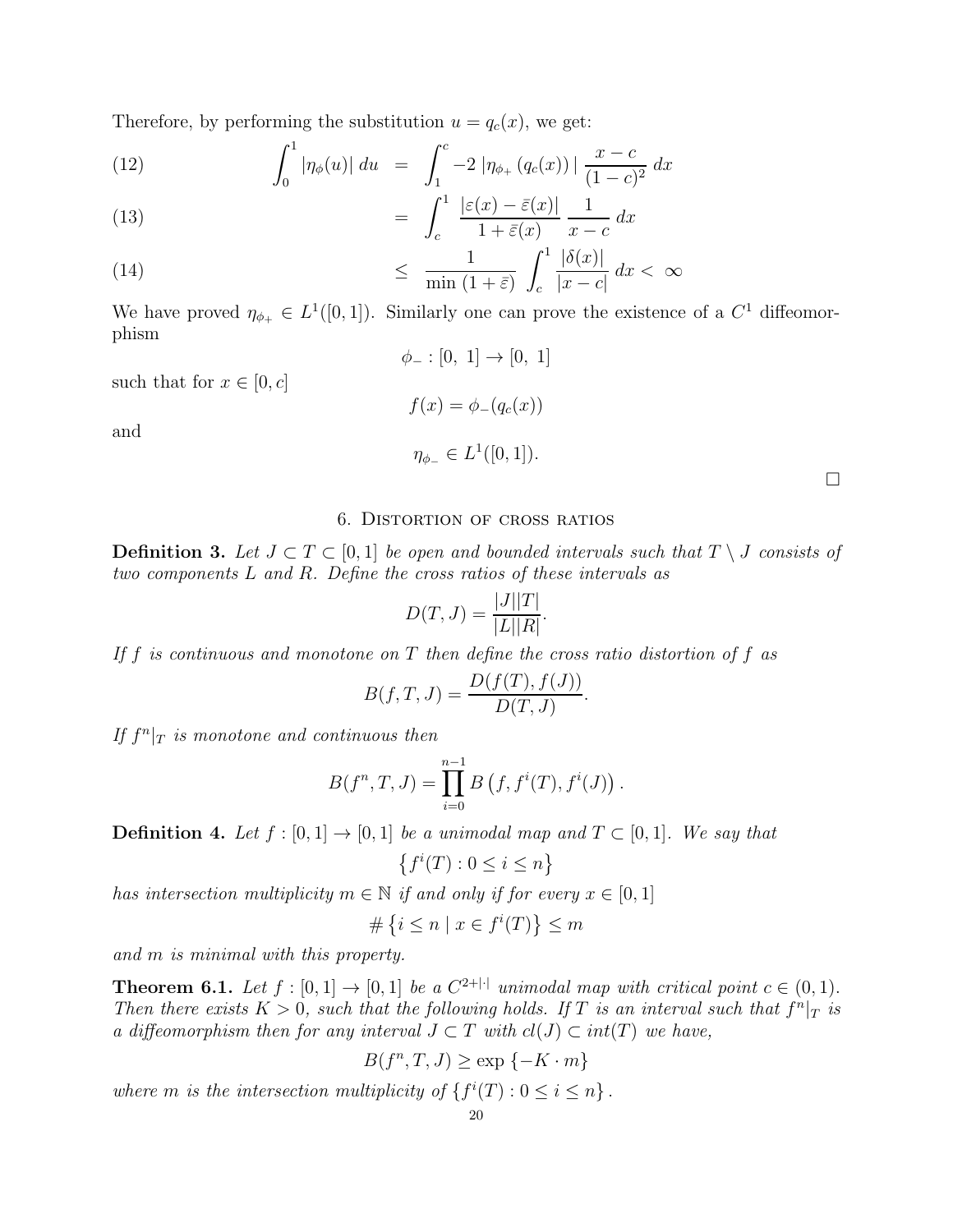*Proof.* Observe that  $q_c$  expands cross-ratios. Then Proposition 5.6 implies

$$
B(f, f^{i}(T), f^{i}(J)) > \frac{D\phi_{i}(j_{i}) \cdot D\phi_{i}(t_{i})}{D\phi_{i}(l_{i}) \cdot D\phi_{i}(r_{i})}
$$

where  $\phi_i = \phi_+$  or  $\phi_-$  depending whether  $f^i(T) \subset [c, 1]$  or  $[0, c]$  and

$$
j_i \in q_c(f^i(J)),
$$
  
\n
$$
t_i \in q_c(f^i(T)),
$$
  
\n
$$
l_i \in q_c(f^i(L)),
$$
  
\n
$$
r_i \in q_c(f^i(R)).
$$

Thus

$$
\ln B(f^n, T, J) = \sum_{i=0}^{n-1} \ln B(f, f^i(T), f^i(J)) \ge
$$
  

$$
\sum_{i=0}^{n-1} (\ln D\phi_i(j_i) - \ln D\phi_i(l_i)) + (\ln D\phi_i(t_i) - \ln D\phi_i(r_i)) \ge
$$
  

$$
-\sum_{i=0}^{n-1} |\eta_{\phi_i}(\xi_i^1)| |j_i - l_i| + |\eta_{\phi_i}(\xi_i^2)| |t_i - r_i| \ge
$$
  

$$
-2 \, m \left( \int |\eta_{\phi_+}| + \int |\eta_{\phi_-}| \right) = -K \cdot m.
$$

Therefore

$$
B(f^n, T, J) \ge \exp\{-K \cdot m\}.
$$

 $\Box$ 

The previous Theorem allows us to apply the Koebe Lemma. See [MS] for a proof.

**Lemma 6.2.** (Koebe Lemma) For each  $K_1 > 0$ ,  $0 < \tau < 1/4$ , there exists  $K < \infty$  with the following property:

Let  $g: T \to g(T) \subset [0,1]$  be a  $C^1$  diffeomorphism on some interval T. Assume that for any intervals  $J^*$  and  $T^*$  with  $J^* \subset T^* \subset T$  one has

$$
B(g, T^*, J^*) \ge K_1 > 0,
$$

for an interval  $M \subset T$  such that  $cl(M) \subset int(T)$ . Let L, R be the components of  $T \setminus M$ . Then, if:

$$
\frac{|g(L)|}{|g(M)|} \ge \tau \quad and \quad \frac{|g(R)|}{|g(M)|} \ge \tau
$$

we have:

$$
\forall x, y \in M, \qquad \frac{1}{K} \le \frac{|g'(x)|}{|g'(y)|} \le K.
$$

**Remark 6.3.** The conclusion of the Koebe-Lemma is summarized by saying that  $g|_M$  has bounded distortion.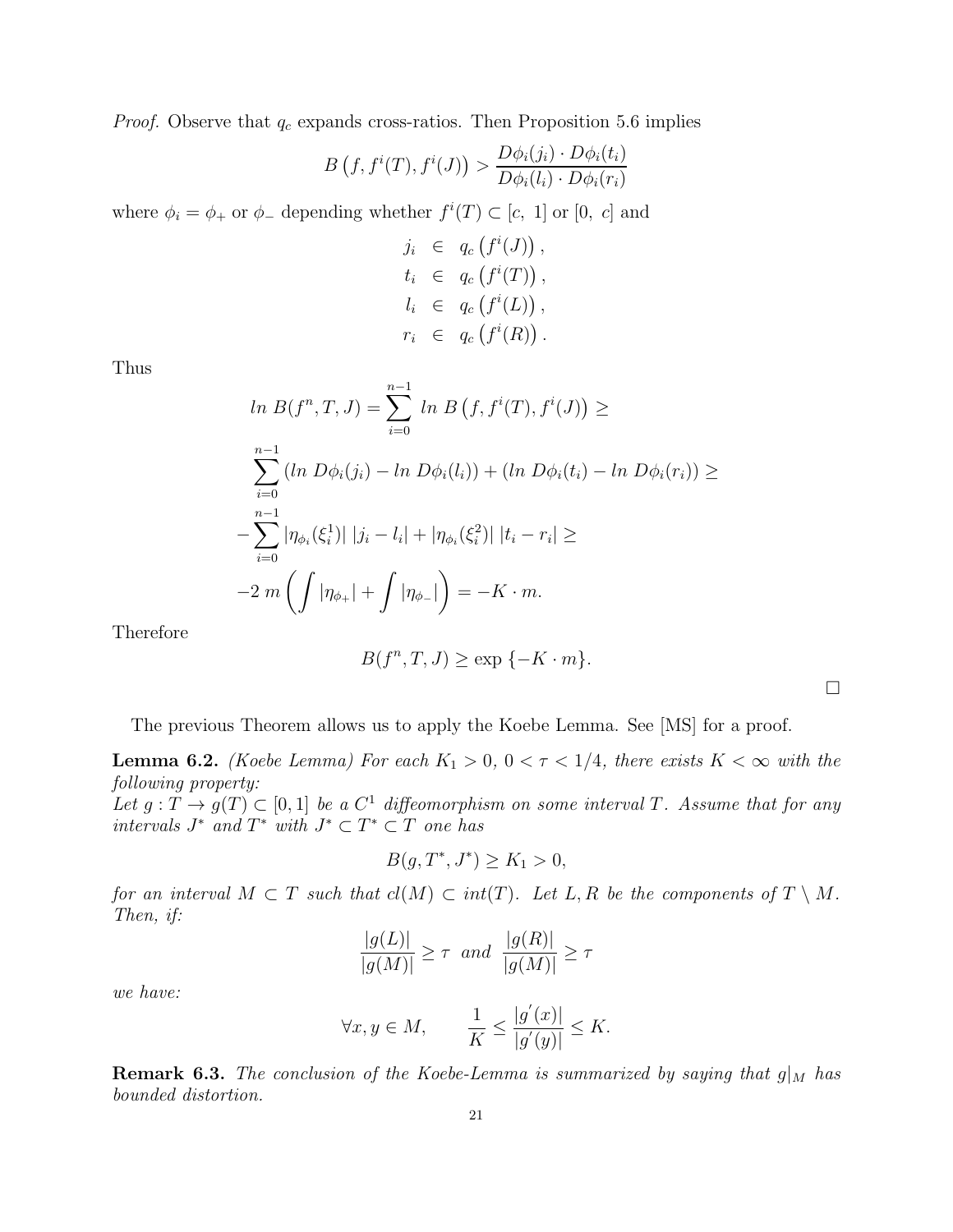### 7. A priori bounds

Let f be an infinitely renormalizable  $C^{2+|\cdot|}$  unimodal map with quadratic tip at  $c \in (0,1)$ . Let  $I_0^n = [f^{2^n}(c), f^{2^{n+1}}(c)]$  be the central interval whose first return map corresponds to the  $n<sup>th</sup>$ -renormalization. Here, we study the geometry of the cycle consisting of the intervals

$$
I_j^n = f^j(I_0^n), \ \ j = 0, 1, \dots, 2^n - 1.
$$

Notice that

$$
I_j^{n+1}, I_{j+2^n}^{n+1} \subset I_j^n, \ \ j=0,1,\ldots,2^n-1.
$$

Let  $I_l^n$  and  $I_r^n$  be the direct neighbors of  $I_j^n$  for  $3 \le j \le 2^n$ .

**Lemma 7.1.** For each  $1 \leq i < j$ , There exists an interval T which contains  $I_i^n$ , such that  $f^{j-i}: T \to [I_l^n, I_r^n]$  is monotone and onto.

*Proof.* Let  $T \subset [0, 1]$  be the maximal interval which contains  $I_i^n$  such that  $f^{j-i}|_T$  is monotone. Such interval exists because of monotonicity of  $f^{j-i}|_{I_i^n}$ . The boundary points of T are  $a, b \in [0, 1]$ . Suppose  $f^{j-i}(b)$  is to the right of  $I_j^n$ . The maximality of T ensures the existence of k,  $k < j - i$  such that  $f^k(b) = c$ . Because  $i + k < j \le 2^n$ , we have  $c \notin I_{i+k}^n$  and so  $f^{k+1}(T) \supset I_1^n$ . Moreover,  $f^{j-i-(k+1)}|_{f^{k+1}(T)}$  is monotone. Hence  $f^{j-i-(k+1)}|_{I_1^n}$  is monotone. So  $1+j-i-(k+1) \leq 2^n$ . This implies that  $f^{j-i}(T)$  contains  $I_{1+j-i-(k+1)}^n$ . In particular  $f^{j-i}(T)$  contains  $I_r^n$ . Similarly we can prove  $f^{j-i}(T)$  contains  $I_l^n$ . *∴ стати* на постаните од настаните од настаните од настаните од настаните од настаните од настаните од настан<br>Статистика на текот на текот на текот на текот на текот на текот на текот на текот на текот на текот на тек

**Lemma 7.2.** (Intersection multiplicity) Let  $f^{j-i}: T \to [I_l^n, I_r^n]$  be monotone and onto with  $T \supset I_i^n$ . Then for all  $x \in [0,1]$ 

$$
\#\{k < j - i \mid f^k(T) \ni x\} \le 7.
$$

Proof. Without loss of generality we may restrict ourselves to estimate the intersection multiplicity at a point  $x \in U$ , where

$$
U = [I_l^n, I_r^n] = [u_l, u_r].
$$

Let  $c_l \in I_l^n$  such that  $f^{2^{n-l}}(c_l) = c$  and

$$
C_l = [u_l, c_l] \subset I_l^n.
$$

Similarly, define

$$
C_r = [c_r, u_r] \subset I_r^n.
$$

Let  $T_k = f^k(T)$ ,  $k = 0, 1, ..., j - i$ . *Claim:* If  $i + k \notin \{l, j, r\}$  and  $T_k \cap U \neq \emptyset$  then

- (i)  $I_{i+k}^n \cap U = \emptyset$
- (ii)  $U \cap T_k = I_l^n$  or  $C_l$  or  $I_r^n$  or  $C_r$ .

Let  $T \setminus I_i^n = L \cup R$  and then we may assume  $U \cap T_k = U \cap L_k$  where  $L_k = f^k(L)$ . This holds because  $I_{i+k}^n \cap U = \emptyset$ . Consider the situation where

$$
I_r^n \cap L_k \neq \emptyset.
$$

The other possibilities can be treated similarly. Notice that  $I_r^n$  cannot be strictly contained in  $L_k$ . Otherwise there would be a third "neighbor" of  $I_j^n$  in U. Let  $a = \partial L \cap \partial T$ . Notice that

$$
f^k(a) \in \partial L_k \cap I_r^n.
$$
  
22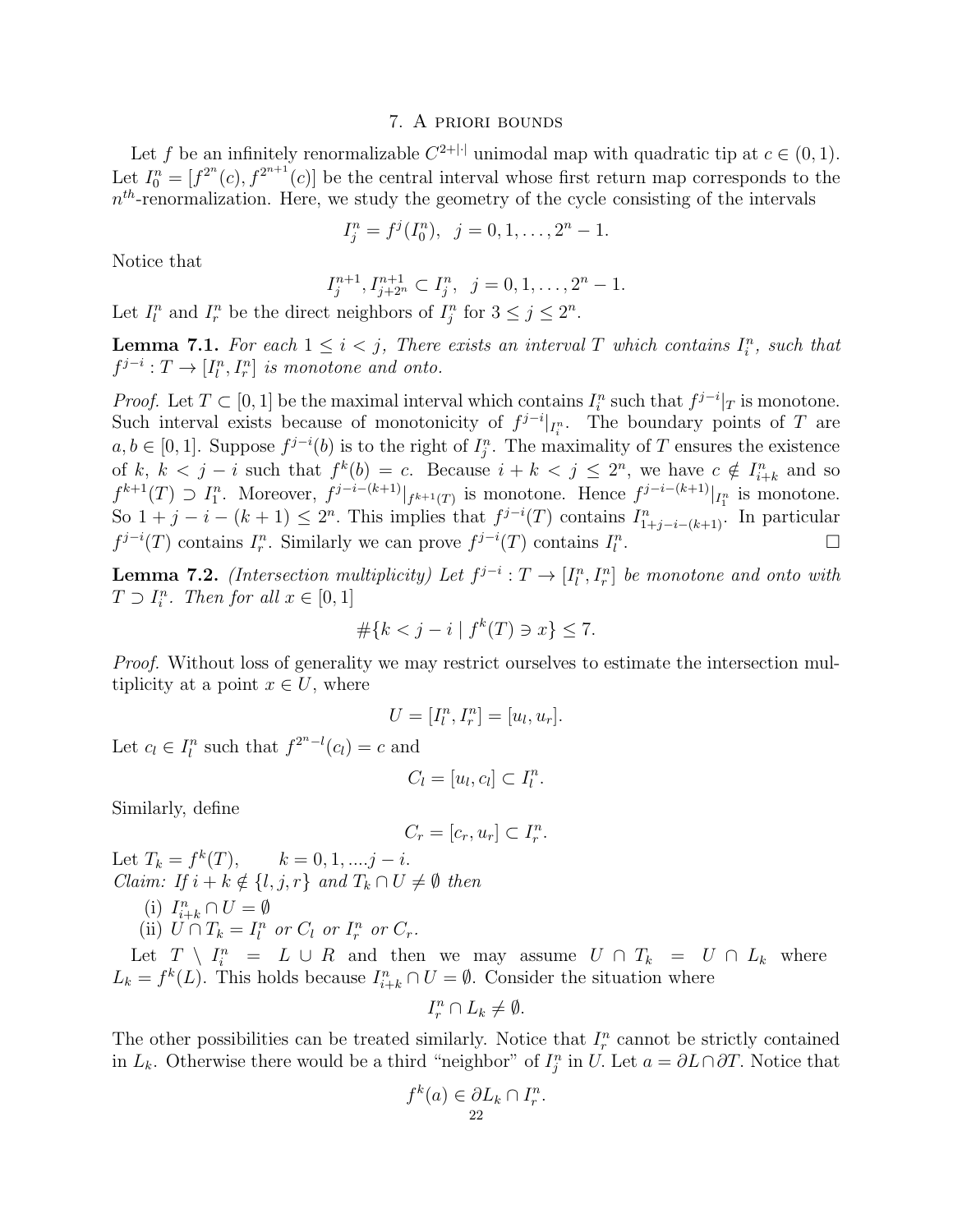Furthermore,

$$
f^{j-k}(f^k(a)) \in \partial U.
$$

This means  $f^{j-k}(f^k(a))$  is a point in the orbit of c. This holds because all boundary points of the interval  $I_j^n$  are in the orbit of c. Hence,  $f^k(a)$  is a point in the orbit of c or  $f^k(a)$  is a preimage of c. The first possibility implies  $f^k(a) \in \partial I_r^n$ . This implies

$$
U \cap T_k = U \cap L_k = I_r^n
$$

.

The second possibility implies  $f^k(a) = c_r$  which means

$$
U\cap T_k=U\cap L_k=C_r.
$$

This finishes the proof of claim. This claim gives 7 as bound for the intersection multiplicity.  $\Box$ 

**Proposition 7.3.** For  $j < 2^n$ ,  $f^{2^n-j}$  :  $I_j^n \to I_0^n$  has uniform bounded distortion.

*Proof.* Step1 : Choose  $j_0 < 2^n$ , such that for all  $j \leq 2^n$ , we have  $|I_{j_0}^n| \leq |I_{j_0}|$  $\int_{j}^{n}$ . By Lemma 7.1 there exists an interval neighborhood  $T_n = L_n^0 \cup I_1^n \cup R_n^0$  such that  $f^{j-1} : T_n \to [I_l^n, I_r^n] \supset I_{j_0}^n$  is monotone and onto. Lemma 7.2 together with Theorem 6.1 allow us to apply the Koebe Lemma 6.2. So, there exists  $\tau_0 > 0$  such that

$$
|L_n^0|, |R_n^0| \ge \tau_0 |I_1^n|.
$$

Let  $U_n = I_0^n$ ,  $V_n = f^{-1}(L_n^0 \cup I_1^n \cup R_n^0)$  and let  $L_n^1, R_n^1$  be the components of  $V_n \setminus U_n$ . From Proposition 5.6 we get  $\tau_1 > 0$  such that

$$
|L_n^1|, |R_n^1| \ge \tau_1 |U_n|.
$$

Step2 : Suppose  $W_n = [I_{l_n}^n, I_{r_n}^n]$ , where  $I_{l_n}^n, I_{r_n}^n$  are the direct neighbors of  $U_n$ . We claim that  $V_n \subset W_n$ . Suppose it is not. Then, say  $I_{r_n}^n \subset int(V_n)$  implies that  $f(I_{r_n}^n) \subset int(L_n^1)$ . So,  $f^{j_0-1}|_{f(I_{r_n}^n)}$  is monotone, implies that  $r_n + j_0 \leq 2^n$  and  $f^{j_0}(I_{r_n}^n) \subset int([I_l^n, I_r^n])$ . This contradiction concludes that  $V_n \subset W_n$ .

Step3 : Let  $L_n, R_n$  be the components of  $W_n \setminus U_n$ . Then

$$
|L_n|, |R_n| \geq \tau_1 |U_n|.
$$

Step4 : For all  $j < 2<sup>n</sup>$ , there exists an interval neighborhood  $T_j$  which contains  $I_j^n$  such that  $f^{2^n-j}: T_j \to W_n$  is monotone and onto. Now Proposition 7.3 follows from the Lemma 7.2 together with Theorem 6.1 and the Koebe Lemma 6.2.

Corollary 7.4. There exists a constant K such that

$$
\left|Df^{2^n}|_{I_0^n}\right| \leq K.
$$

*Proof.* Let  $x \in I_1^n$ . Then from Proposition 7.3 we get  $K_1 > 0$  such that for some  $x_0 \in I_1^n$ 

$$
|Df^{2^{n}-1}(x)| = \frac{|I_0^n|}{|I_1^n|} \cdot \left\{ \frac{Df^{2^{n}-1}(x)}{Df^{2^{n}-1}(x_0)} \right\}
$$
  

$$
\leq \frac{|I_0^n|}{|I_1^n|} \cdot K_1.
$$

Proposition 5.6 implies that there exists  $K_2 > 0$  such that for  $x \in I_0^n$ 

$$
|Df(x)| \leq K_2 \cdot |x - c|
$$
  
<sub>23</sub>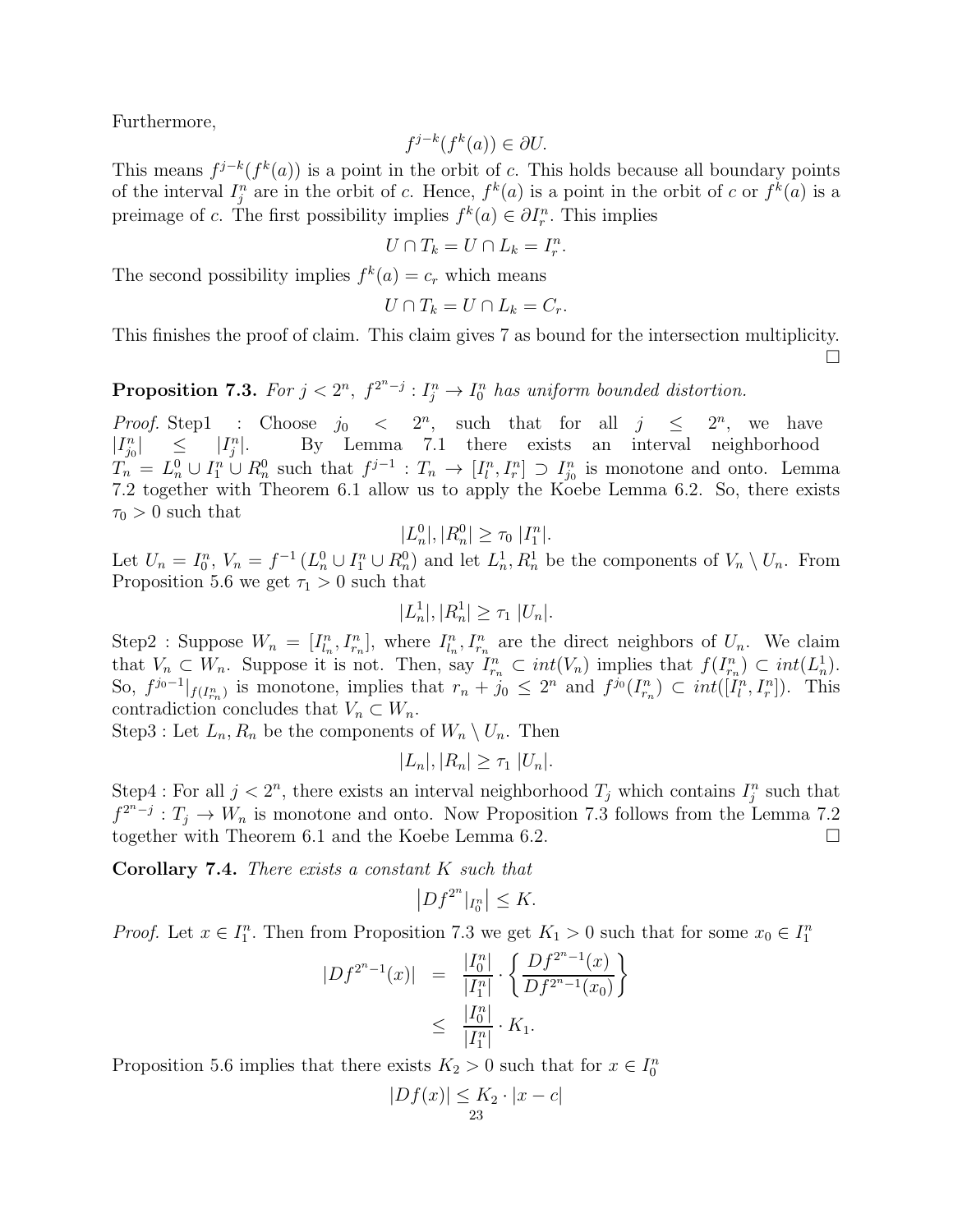and

$$
|I_1^n| \ge \frac{1}{K_2} \cdot |I_0^n|^2.
$$

Now for  $x \in I_0^n$ 

$$
|Df^{2^n}(x)| \leq K_2 \cdot |x - c| \cdot \frac{|I_0^n|}{|I_1^n|} \cdot K_1
$$
  
 
$$
\leq K_2 \cdot K_1 \cdot \frac{|I_0^n|^2}{|I_1^n|} \leq K_2^2 \cdot K_1 = K
$$

Therefore, we conclude that  $|Df^{2^n}|_{I_0^n}| \leq K$ .

**Definition 5.** (A priori bounds) Let  $f$  be infinitely renormalizable. We say  $f$  has a priori bounds if there exists  $\tau > 0$  such that for all  $n \geq 1$  and  $j \leq 2^n$  we have

(15) 
$$
\tau \quad < \quad \frac{|I_j^{n+1}|}{|I_j^n|}, \quad \frac{|I_{j+2^n}^{n+1}|}{|I_j^n|}
$$

(16) 
$$
\tau \ < \ \frac{|I_j^n \setminus (I_j^{n+1} \cup I_{j+2^n}^{n+1})|}{|I_j^n|}
$$

where,  $I_j^{n+1}, I_{j+2^n}^{n+1}$  are the intervals of next generation contained in  $I_j^n$ .

**Proposition 7.5.** Every infinitely renormalizable  $C^{2+|\cdot|}$  map has a priori bounds.

*Proof.* Step1. There exists  $\tau_1 > 0$  such that  $\frac{|I_0^{n+1}|}{|I_n^n|}$  $\frac{1}{|I_0^n|} > \tau_1.$ Let  $I_0^n = [a_n, a_{n-1}]$  be the central interval, and so  $a_n = f^{2^n}(c)$ . A similar argument as in the proof of Corollary 7.4 gives  $K_1 > 0$  such that

$$
|f^{2^n}([a_n, c])| \le \left(\frac{|a_n - c|}{|I_0^n|}\right)^2 \cdot |I_0^n| \cdot K_1.
$$

Notice that

$$
f^{2^n}([a_n, c]) = I_{2^n}^{n+1}.
$$

Thus

$$
|I_{2^n}^{n+1}| \le \frac{|a_n - c|^2}{|I_0^n|} \cdot K_1.
$$

Note

$$
f^{2^n}(I_{2^n}^{n+1}) = I_0^{n+1} \supset [a_n, c].
$$

Therefore, by Corollary 7.4

$$
|a_n - c| \le |f^{2^n} (I_{2^n}^{n+1})| \le K \cdot |I_{2^n}^{n+1}| \le K \cdot \frac{|a_n - c|^2}{|I_0^n|} \cdot K_1.
$$

This implies

$$
|a_n - c| \geq \frac{1}{K} \cdot |I_0^n|.
$$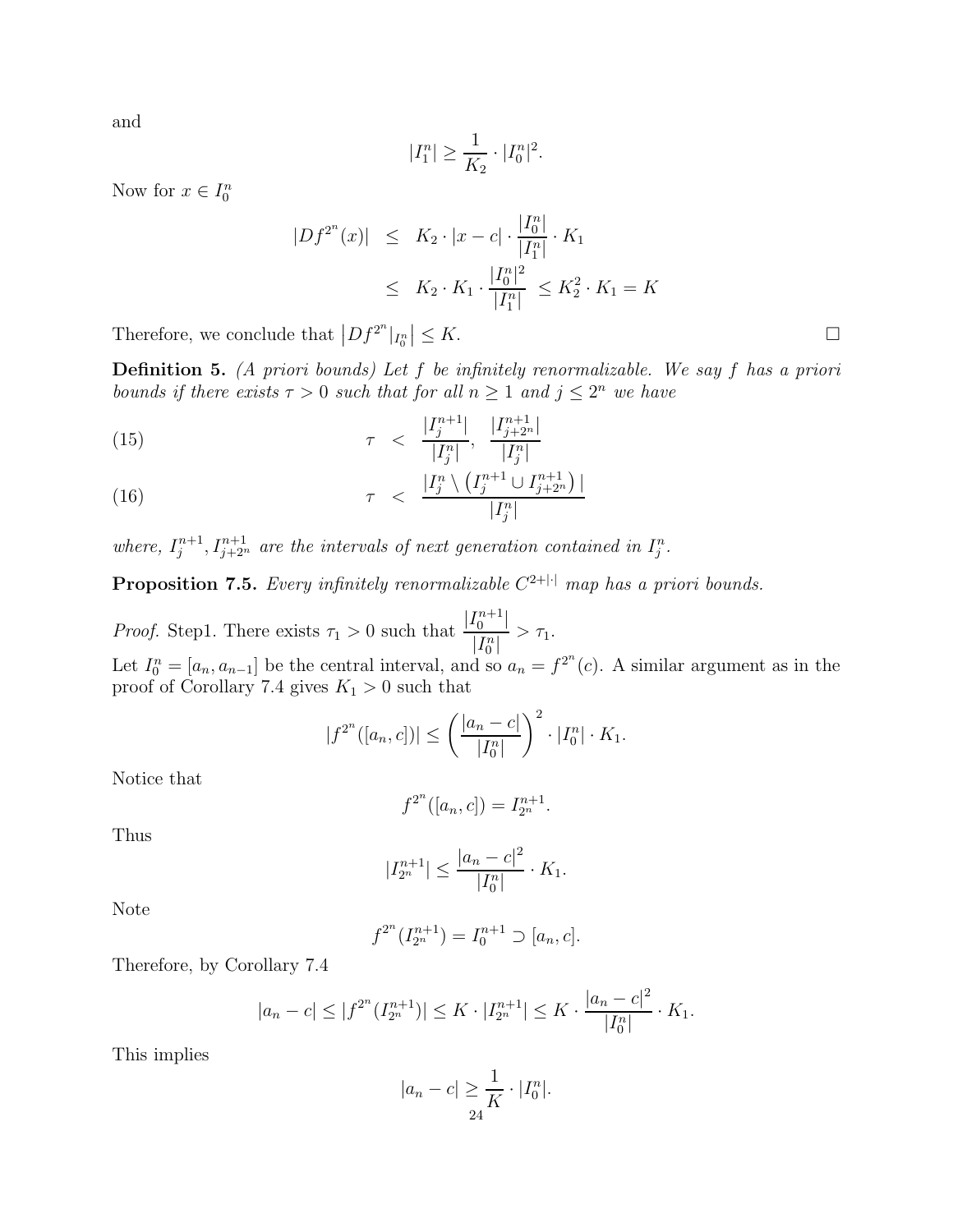Which proves  $\frac{|I_0^{n+1}|}{|I_0^n|}$  $\frac{1}{|I_0^n|} > \tau_1.$ 

Step2. There exists  $\tau_2 > 0$  such that  $\frac{|I_{2^n}^{n+1}|}{|I_{2^n}|}$  $\frac{1}{|I_0^n|} \geq \tau_2.$ From above we get

$$
\tau_1|I_0^n| \le |I_0^{n+1}| = |f^{2^n}(I_{2^n}^{n+1})| \le K \cdot |I_{2^n}^{n+1}|
$$

This proves

$$
\frac{|I_{2^n}^{n+1}|}{|I_0^n|} \ge \tau_2.
$$

Step3. There exists  $\tau_3 > 0$  such that the following holds.

$$
\frac{|I_j^{n+1}|}{|I_j^n|}, \ \frac{|I_{j+2^n}^{n+1}|}{|I_j^n|} \geq \tau_3.
$$

Because

$$
f^{2^n-j}(I_j^{n+1}) = I_0^{n+1}, \quad f^{2^n-j}(I_j^n) = I_0^n
$$

and from Proposition 7.3 we get a  $K > 0$  such that

$$
\frac{|I_j^{n+1}|}{|I_j^n|} \ge \frac{1}{K} \cdot \frac{|I_0^{n+1}|}{|I_0^n|} \ge \frac{\tau_1}{K}.
$$

Hence,  $|I_j^{n+1}|$  $\frac{1}{|I_j^n|} \geq \tau_3$ . Similarly we prove  $\left|I_{j+2^n}^{n+1}\right|$  $\frac{1}{|I_j^n|} \geq \tau_3$ . Which completes the proof of (15).

Step4. To complete the proof of the Proposition, it remains to show that the gap between the intervals  $I_0^{n+1}, I_{2^n}^{n+1}$  and as well as  $I_j^{n+1}, I_{j+2^n}^{n+1}$  are not too small. Let

$$
G_n = I_0^n \setminus \left( I_0^{n+1} \cup I_{2^n}^{n+1} \right).
$$

We claim that there exists  $\tau_4 > 0$  such that

$$
\frac{|G_n|}{|I_0^n|} \ge \tau_4.
$$

Let  $H_n$  be the image of  $G_n$  under  $f^{2^n}$ . Then  $H_n = f^{2^n}(G_n) \supset I_{3 \cdot 2^n}^{n+2}$ . The claim follows by using Corollary 7.4 and the bounds we have so far. Namely,

$$
K \cdot |G_n| \ge |H_n| \ge |I_{3 \cdot 2^n}^{n+2}| \ge \tau_3 \cdot |I_{2^n}^{n+1}| \ge \tau_3 \cdot \tau_2 \cdot |I_0^n|.
$$

This implies

$$
|G_n| \geq \tau_4 \cdot |I_0^n|.
$$

Step5. Let  $G_j^n = I_j^n \setminus (I_j^{n+1} \cup I_{j+2^n}^{n+1}),$  then there exists  $\tau_5 > 0$  such that

$$
\frac{|G_j^n|}{|I_j^n|} \ge \tau_5.
$$

We have  $f^{2^n-j}(G_j^n) = G_n$  and  $f^{2^n-j}(I_j^n) = I_0^n$ . Since  $f^{2^n-j}$  has bounded distortion, we immediately get a constant  $K > 0$  such that

$$
\frac{|G_j^n|}{|I_j^n|} \geq \frac{1}{K} \cdot \frac{|G_n|}{|I_0^n|} \geq \frac{\tau_4}{K}.
$$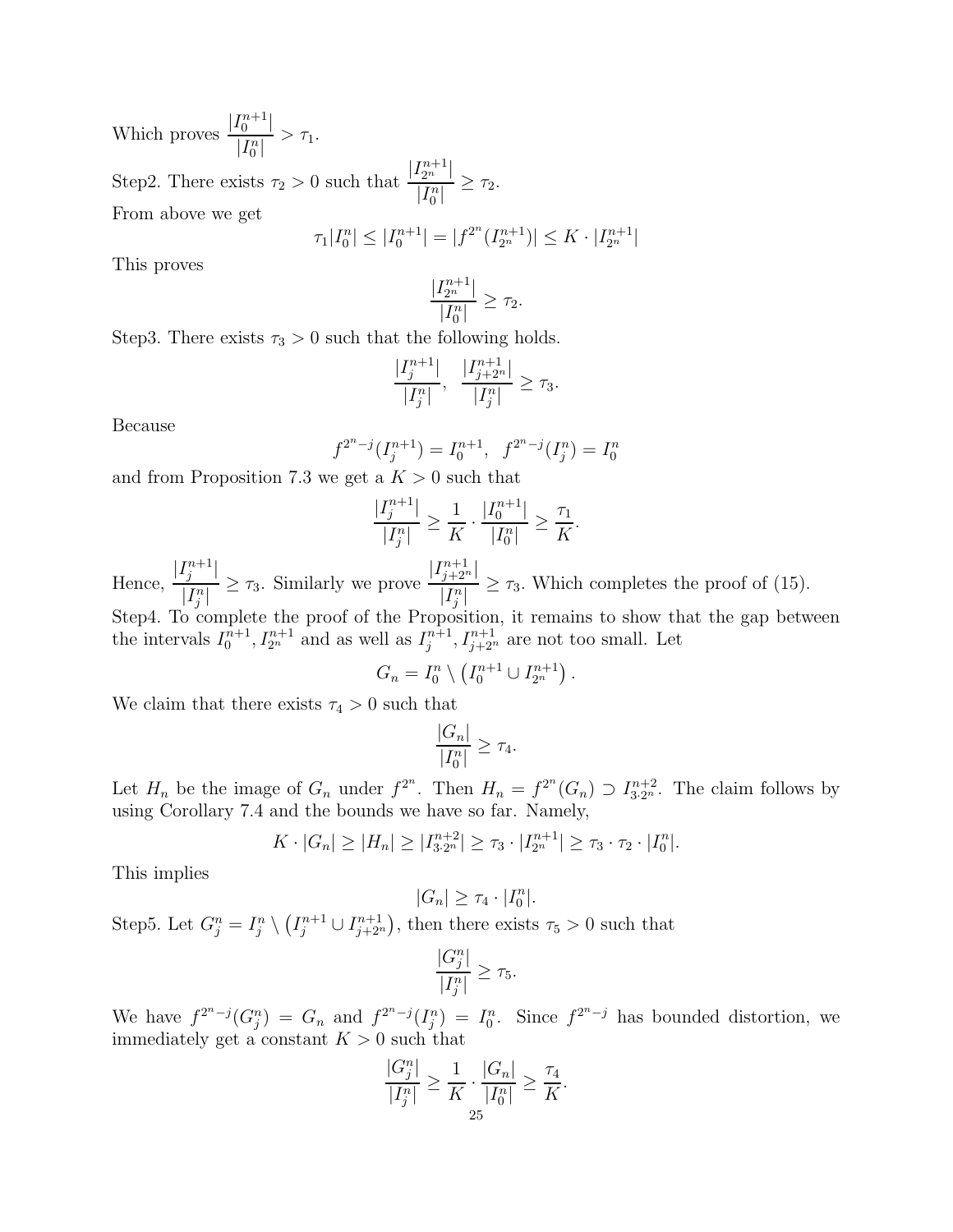This implies

$$
|G_j^n| \ge \tau_5 \cdot |I_j^n|.
$$

This completes the proof of (16).  $\Box$ 

# 8. APPROXIMATION OF  $f|_{I_j^n}$  by a quadratic map

Let  $\phi : [0,1] \to [0,1]$  be an orientation preserving  $C^2$  diffeomorphism with non-linearity  $\eta_{\phi} : [0, 1] \to \mathbb{R}$ . The norm we consider is

$$
|\phi|=|\eta_{\phi}|_0.
$$

Let  $[a, b] \subset [0, 1]$  and  $f : [a, b] \to f([a, b])$  be a diffeomorphism. Let

$$
1_{[a b]} : [0, 1] \to [a, b]
$$

and

$$
1_{f([a,b])}: [0,1] \to f([a,b])
$$

be the affine homeomorphisms with  $1_{[a,b]}(0) = a$  and  $1_{f([a,b])}(0) = f(a)$ . The rescaling  $f_{[a,b]}$ :  $[0, 1] \rightarrow [0, 1]$  is the diffeomorphism

$$
f_{[a,b]} = (1_{f([a,b])})^{-1} \circ f \circ 1_{[a,b]}.
$$

We say that  $0 \in [0, 1]$  corresponds to  $a \in [a, b]$ .

**Proposition 8.1.** Let f be an infinitely renormalizable  $C^{2+|\cdot|}$  map with critical point  $c \in$ (0, 1). For  $n \geq 1$  and  $1 \leq j < 2^n$  we have

$$
f_{I_j^n} = \phi_j^n \circ q_j^n
$$

where

$$
q_j^n = (q_c)_{I_j^n} : [0,1] \to [0,1]
$$

such that 0 corresponds to  $f^j(c) \in I_j^n$  and  $\phi_j^n : [0,1] \to [0,1]$  a  $C^2$  diffeomorphism. Moreover

$$
\lim_{n\to\infty}\sum_{j=1}^{2^n-1}|\phi_j^n|=0
$$

*Proof.* If  $I_j^n \subset [c, 1]$  then use Proposition 5.6 and define

$$
\phi_j^n = (\phi_+)_{q_c(I_j^n)} : [0,1] \to [0,1]
$$

such that  $0 \in [0,1]$  corresponds to  $q_c(f^j(c)) \in q_c(I_j^n)$ . In case  $I_j^n \in [0,c]$  then let

$$
\phi_j^n = (\phi_-)_{q_c(I_j^n)} : [0,1] \to [0,1]
$$

where again  $0 \in [0,1]$  corresponds to  $q_c(f^j(c)) \in q_c(I_j^n)$ . Let  $\eta_j^n$  be the non-linearity of  $\phi_j^n$ . Then the chain rule for non-linearities [M] gives

$$
|\eta_j^n(x)| = |q_c(I_j^n)| \cdot |\eta_{\phi_{\pm}}(1_j^n(x))|
$$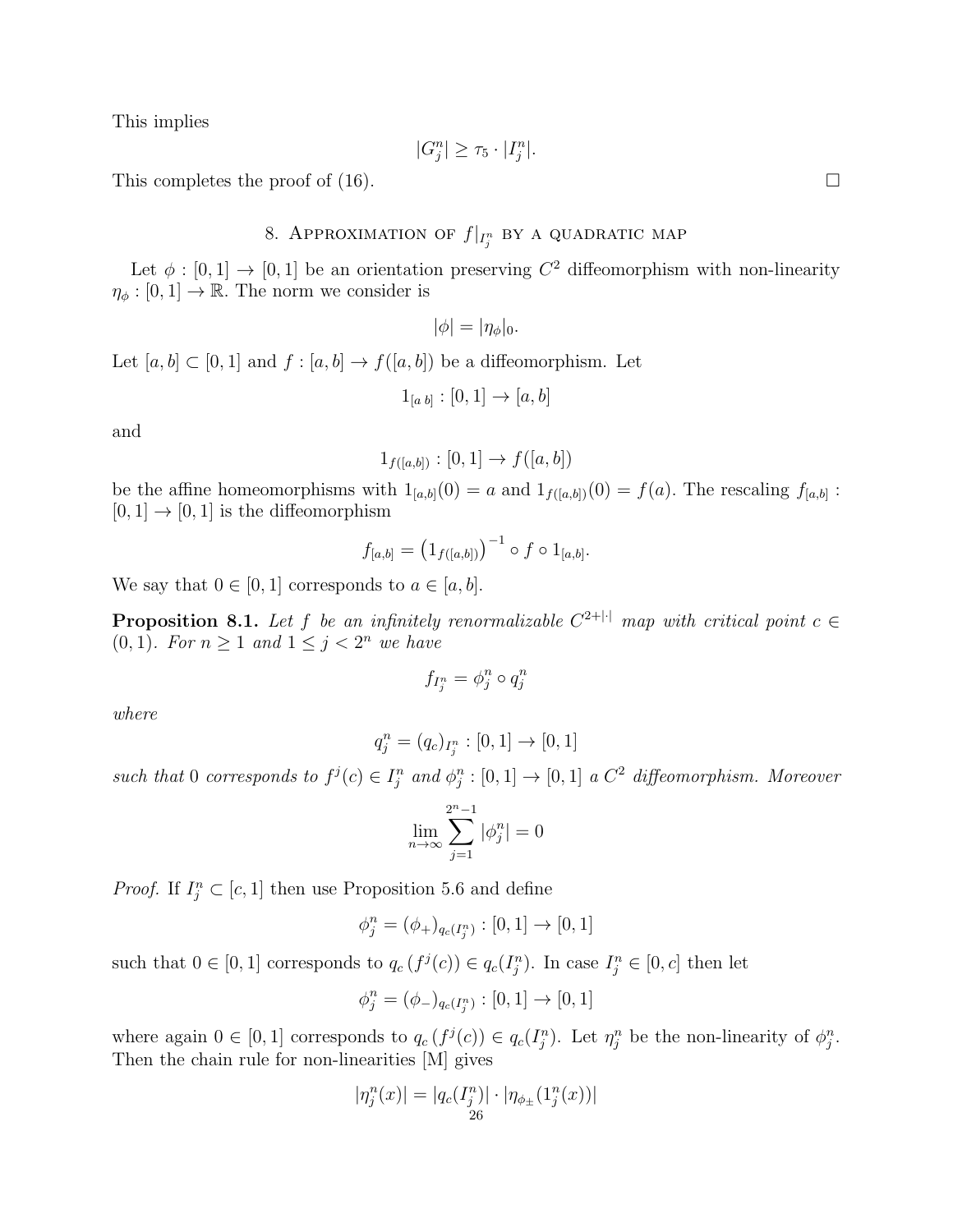where  $1_i^n : [0,1] \to q_c(I_i^n)$  is the affine homeomorphism such that  $1_i^n(0) = q_c(f^j(c))$ . Now use  $(11)$  to get

$$
|\eta_j^n|_0 \leq |q_c(I_j^n)| \cdot \frac{(1-c)^2}{2} \cdot \frac{1}{\min_{x \in I_j^n} (1 + \bar{\epsilon}(x))} \cdot \sup_{x \in I_j^n} \frac{|\delta(x)|}{(x-c)^2}
$$
  

$$
\leq \frac{1}{\min_{x \in [0,1]} (1 + \bar{\epsilon}(x))} \cdot |\zeta_j^n - c| \cdot |I_j^n| \cdot \sup_{x \in I_j^n} \frac{|\delta(x)|}{|x-c|^2}
$$

where

$$
|Dq_c(\xi_j^n)| = \frac{|q_c(I_j^n)|}{|I_j^n|}
$$

and  $\xi_j^n \in I_j^n$ . The a priori bounds gives  $K_1 > 0$  such that

$$
dist(c, I_j^n) \ge \frac{1}{K_1} \cdot |I_j^n|.
$$

This implies that for some  $K > 0$ 

$$
|\eta_j^n| \leq K \cdot \sup_{x \in I_j^n} \frac{|\delta(x)|}{|x - c|} \cdot |I_j^n|.
$$

Therefore,

$$
\sum_{j=1}^{2^{n}-1} |\phi_{I_{j}^{n}}| \leq K \cdot \sum_{j=1}^{2^{n}-1} \sup_{x \in I_{j}^{n}} \frac{|\delta(x)|}{|x-c|} \cdot |I_{j}^{n}|
$$
  
=  $K \cdot Z_{n}$ 

Let  $\Lambda_n = \bigcup_{j=0}^{2^n-1} I_j^n$ . The a priori bounds imply that there exists  $\tau > 0$  such that  $|\Lambda_n| \leq (1-\tau) |\Lambda_{n-1}|.$ 

In particular  $|\Lambda| = 0$  where  $\Lambda \cap \Lambda_n$  is the Cantor attractor. Now we go back to our estimate and notice that  $Z_n$  is a Riemann sum for

$$
\int_{\Lambda_n} \frac{|\delta(x)|}{|x-c|} \, dx.
$$

Suppose that  $\limsup Z_n = Z > 0$ . Let  $n \ge 1$  and  $m > n$ . Then we can find a Riemann sum  $\Sigma_{m,n}$  for

$$
\int_{\Lambda_n} \frac{|\delta(x)|}{|x-c|} \, dx
$$

by adding positive terms to  $Z_m$ . Then

$$
\int_{\Lambda_n} \frac{|\delta(x)|}{|x - c|} dx = \limsup_{m \to \infty} \Sigma_{m,n} \ge \limsup_{m \to \infty} Z_m \ge Z > 0.
$$

Hence,

$$
\int_{\Lambda} \frac{|\delta(x)|}{|x-c|} dx \ge Z > 0.
$$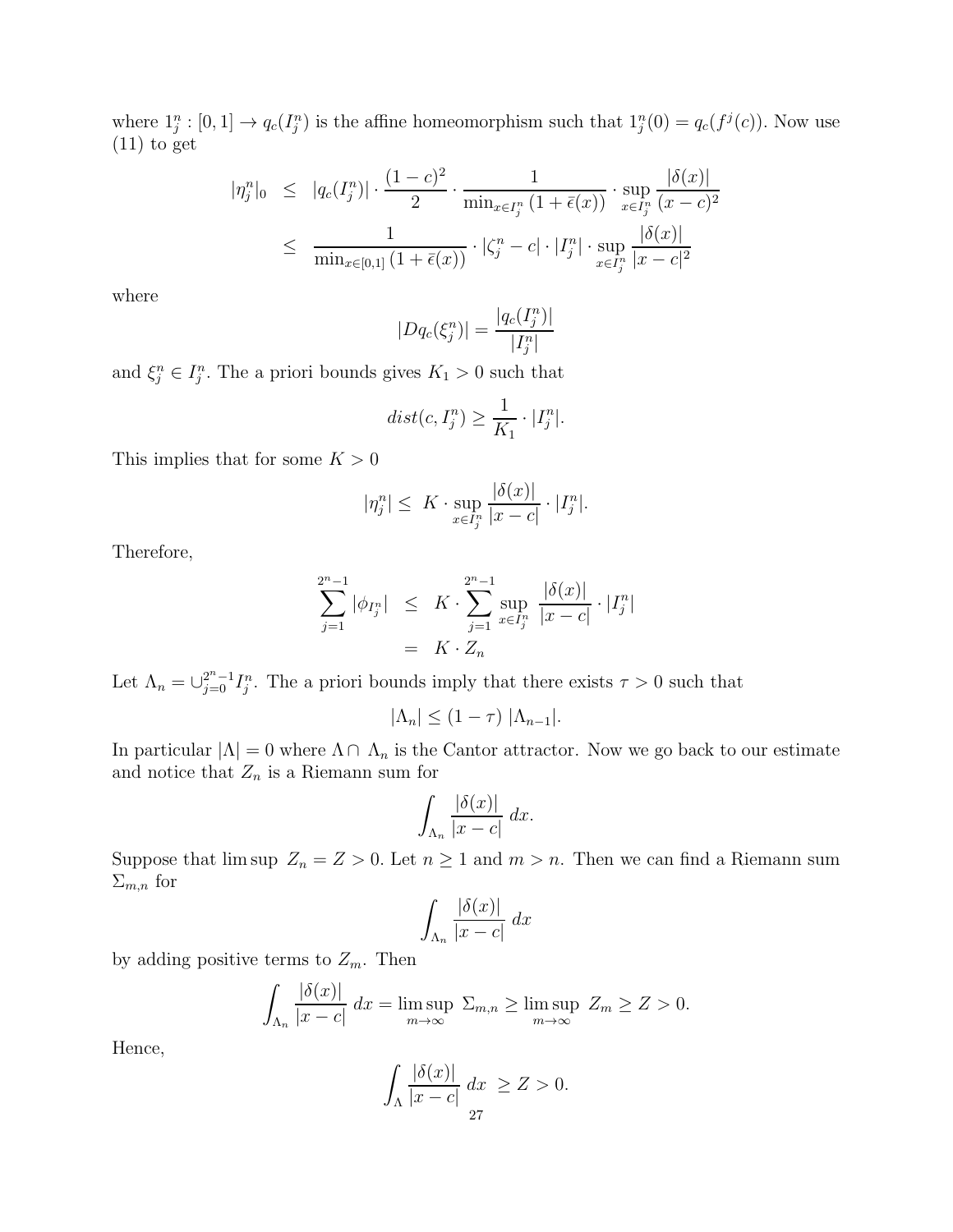This is impossible because  $|\Lambda| = 0$ . Thus we proved

$$
\sum_{j=1}^{2^n-1} |\phi_{I_j^n}| \longrightarrow 0.
$$

## 9. APPROXIMATION OF  $R^n f$  by a polynomial map

The following Lemma is a variation on Sandwich Lemma from [M].

**Lemma 9.1.** (Sandwich) For every  $K > 0$  there exists constant  $B > 0$  such that the following holds. Let  $\psi_1, \psi_2$  be the compositions of finitely many  $\phi, \phi_j \in \text{Diff}^2_+([0,1])$ ,  $1 \leq j \leq n$ ;

$$
\psi_1 = \phi_n \circ \cdots \circ \phi_t \circ \dots \phi_1
$$

and

$$
\psi_2 = \phi_n \circ \cdots \circ \phi_{t+1} \circ \phi \circ \phi_t \circ \ldots \phi_1.
$$

If

$$
\sum_j |\phi_j| + |\phi| \le K
$$

then

$$
|\psi_1 - \psi_2|_1 \leq B |\phi|.
$$

*Proof.* Let  $x \in [0, 1]$ . For  $1 \leq j \leq n$  let

$$
x_j = \phi_{j-1} \circ \cdots \circ \phi_2 \circ \phi_1(x)
$$

and

$$
D_j = (\phi_{j-1} \circ \cdots \circ \phi_2 \circ \phi_1)'(x).
$$

Furthermore, for  $t + 1 \leq j \leq n$ , let

$$
x'_j = \phi_{j-1} \circ \cdots \circ \phi_{t+1}(\phi(x_{t+1}))
$$

and

$$
D'_{j} = (\phi_{j-1} \circ \cdots \circ \phi_{t+1})' (x'_{t+1}) \phi' (x_{t+1}) D_{t+1}.
$$

Now we estimate the difference of the derivatives of  $\psi_1, \psi_2$ . Namely,

$$
\frac{D\psi_2(x)}{D\psi_1(x)} = D\phi(x_{t+1}) \cdot \prod_{j \ge t+1} \frac{D\phi_j(x'_j)}{D\phi_j(x_j)}.
$$

In the following estimates we will repeatedly apply Lemma 10.3 from [M] which says,

$$
e^{-|\psi|} \le |D\psi|_0 \le e^{|\psi|}.
$$

This allows us to get an estimate on  $|D\psi_1 - D\psi_2|_0$  in terms of  $\frac{D\psi_2}{D\psi_2}$  $D\psi_1$ . Now

$$
D\phi_j(x'_j) = D\phi_j(x_j) + D^2\phi_j(\zeta_j) (x'_j - x_j).
$$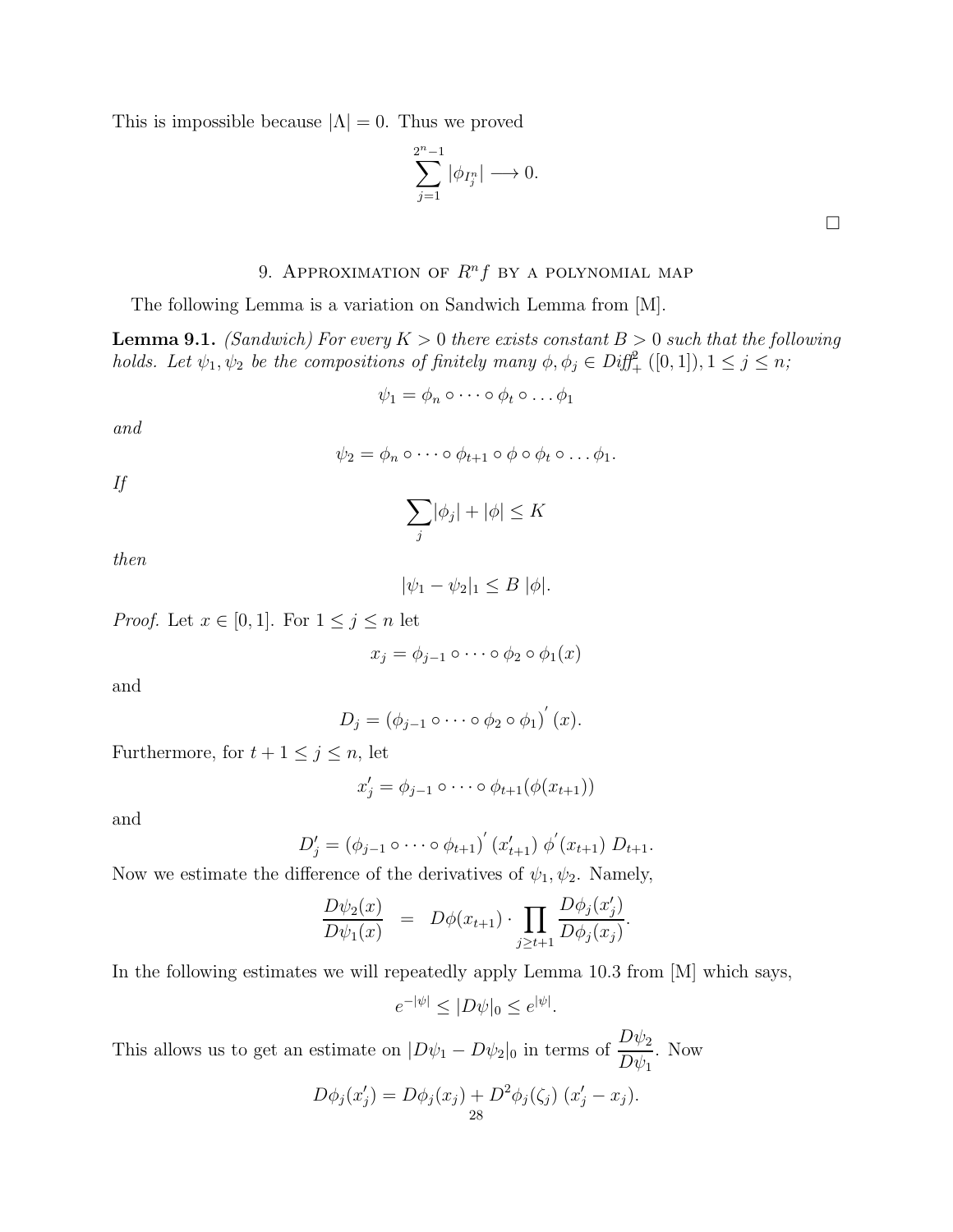Therefore,

$$
\frac{D\phi_j(x'_j)}{D\phi_j(x_j)} \leq 1 + \frac{|D^2\phi_j|_0}{D\phi_j(x_j)} \cdot |x'_j - x_j|
$$
  
= 1 + O(\phi\_j) \cdot |x'\_j - x\_j|

To continue, we have to estimate  $|x_j'-x_j|$ . Apply Lemma 10.2 from [M] to get

$$
\begin{array}{rcl} |x'_j - x_j| & = & O\left(|x'_{t+1} - x_{t+1}|\right) \\ & = & O(|\phi|). \end{array}
$$

Because  $\sum |\phi_j| + |\phi| \leq K$  there exists  $K_1 > 0$  such that

$$
\frac{D\psi_2(x)}{D\psi_1(x)} \leq e^{|\phi|} \prod_{j \geq t+1} (1 + O(|\phi_j| |\phi|))
$$
  

$$
\leq e^{|\phi|} e^{K_1 \cdot \sum |\phi_j| |\phi|}
$$

Hence,

$$
\frac{D\psi_2}{D\psi_1} \le e^{|\phi|(1+K_1\cdot K)}.
$$

We get a lower bound in similar way. So there exists  $K_2 > 0$  such that

$$
e^{-K_2 \cdot |\phi|} \le \frac{|D\psi_2|}{|D\psi_1|} \le e^{K_2 \cdot |\phi|}.
$$

Finally, there exists  $B > 0$  such that

$$
|D\psi_2(x) - D\psi_1(x)| \leq B |\phi|.
$$

Let f be an infinitely renormalizable  $C^{2+|\cdot|}$  unimodal map.

**Lemma 9.2.** There exists  $K > 0$  such that for all  $n \ge 1$  the following holds

$$
\sum_{1 \le j \le 2^n-1} |q_j^n| \le K.
$$

*Proof.* The non-linearity norm of  $q_j^n$ ,  $j = 1, ..., 2^n - 1$ , is

$$
|q_j^n| = \frac{|I_j^n|}{dist(I_j^n, c)}.
$$

Let

$$
Q_n = \sum_{\substack{j=1 \\ 29}}^{2^n - 1} |q_j^n|.
$$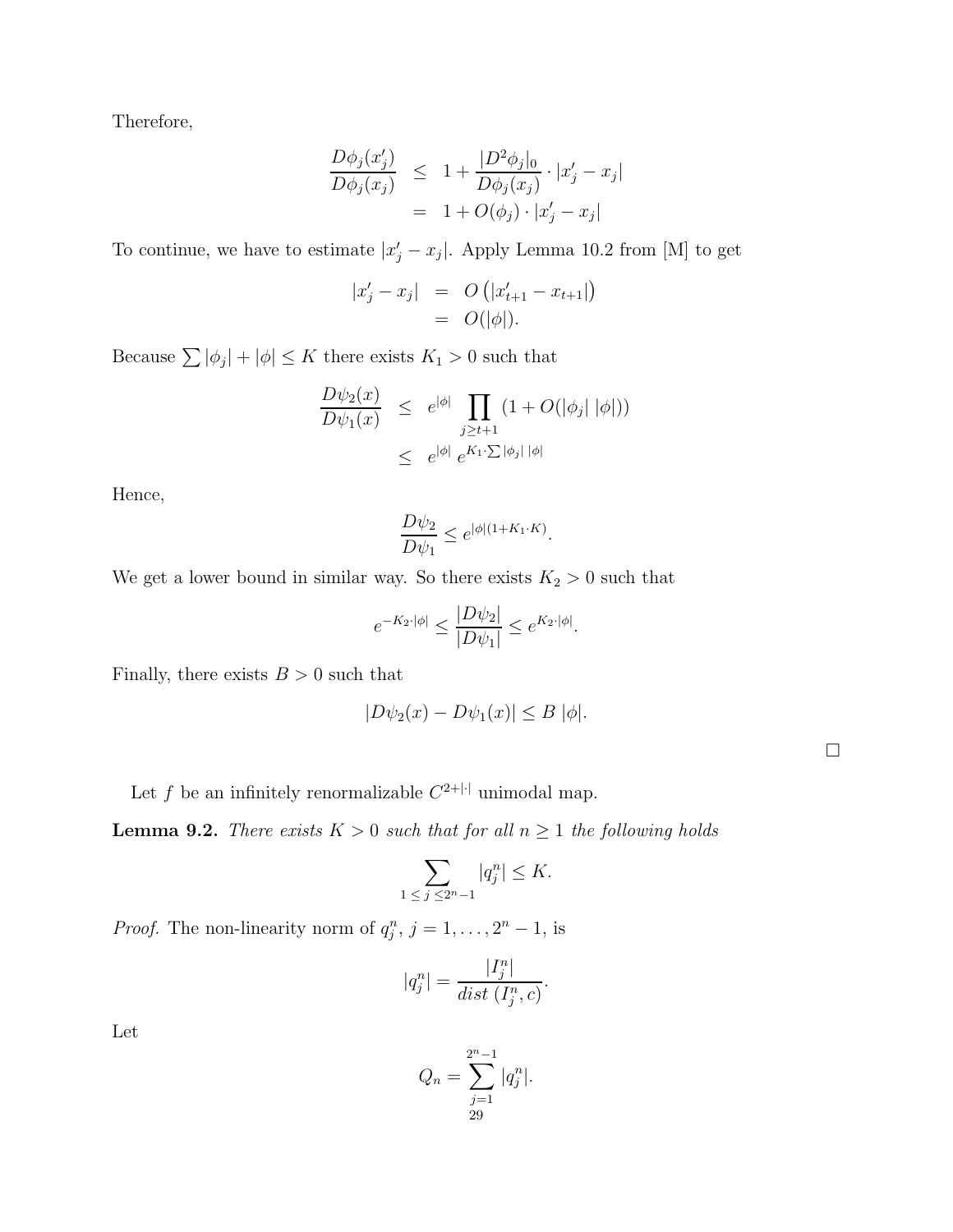Observe that there exists  $\tau > 0$  such that for  $j = 1, 2, ..., 2<sup>n</sup> - 1$ 

$$
|q_j^{n+1}| + |q_{j+2^n}^{n+1}| \le \frac{|I_j^{n+1}| + |I_{j+2^n}^{n+1}|}{dist(I_j^n, c)}
$$
  
= 
$$
|q_j^n| \frac{|I_j^{n+1}| + |I_{j+2^n}^{n+1}|}{|I_j^n|}
$$
  
= 
$$
|q_j^n| \frac{|I_j^n - G_j^n|}{|I_j^n|} \le |q_j^n|(1 - \tau).
$$

Therefore

$$
Q_{n+1} \le (1 - \tau) Q_n + |q_{2^n}^{n+1}|.
$$

From the a priori bounds we get a constant  $K_1 > 0$  such that

$$
|q_{2^n}^{n+1}|\leq \frac{|I_{2^n}^{n+1}|}{|G_{2^n}^n|}\leq K_1.
$$

Thus

$$
Q_{n+1} \le (1 - \tau)Q_n + K_1.
$$

This implies the Lemma.

Consider the map  $f: I_0^n \to I_1^n$ , and rescaled affinely range and domain to obtain the unimodal map

$$
\hat{f}_n : [0,1] \to [0,1].
$$

Apply Proposition 5.6 to obtain the following representation of  $\hat{f}_n$ . There exists  $c_n \in (0,1)$ and diffeomorphisms  $\phi_{\pm}^n : [0,1] \to [0,1]$  such that

$$
\hat{f}_n(x) = \phi_+^n \circ q_{c_n}(x), \qquad x \in [c_n, 1]
$$

and

$$
\hat{f}_n(x) = \phi_-^n \circ q_{c_n}(x), \qquad x \in [0, c_n].
$$

Furthermore

$$
|\phi_{\pm}^n|\to 0
$$

when  $n \to \infty$ . Let  $q_0^n = q_{c_n}$ . Use Proposition 8.1 to obtain the following representation for the  $n^{th}$  renormalization of f.

$$
R^n f = (\phi_{2^n-1}^n \circ q_{2^n-1}^n) \circ \cdots \circ (\phi_j^n \circ q_j^n) \circ \cdots \circ (\phi_1^n \circ q_1^n) \circ \phi_{\pm}^n \circ q_0^n.
$$

Inspired by [AMM] we introduce the unimodal map

$$
f_n = q_{2^n-1}^n \circ \cdots \circ q_j^n \circ \cdots \circ q_1^n \circ q_0^n.
$$

**Proposition 9.3.** If f is an infinitely renormalizable  $C^{2+|\cdot|}$  map then

$$
\lim_{n \to \infty} |R^n f - f_n|_1 = 0.
$$

Proof. Define the diffeomorphisms

$$
\psi_j^{\pm} = q_{2^n-1}^n \circ \cdots \circ q_j^n \circ (\phi_{j-1}^n \circ q_{j-1}^n) \circ \cdots \circ (\phi_1^n \circ q_1^n) \circ \phi_{\pm}^n
$$

with  $j = 0, 1, 2, \ldots 2^n$ . Notice that

$$
R^{n} f(x) = \psi_{2^{n}}^{\pm} \circ q_{0}^{n}(x)
$$
  
30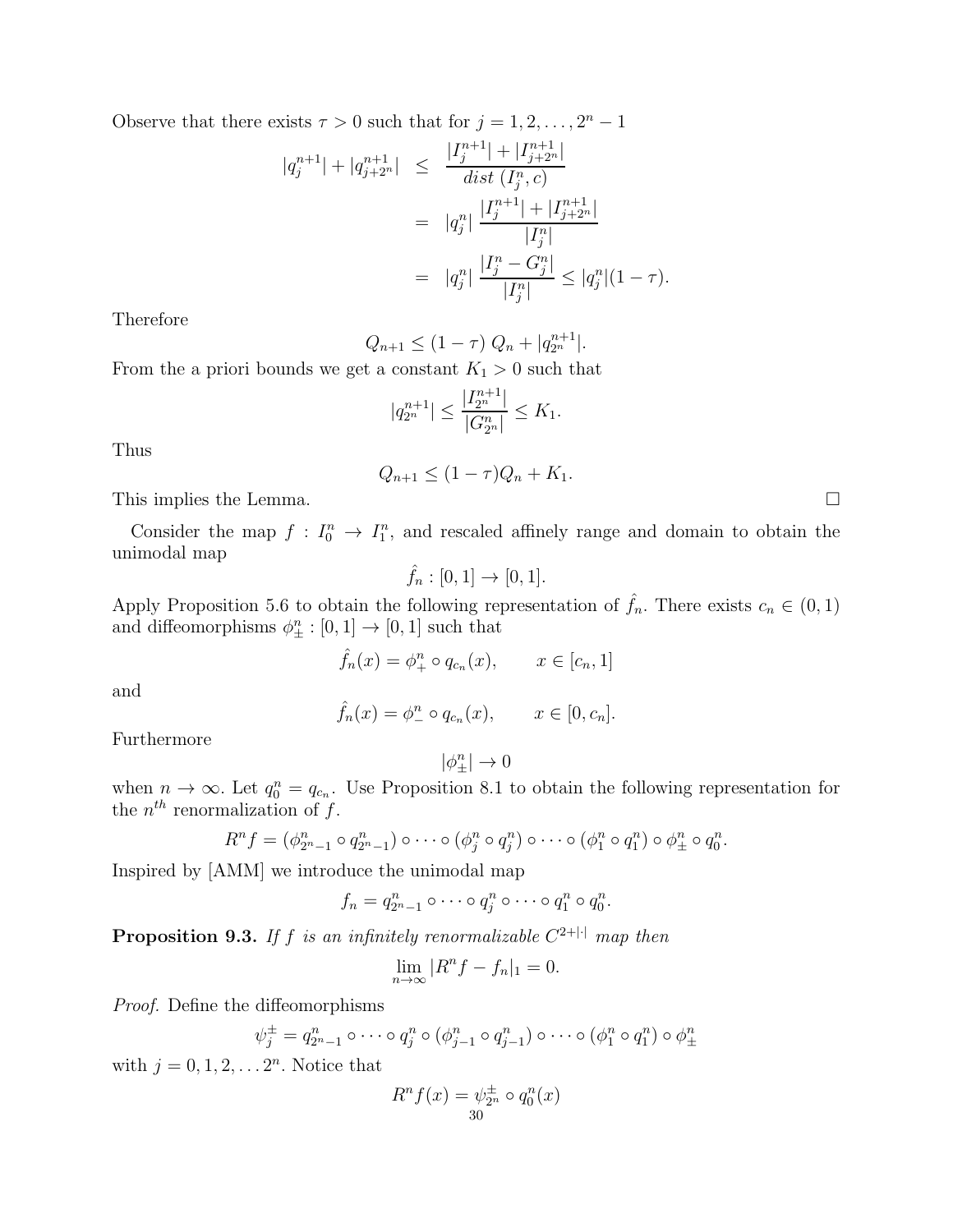and that

$$
f_n(x) = \psi_0^{\pm} \circ q_0^n(x).
$$

where we use again the  $\pm$  distinction for points  $x \in [0, c_n]$  and  $x \in [c_n, 1]$ . Apply the Sandwich Lemma 9.1 to get a constant  $B > 0$  such that

$$
|\psi_{j+1}^\pm - \psi_j^\pm|_1 \leq B \cdot |\phi_j^n|
$$

for  $j \geq 1$ , and also notice that

$$
|\psi_1^{\pm} - \psi_0^{\pm}|_1 \leq B \cdot |\phi_{\pm}^n| \longrightarrow 0.
$$

We can now apply Proposition 8.1 to get

$$
\lim_{n \to \infty} |\psi_{2^n}^{\pm} - \psi_0^{\pm}|_1 \le \lim_{n \to \infty} B \cdot \sum_{1 \le j \le 2^n - 1} |\phi_j^n| + |\phi_{\pm}^n| = 0,
$$

which implies that:

$$
\lim_{n \to \infty} |R^n f - f_n|_1 = 0.
$$

 $\Box$ 

#### 10. Convergence

Fix an infinitely renormalizable  $C^{2+|\cdot|}$  map f.

**Lemma 10.1.** For every  $N_0 \geq 1$ , there exists  $n_1 \geq 1$  such that  $f_n$  is  $N_0$  times renormalizable whenever  $n \geq n_1$ .

*Proof.* The a priori bounds from Proposition 7.5 gives  $d > 0$  such that for  $n \geq 1$ 

$$
|(Rnf)i(c) - (Rnf)j(c)| \ge d
$$

for all  $i, j \leq 2^{N_0+1}$  and  $i \neq j$ . Now by taking n large enough and using Proposition 9.3 we find

$$
|f_n^i(c) - f_n^j(c)| \ge \frac{1}{2}d
$$

for  $i \neq j$  and  $i, j \leq 2^{N_0+1}$ . The kneading sequence of  $f_n$  (i.e., the sequence of signs of the derivatives of that function) coincides with the kneading sequence of  $R<sup>n</sup>f$  for at least  $2^{N_0+1}$  positions. We proved that  $f_n$  is  $N_0$  times renormalizable because  $R^n f$  is  $N_0$  times renormalizable.

The polynomial unimodal maps  $f_n$  are in a compact family of quadratic like maps. This follows from Lemma 9.2. The unimodal renormalization theory presented in [Ly] gives us the following.

**Proposition 10.2.** There exists  $N_0 \geq 1$  and  $n_0 \geq 1$  such that  $f_n$  is  $N_0$  renormalizable and

$$
dist_1(R^{N_0}f_n, W^u) \leq \frac{1}{3} \cdot dist_1(f_n, W^u).
$$

Here,  $W^u$  is the unstable manifold of the renormalization fixed point contained in the space of quadratic like maps. Recall that  $dist_1$  stands for the  $C^1$  distance.

**Lemma 10.3.** There exists  $K > 0$  such that for  $n \geq 1$ 

$$
dist_1(R^n f, W^u) \le K.
$$

*Proof.* This follows from Lemma 9.2 and Proposition 9.3.  $\Box$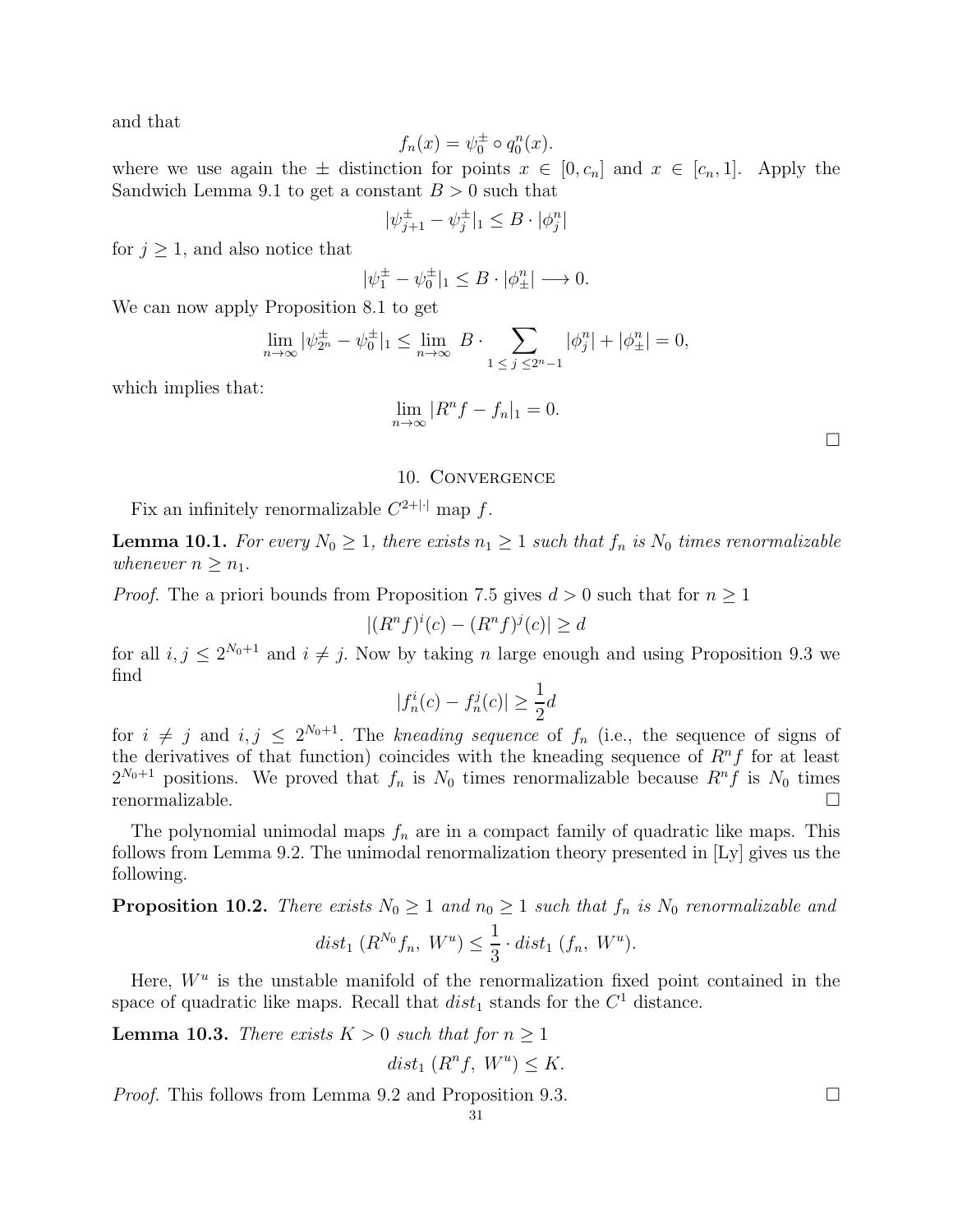Let  $f_*^{\omega} \in W^u$  be the analytic renormalization fixed point.

**Theorem 10.4.** If f is an infinitely renormalizable  $C^{2+|\cdot|}$  unimodal map. Then

$$
\lim_{n \to \infty} dist_0(R^n f, f_*^{\omega}) = 0.
$$

*Proof.* For every  $K > 0$ , there exists  $A > 0$  such that the following holds. Let f, g be renormalizable unimodal maps with

$$
|Df|_0, |Dg|_0 \le K
$$

then

(17) 
$$
dist_0(Rf, Rg) \leq A \cdot dist_0(f, g).
$$

Let  $N_0 \geq 1$  be as in Proposition 10.2. Now

$$
dist_0(R^{n+N_0}f, W^u) \leq dist_0(R^{N_0}(R^n f), R^{N_0}f_n) + dist_0(R^{N_0}f_n, W^u)
$$
  

$$
\leq A^{N_0} \cdot dist_0(R^n f, f_n) + \frac{1}{3} dist_0(f_n, W^u)
$$

Notice,

$$
dist_0(f_n, W^u) \leq dist_0(f_n, R^nf) + dist_0(R^nf, W^u).
$$

Thus there exists  $K > 0$ ,

$$
dist_0(R^{n+N_0}f, W^u) \le \frac{1}{3} dist_0(R^n f, W^u) + K \cdot dist_0(R^n f, f_n).
$$

Let

$$
z_n = dist_0(R^{n \cdot N_0}f, \ W^u)
$$

and

$$
\delta_n = dist_0(R^n f, f_n).
$$

Then

$$
z_{n+1} \le \frac{1}{3}z_n + K \cdot \delta_{n \cdot N_0}.
$$

This implies

$$
z_n \le \sum_{j < n} K \cdot \delta_{j \cdot N_0} \cdot \left(\frac{1}{3}\right)^{n-j}.
$$

Now we use that  $\delta_n \to 0$ , see Proposition 9.3, to get  $z_n \to 0$ . So we proved that  $R^{n \cdot N_0} f$  converges to  $W^u$ . Use (17) and  $R(W^u) \subset W^u$  to get that  $R^n f$  converges to  $W^u$  in  $C^0$  sense. Notice that any limit of  $R^n f$  is infinitely renormalizable. The only infinitely renormalizable map in  $W^u$  is the fixed point  $f_*^{\omega}$ . Thus

$$
\lim_{n \to \infty} dist_0(R^n f, f_*^{\omega}) = 0.
$$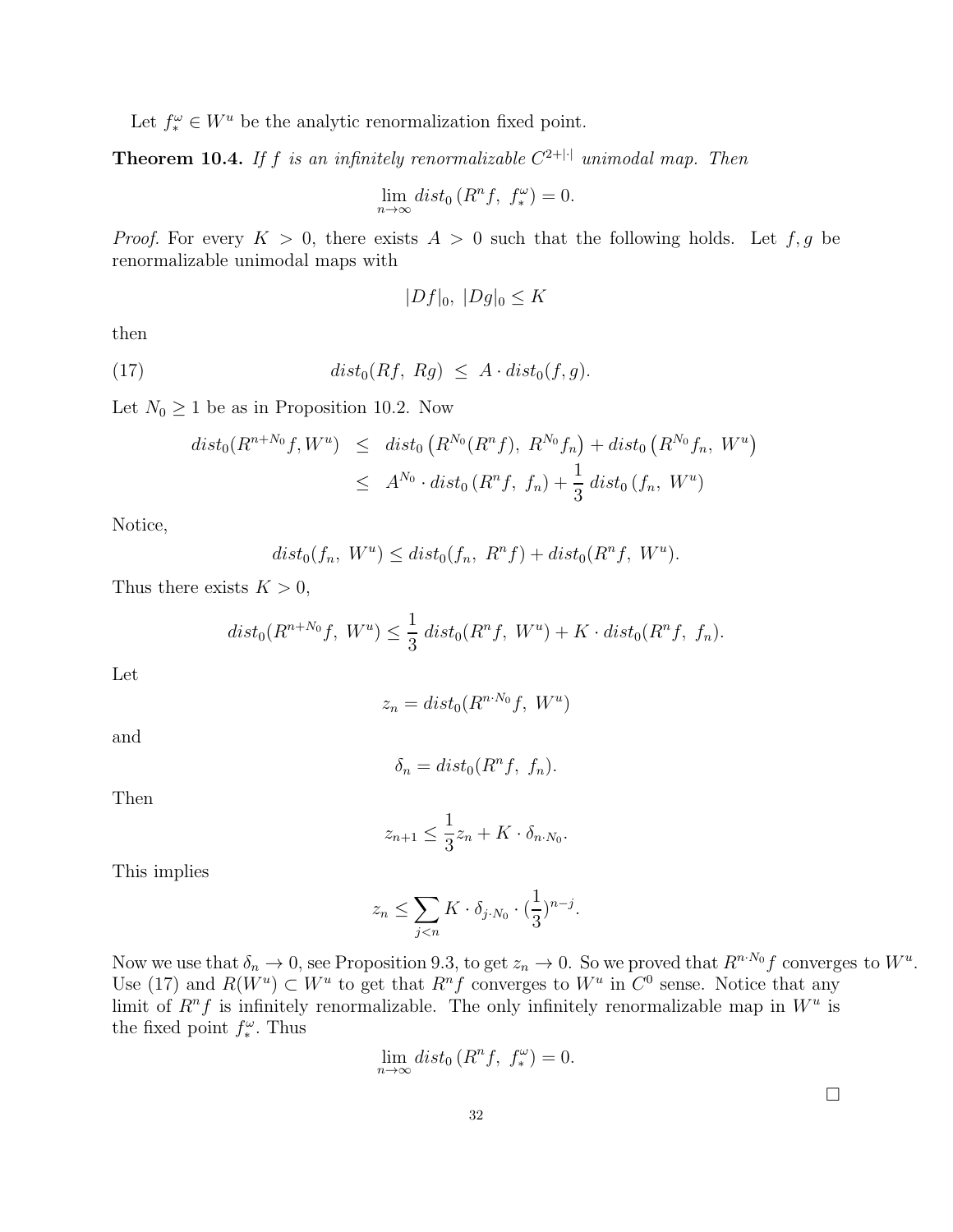### 11. Slow convergence

**Theorem 11.1.** Let  $d_n > 0$  be any sequence with  $d_n \to 0$ . There exists an infinitely renormalizable  $C^2$  map f with quadratic tip such that

$$
dist_0(R^n f, f_*^{\omega}) \ge d_n.
$$

The proof needs some preparation. Use the representation

$$
f_*^{\omega} = \phi \circ q_c
$$

where  $\phi$  is an analytic diffeomorphism. The renormalization domains are denoted by  $I_0^n$  with

$$
c=\cap_{n\geq 1}I_0^n.
$$

Each  $I_0^n$  contains two intervals of the  $(n+1)^{th}$  generation. Namely  $I_0^{n+1}$  and  $I_{2^n}^{n+1}$ . Let

$$
G_n = I_0^n \setminus \left( I_0^{n+1} \cup I_{2^n}^{n+1} \right),
$$

$$
\hat{G}_n = q_c(G_n) \subset \hat{I}_0^n = q_c(I_0^n)
$$

and  $\hat{I}_{2^n}^{n+1} = q_c(I_{2^n}^{n+1})$ . The invariant Cantor set of  $f_*^{\omega}$  is denoted by  $\Lambda$ . Notice,

$$
q_c(\Lambda) \cap \hat{I}_0^n \subset \left(\hat{I}_0^{n+1} \cup \hat{I}_{2^n}^{n+1}\right).
$$

The gap  $\hat{G}_n$  in  $\hat{I}_0^n$  does not intersect with  $\Lambda$ . Choose a family of  $C^2$  diffeomorphisms

 $\phi_t : [0,1] \to [0,1]$ 

with

- (i)  $D\phi_t(0) = D\phi_t(1) = 1$ . (ii)  $D^2\phi_t(0) = D^2\phi(1) = 0.$
- (iii) For some  $C_1 > 0$

$$
dist_0 \left( \phi_t, id \right) \ge C_1 \cdot t.
$$

(iv) For some  $C_2 > 0$ 

 $|\eta_{\phi_t}|_0 \leq C_2 \cdot t.$ 

Let  $m = min D\phi$  and  $t_n = \frac{1}{m G}$  $\frac{1}{m C_1 |\hat{G}_1|} d_n$ . Now we will introduce a perturbation  $\tilde{\phi}$  of  $\phi$ . Let

$$
1_n : [0,1] \to \hat{G}_n
$$

be the affine orientation preserving homeomorphism. Define

$$
\psi : [0,1] \to [0,1]
$$

as follows

$$
\psi(x) = \begin{cases} x & x \notin \bigcup_{n \ge 0} \hat{G}_n \\ 1_n \circ \phi_{t_n} \circ 1_n^{-1}(x) & x \in \hat{G}_n. \end{cases}
$$

Let

$$
f = \phi \circ \psi \circ q_c = \tilde{\phi} \circ q_c.
$$

Then  $f$  is unimodal map with quadratic tip which is infinitely renormalizable and still has  $\Lambda$  as its invariant Cantor set. This follows from the fact that the perturbation did not affect the critical orbit and it is located in the complement of the Cantor set. In particular the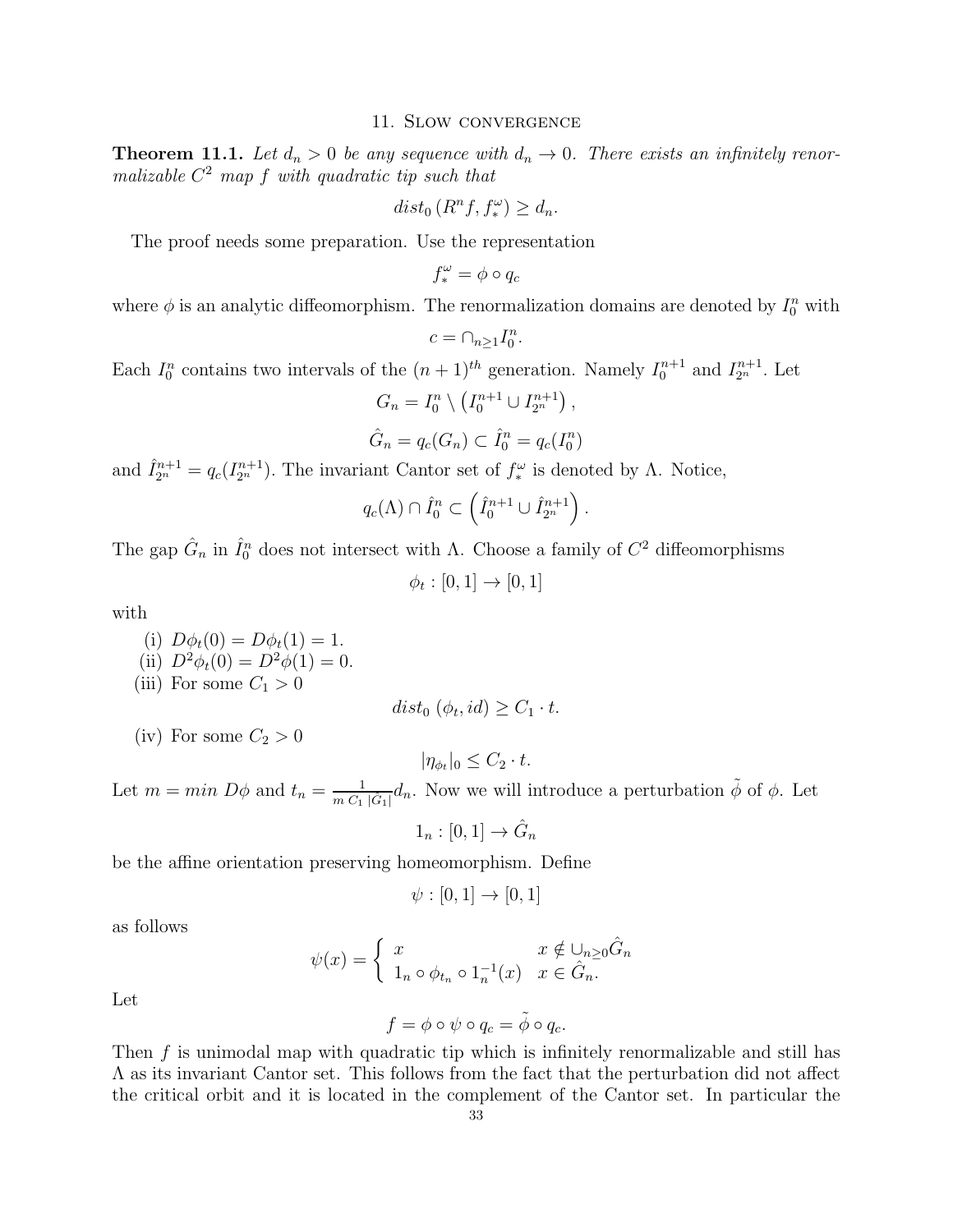invariant Cantor set of  $R^n f$  is again  $\Lambda \subset I_0^1 \cup I_1^1$  and  $G_1$  is the gap of  $R^n f$ . Notice, by using that  $f_*^{\omega}$  is the fixed point of renormalization that for  $x \in G_1$ 

$$
R^n f(x) = \phi \circ 1_1 \circ \phi_{t_n} \circ 1_1^{-1} \circ q_c(x)
$$

Hence,

$$
|R^{n} f - f_{*}^{\omega}|_{0} \geq \max_{x \in \hat{G}_{1}} |R^{n} f(x) - f_{*}^{\omega}(x)|
$$
  
\n
$$
\geq \max_{x \in \hat{G}_{1}} m \cdot | (1_{1} \circ \phi_{t_{n}} \circ 1_{1}^{-1}) q_{c}(x) - q_{c}(x)|
$$
  
\n
$$
\geq m \cdot \max_{x \in \hat{G}_{1}} | (1_{1} \circ \phi_{t_{n}} \circ 1_{1}^{-1}) (x) - x|
$$
  
\n
$$
= m \cdot |\hat{G}_{1}| \cdot |\phi_{t_{n}} - id|_{0}
$$
  
\n
$$
\geq m \cdot |\hat{G}_{1}| \cdot C_{1} \cdot t_{n} = d_{n}.
$$

It remains to prove that f is  $C^2$ . The map f is  $C^2$  on  $[0,1] \setminus \{c\}$  because  $f = \tilde{\phi} \circ q_c$  with  $\tilde{\phi} = \phi \circ \psi$ . Where  $\phi$  is analytic diffeomorphism and  $\psi$  is by construction  $C^2$  on [0, 1). Notice that, from (10) we have,

(18) 
$$
D^{2} f(x) = 4 \cdot \frac{(x-c)^{2}}{(1-c)^{4}} \cdot D^{2} \tilde{\phi} (q_{c}(x)) - 2 \cdot \frac{1}{(1-c)^{2}} \cdot D \tilde{\phi} (q_{c}(x)).
$$

We will analyze the above two terms separately. Observe

$$
D\psi(x) = \begin{cases} 1, & x \notin \bigcup_{n \ge 0} \hat{G}_n \\ |D\phi_{t_n} (1_n^{-1}(x))|, & x \in \hat{G}_n. \end{cases}
$$

This implies for  $x \in G_n$ 

$$
D\tilde{\phi}(q_c(x)) = D\phi(\psi \circ q_c) \cdot D\psi(q_c(x))
$$
  
=  $D\phi(1) \cdot (1 + O(\hat{I}_0^n)) \cdot (1 + O(t_n))$ 

For  $x \notin \bigcup_{n\geq 1} G_n$  we have

$$
D\tilde{\phi}(q_c(x)) = D\phi(q_c(x))
$$

This implies that the term

$$
x \longmapsto -2 \cdot \frac{1}{(1-c)^2} \cdot D\tilde{\phi}(q_c(x))
$$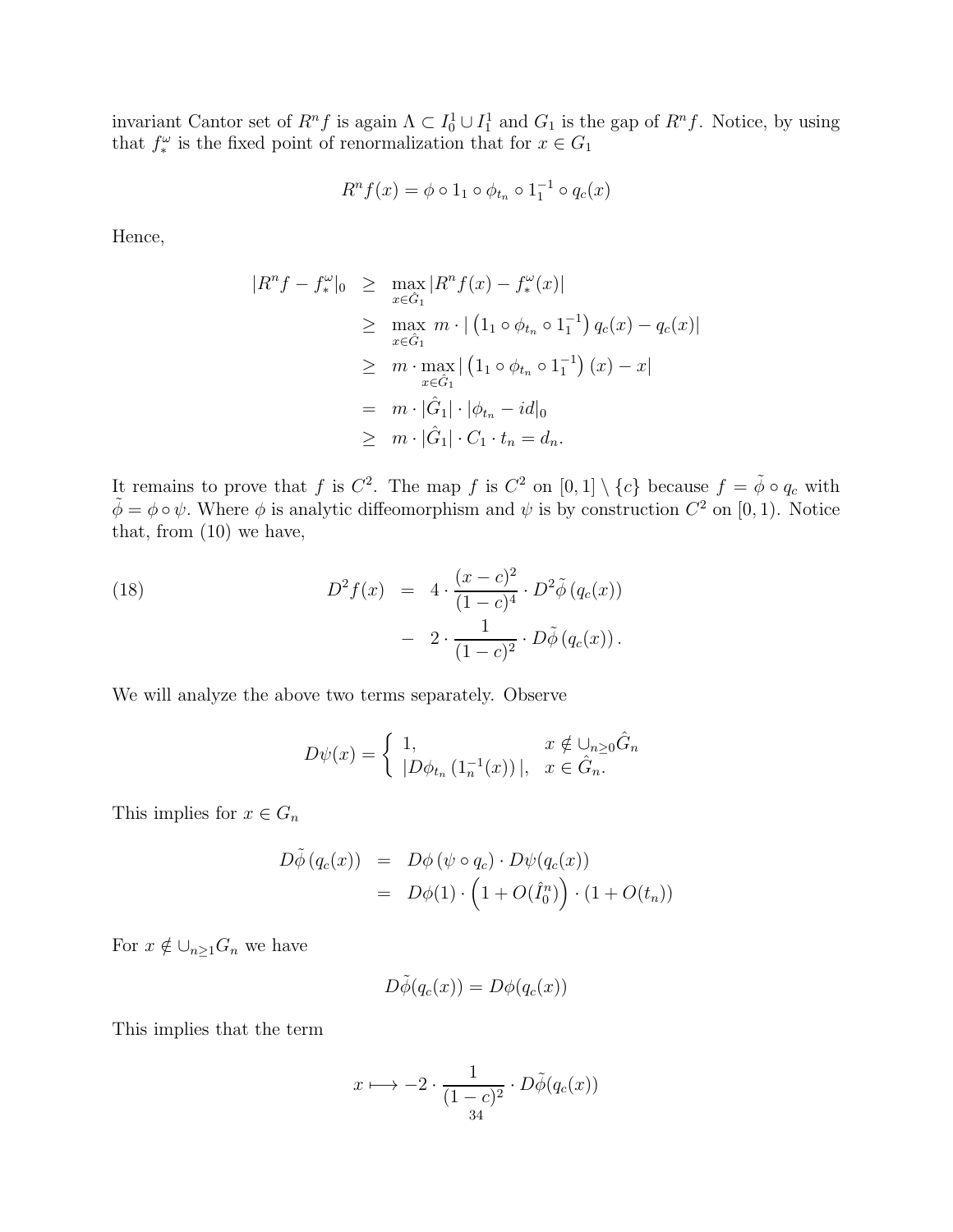extends continuously to the whole domain. The first term in (18) needs more care. Observe, for  $u \in \hat{G}_n$ ,

$$
D^{2} \tilde{\phi}(u) = D^{2} \phi(\psi(u)) \cdot (D\psi(u))^{2} + D\phi(\psi(u)) \cdot D^{2} \psi(u)
$$
  
\n
$$
= D^{2} \phi(1) \cdot \left(1 + O(\hat{I}_{0}^{n})\right) \cdot (1 + O(t_{n})) +
$$
  
\n
$$
D\phi(1) \cdot \left(1 + O(\hat{I}_{0}^{n})\right) \cdot (1 + O(t_{n})) \cdot D^{2} \psi(u)
$$
  
\n
$$
= D^{2} \phi(1) \cdot \left(1 + O(\hat{I}_{0}^{n})\right) \cdot (1 + O(t_{n})) +
$$
  
\n
$$
D\phi(1) \cdot \left(1 + O(\hat{I}_{0}^{n})\right) \cdot (1 + O(t_{n})) \cdot \frac{1}{|\hat{G}_{n}|} \cdot O(t_{n}).
$$

This implies that

$$
4\frac{(x-c)^2}{(1-c)^4} \cdot D^2 \tilde{\phi}(q_c(x)) = \begin{cases} O((x-c)^2) + O(t_n), & x \in \hat{G}_n \\ O((x-c)^2), & x \notin \cup_{n \ge 0} \hat{G}_n \end{cases}
$$

In particular, the first term of  $D^2f$ 

$$
x \longmapsto 4 \frac{(x-c)^2}{(1-c)^4} \cdot D^2 \tilde{\phi}(q_c(x))
$$

also extends to a continuous function on [0, 1]. Indeed, f is  $C^2$ .

**Remark 11.2.** If the sequence  $d_n$  is not summable (and in particular not exponential decaying) then the example constructed above is not  $C^{2+|\cdot|}$ . This follows from

$$
\int_{\hat{G}_n} |\eta_{\tilde{\phi}}(x)| dx \asymp t_n.
$$

Thus

$$
\int |\eta_{\tilde{\phi}}| \asymp \sum d_n = \infty.
$$

Now, equation 12 implies that f is not  $C^{2+|\cdot|}$ . However, this construction show that in the space of  $C^{2+|\cdot|}$  unimodal maps there are examples whose renormalizations converges only polynomially. The renormalization fixed point is not hyperbolic in the space of  $C^{2+|\cdot|}$  unimodal maps.

### **REFERENCES**

- [AMM] A. Avila, M.Martens, and W.de Melo, On the dynamics of the renormalization operator. Global Analysis of Dynamical Systems, Festschift dedicated to Floris Takens 60th birthday, Iop 2001.
- [Ar] V.I. Arnol'd, Small denominators, I: Mappings of the circumference onto itself, AMS Translations 46, 213-284 (1965).
- [BMT] G. Birkhoff, M. Martens, and C. Tresser, On the scaling structure for period doubling, Astérisque 286, 167-186 (2003).
- [CT] P. Coullet and C. Tresser, *Itération d'endomorphismes et groupe de renormalisation*, J.Phys. Colloque **C5**, C5-25 – C5-28 (1978).
- [Da] A.M. Davie, *Period doubling for*  $C^{2+\epsilon}$  *mappings*, Commun. Math. Phys. 176, 262-272 (1999).
- [EW] J.P. Eckmann, P. Wittwer, A complete proof of the Feigenbaum conjectures, J. Statist. Phys. 46, 455-475 (1987).
- [Fe] M.J. Feigenbaum. Quantitative universality for a class of non-linear transformations, J. Stat. Phys. 19, 25-52 (1978).